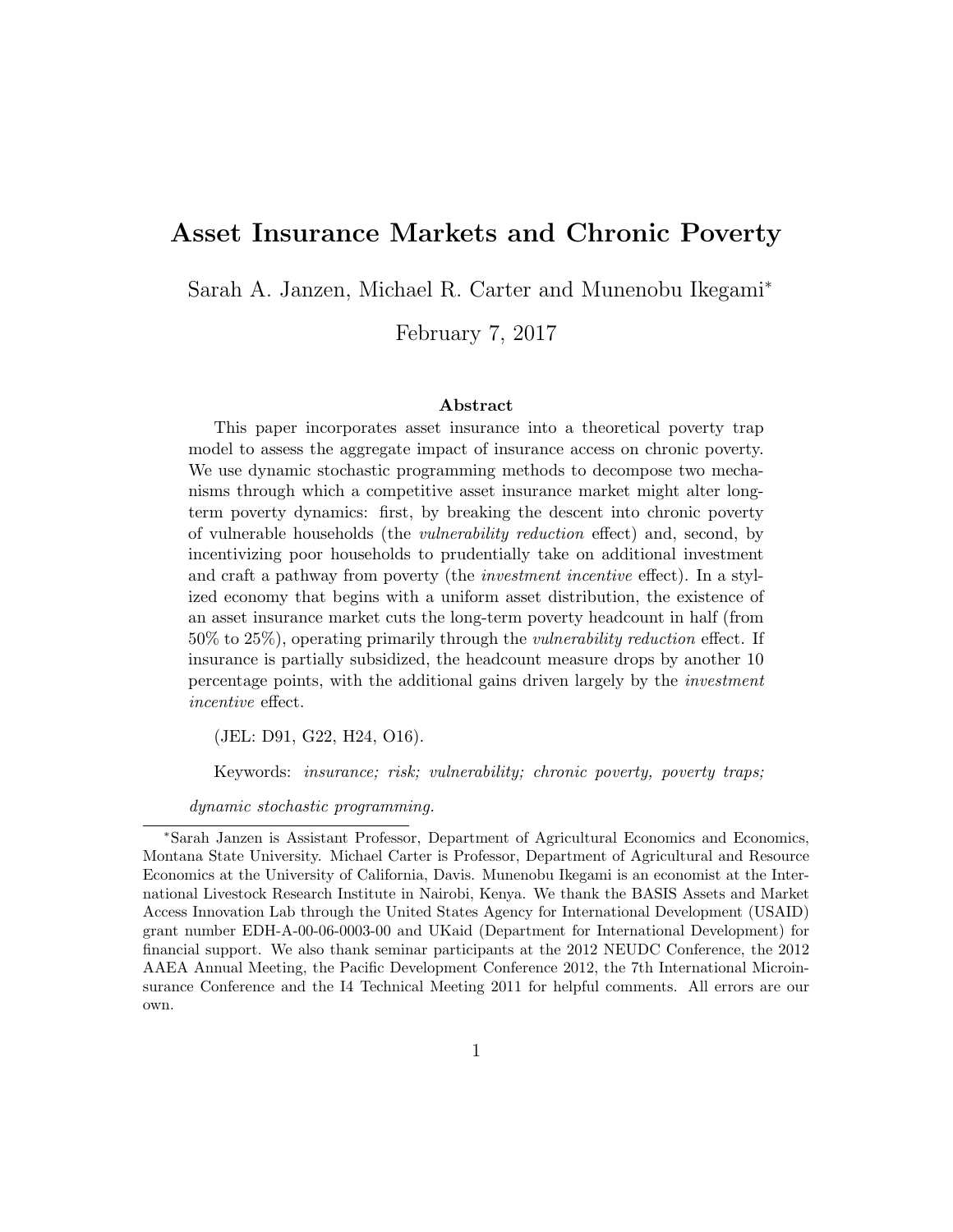### Asset Insurance Markets and Chronic Poverty

In developing countries, governments increasingly address the indigence associated with chronic poverty using cash transfer programs. While there is evidence that such programs may diminish poverty inter-generationally through the human capital development of children (see reviews by Rawlings and Rubio, 2005, Baird et al.,  $2013$  and Fiszbein et al.,  $2009$ ), there is much less evidence that cash transfers offer a pathway out of poverty in the medium term.<sup>1</sup> Indeed, the eligibility requirements of these programs may, if anything, discourage efforts by beneficiaries to build assets and boost income. In addition, as an *ex post* palliative for those who have already fallen into indigence, cash transfer programs do not address the underlying dynamics that generate indigence in the first place. As noted by Barrientos, Hulme, and Moore (2006), to be effective, social protection must address poverty dynamics and the factors that make and keep people poor. In this paper, we explore whether and how an asset insurance market might alter the forces that both drive and sustain chronic poverty.

To explore these ideas, we incorporate insurance into a theoretical poverty trap model and then utilize dynamic stochastic programming methods to decompose two mechanisms through which a competitive asset insurance market might alter longterm poverty dynamics: first, by breaking the descent into chronic poverty of vulnerable households (the *vulnerability reduction* effect) and, second, by incentivizing

<sup>&</sup>lt;sup>1</sup>Gertler, Martinez, and Rubio-Codina (2012) provide an exception, showing that beneficiaries of the Opportunidades program in Mexico invested some of their cash transfers in productive assets, leading to sustained increases in consumption through investment, even after transitioning out the program.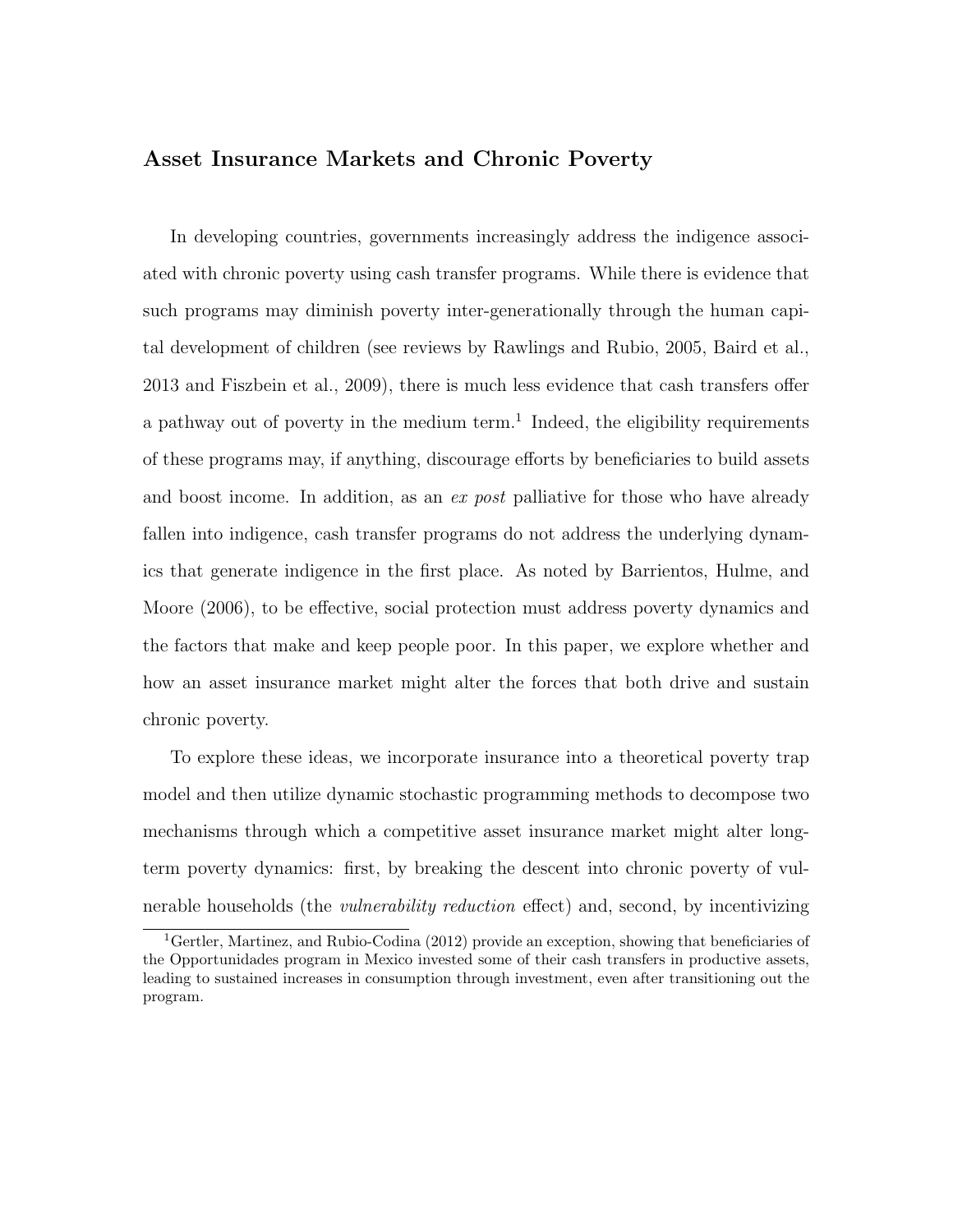poor households to prudentially take on additional investment and craft a pathway from poverty (the *investment incentive* effect). The magnitude of either effect will depend on the initial asset distribution of the population. In a stylized economy that begins with a uniform asset distribution, the existence of an asset insurance market cuts the long-term poverty headcount in half (from 50% to 25%), operating primarily through the *vulnerability reduction* effect. If insurance is partially subsidized, the headcount measure drops by another 10 percentage points, with the additional gains driven largely by the *investment incentive* effect.

At the heart of our analysis is an intertemporal model of asset accumulation in which individuals face a non-convex production set and are periodically buffeted by potentially severe negative shocks. This particular model is motivated by the riskprone pastoral regions of the horn of Africa. Pastoralist households living in the arid and semi arid regions of northern Kenya are highly vulnerable to drought risk. In 2009, a targeted unconditional cash transfer program was introduced by the government to improve the capacity of targeted households to meet immediate, essential needs, and to make productive investments. At the same time, an index-based livestock insurance program was also developed to help pastoralist households protect against livestock losses caused by drought (McPeak, Little, and Doss, 2012; Hurrell and Sabates-Wheeler, 2013; Chantarat et al., 2007, 2012; Mude et al., 2009). While this particular rural region motivates our analysis, our findings speak in principal to the many rural areas of the developing world where risk looms large.<sup>2</sup>

<sup>&</sup>lt;sup>2</sup>Krishna (2006), for example, documents the role of weather shocks in driving long-term descents into poverty in Andhra Pradesh, while Centre (2008) has a more general discussion of climatic and other shocks as drivers of chronic poverty at a global scale.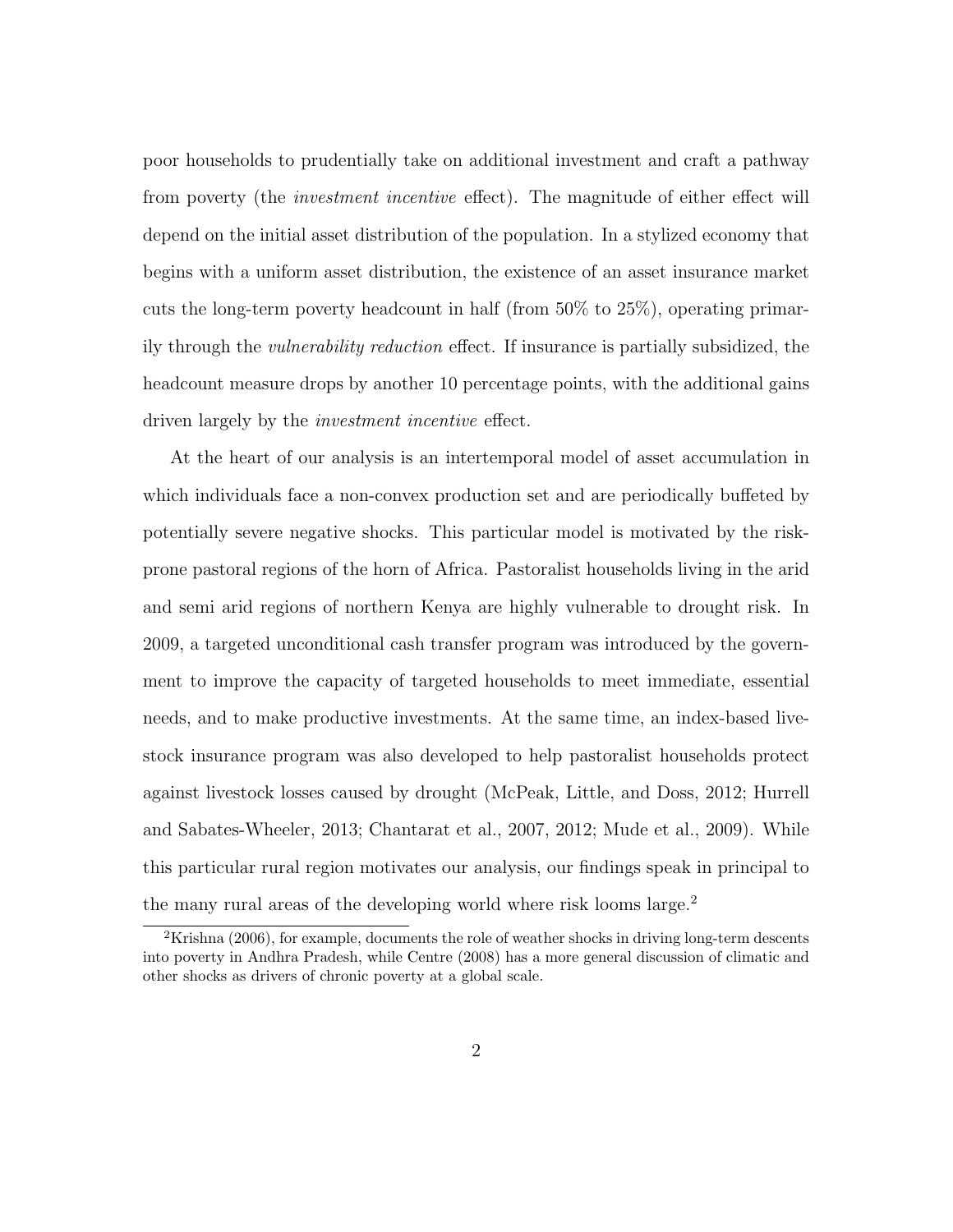This paper is organized as follows. Section 1 briefly situates our work in the literature on poverty traps, social protection and insurance. In Section 2, we develop a dynamic model of investment and consumption in the presence of a structural poverty trap. Section 3 incorporates insurance and presents our decomposition of the the *vulnerability* reduction and *investment incentive* effects of insurance. The aggregate impact of these effects are evaluated for a stylized economy in Section 4. Section 5 closes with some concluding remarks.

# 1 The Social Protection Paradox

Azariadis and Stachurski (2005) define a poverty trap as a "self-reinforcing mechanism which causes poverty to persist." A robust theoretical literature has identified a variety of such mechanisms that may operate at either the macro level–meaning that an entire country or region is trapped in poverty–or at the micro level–meaning that a subset of individuals become trapped in chronic poverty even as others escape (see the recent review papers by Barrett and Carter, 2013, Kraay and McKenzie, 2014, and Ghatak, 2015). Although broad-based empirical evidence of poverty traps has been mixed (Subramanian and Deaton, 1996; Kraay and McKenzie, 2014), Kraay and McKenzie (2014) conclude that the evidence for the existence of structural poverty traps is strongest in rural remote regions like the arid and semi-arid lands of East Africa that motivate our work.

In this setting, McPeak and Barrett  $(2001)$  report differential risk exposure experienced by pastoralists, while Santos and Barrett (2011) reveal differential access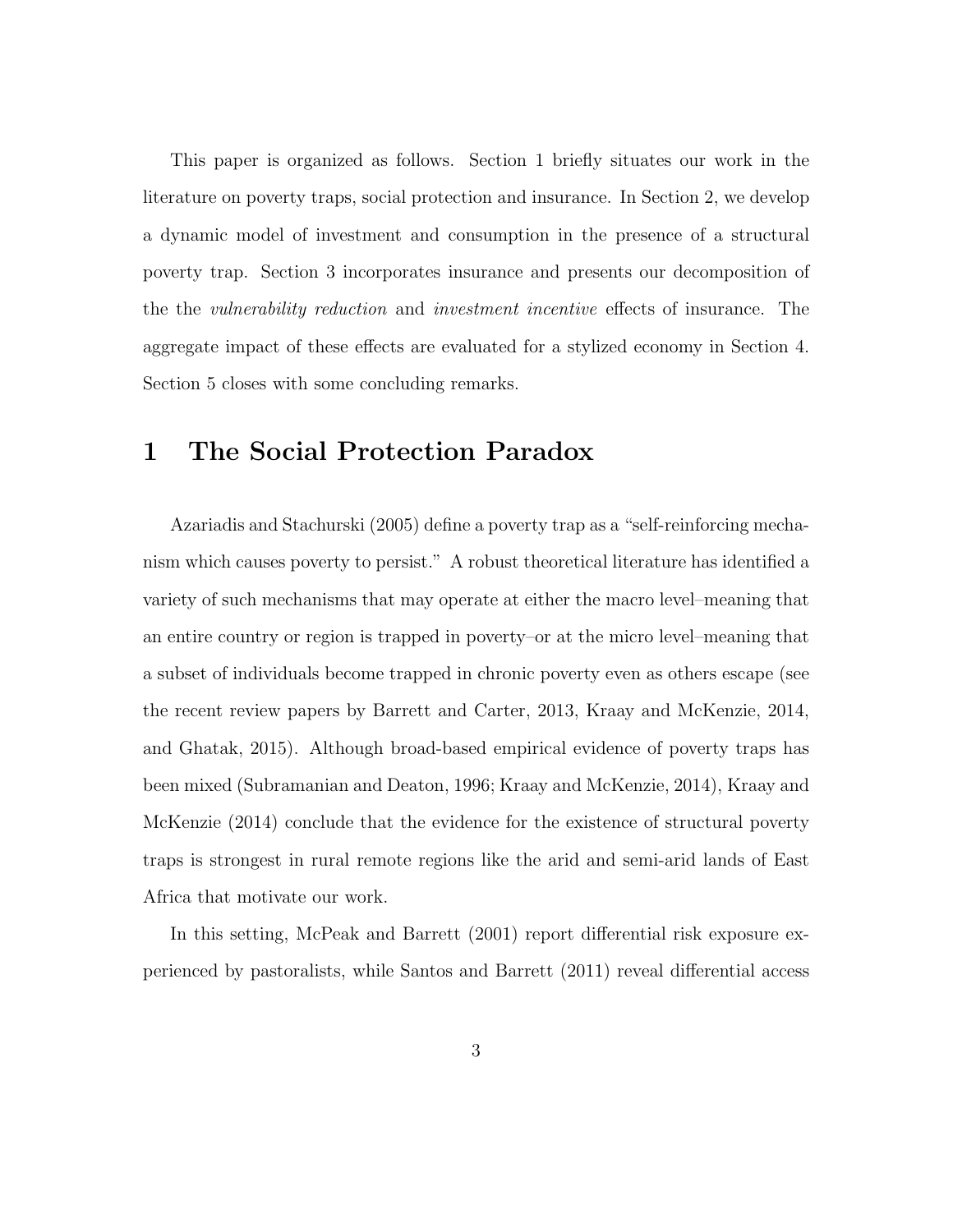to credit markets indicative of poverty traps. More direct evidence of a poverty trap is provided by Lybbert et al. (2004) and Barrett et al. (2006) who demonstrate nonlinear asset dynamics in the livestock-based economy of Eash Africa's arid and semi-arid lands, such that when livestock herds become too small (i.e. they fall below an empirically estimated critical threshold), recovery becomes challenging, and herds transition to a low level equilibrium. Toth (2015) argues that these nonlinear asset dynamics stem from a requisite minimum herd size that enables herd mobility and the traditional pastoral semi-nomadic lifestyle.

Motivated by recent policy developments in these remote regions of northern Kenya, our goal here is not to further test this poverty trap model, but to instead explore the challenges that this model presents to the design of social protection programs. To do so, we employ a variant of what Barrett and Carter (2013) call the "multiple financial market failure" poverty trap model. As developed in the next section, this model assumes that individuals lack access to credit and insurance contracts and therefore must autarkically manage risk and fund asset accumulation by forgoing current consumption. As in other similar models (for examples - Ghatak, 2015, Dercon, 1998, and Dercon and Christiaensen, 2011), the model here generates multiple equilibria: one at a low asset and income level and another at a high asset level. Between the two equilibria stands a critical asset threshold, which we denote as the Micawber threshold.<sup>3</sup> Individuals who find themselves at or below that thresh-

<sup>3</sup>The label 'Micawber' stems from Charles Dickens's character Wilkens Micawber (in *David Copperfield*), who extolled the virtues of savings with his statement, "Annual income twenty pounds, annual expenditure nineteen nineteen and six, result happiness. Annual income twenty pounds, annual expenditure twenty pounds ought and six, result misery." Lipton (1993) first used the label to distinguish those who are wealthy enough to engage in virtuous cycles of savings and accumulation from those who are not. Zimmerman and Carter (2003) went on to apply the label to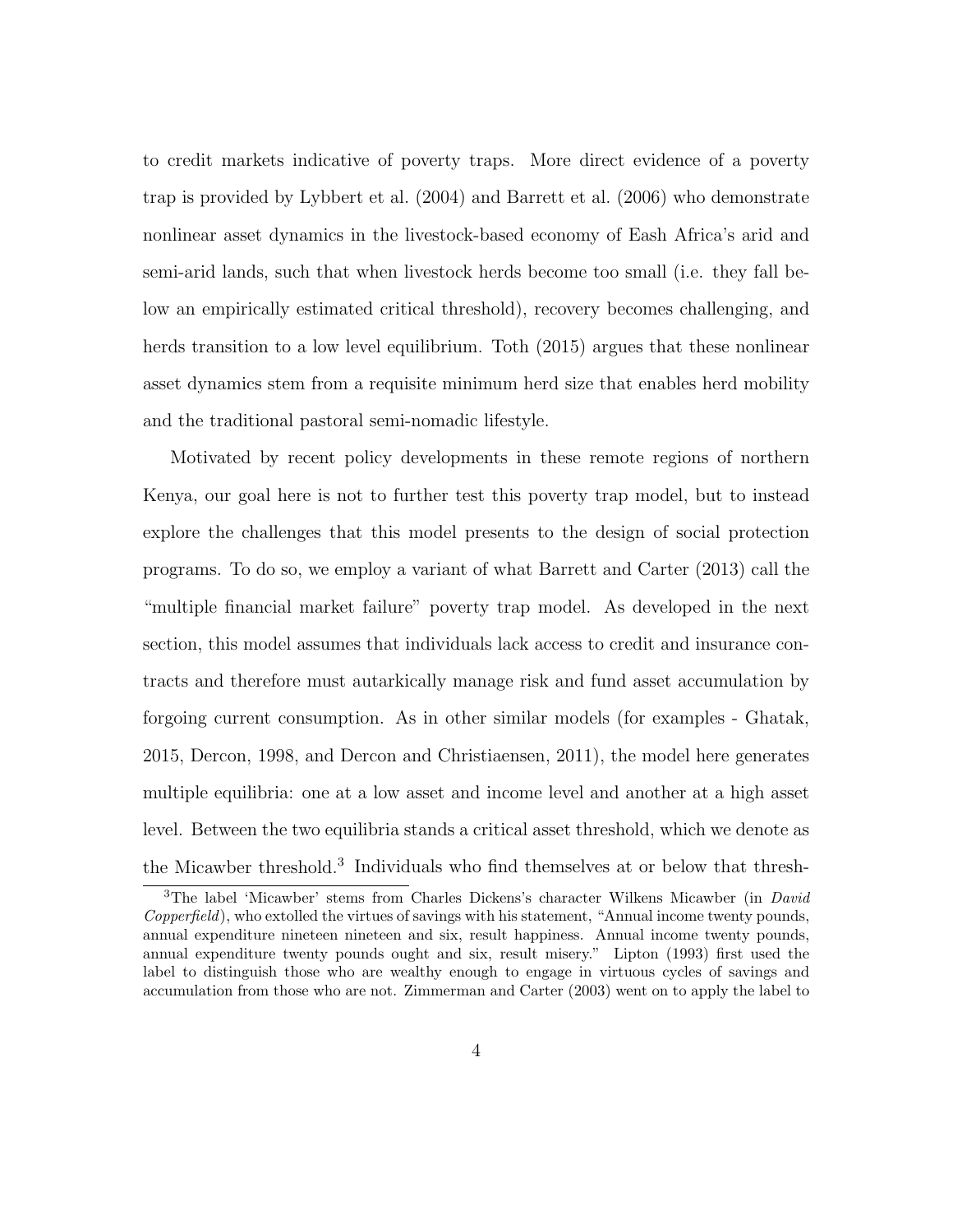old will with probability one end up at the low level, "poverty trap," equilibrium. Above that threshold, individuals will attempt to accumulate assets and move to the high equilibrium, although they face some probability that shocks will thwart their accumulation plan and they will subsequently fall below the Micawber threshold ultimately arriving at the low level equilibrium. The probability that an individual at any asset position above the Micawber threshold ends up at the low level equilibrium is a well-defined measure of vulnerability, and we will refer to the "vulnerable" as those individuals who face a non-trivial probability of collapse.

The starting point for this exploration is the social protection paradox that emerges in the analysis of Ikegami et al. (2016), comparing conventional needs-based social protection (transfers go to the neediest first) with "vulnerability-targeted social protection". Under the latter policy, resources flow to the current poor only after transfers are made to the vulnerable non-poor. The authors find that under finite aid budgets the welfare of the poorest will be higher in the medium term under a policy that counterintuitively prioritizes state-contingent transfers to the vulnerable and only secondarily transfers resources to the chronically poor. They obtain this paradoxical result because vulnerability-targeted aid stems the downward slide of the vulnerable who may otherwise join the ranks of the poor. Vulnerability-targeted aid also offers a behavioral impact that effectively reduces the Micawber threshold to a lower asset level, crowding in accumulation by those who would otherwise stay in the poverty trap.

describe the dynamic asset threshold for the type of poverty trap model we analyze here. Thus, the Micawber threshold divides those able to engage in a virtuous cycle of savings and accumulation, from those who cannot.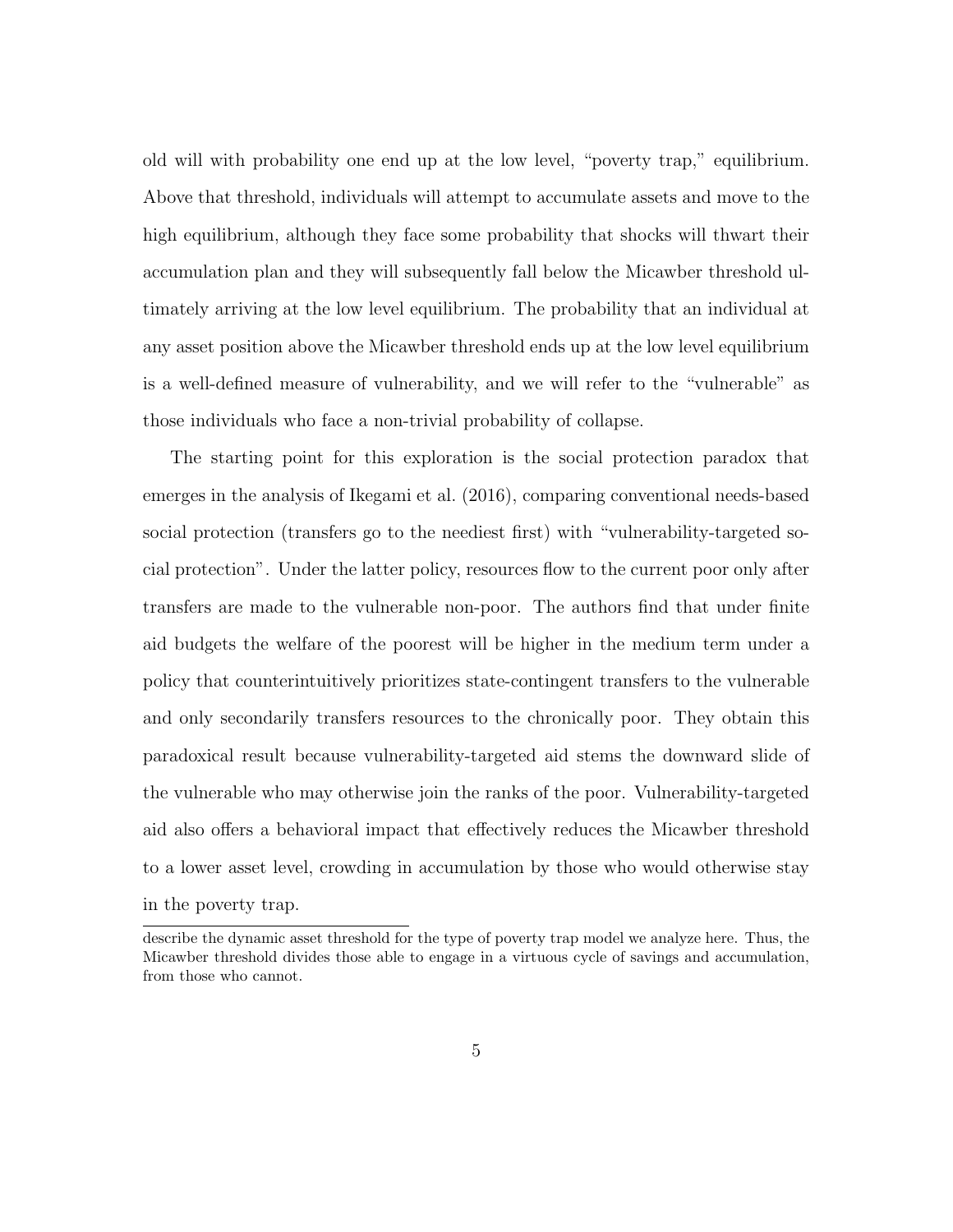The vulnerability-targeted policy considered by Ikegami et al. (2016) operates like a socially provisioned insurance scheme that makes contingent payouts to the vulnerable, lending them aid only when they are hit by negative shocks. Their results depend on three very strong informational assumptions, namely that shocks, asset levels and the location of the Micawber threshold are all known and used to trigger precisely targeted insurance-like payments.<sup>4</sup> The question we ask here is whether formation of an insurance market would obviate the need for this precise information and allow individuals to self-select into the contingent payment scheme by purchasing insurance in a way that favorably alters poverty dynamics as in the omniscient Barrett, Carter and Ikegami analysis. Moreover, if at least some of the cost of asset insurance is born by the vulnerable, the inter-temporal tradeoff in the well-being of the poor, identified by Ikegami et al. (2016), might be avoided.

Two related papers, Chantarat et al. (2010) and Kovacevic and Pflug (2011), have also analyzed the workings of insurance in the presence of poverty traps. Unlike this paper, Chantarat et al. (2010) and Kovacevic and Pflug (2011) ask what happens if households (are forced to) buy insurance at cost. Both find that this involuntary purchase will increase the probability that households around a critical asset threshold will collapse to the low level, poverty trap equilibrium because the insurance premium payments reduce the ability to create growth. The difference with our analysis–where individuals optimally select into and out of an insurance market–is subtle, but important. In contrast to these other papers, we find that

<sup>&</sup>lt;sup>4</sup>Unlike the model in this paper, Ikegami et al. (2016) assume that individuals enjoy heterogeneous ability or skill to productively utilize productive assets. They show that the Micawber Threshold is a function of ability and assume that ability is observable such that social welfare payments can be perfectly targeted according to ability.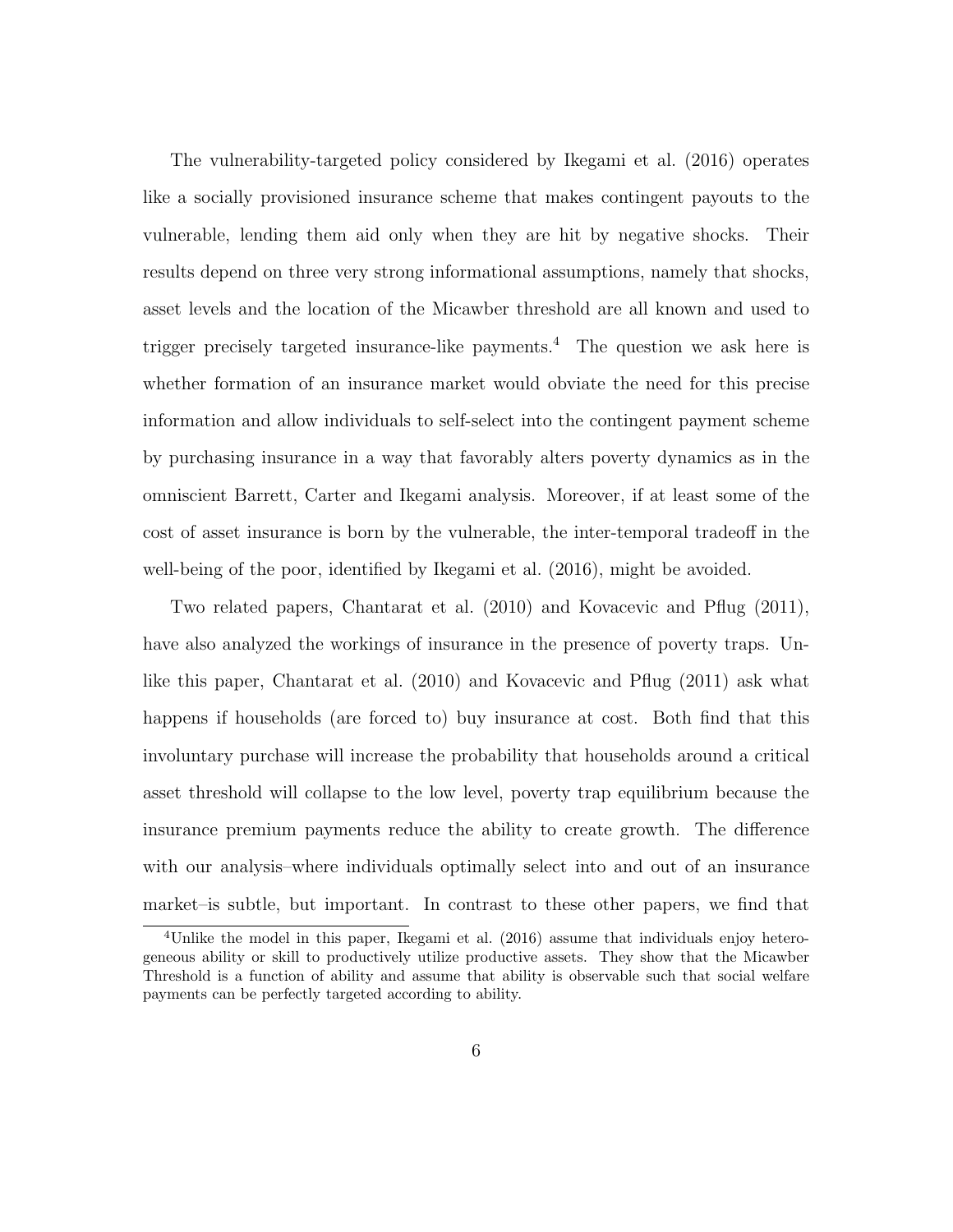allowing individuals to optimally adjust their consumption and investment decisions in response to the availability of asset insurance positively and unambiguously alters poverty dynamics akin to the findings of Ikegami et al. (2016).

# 2 Chronic Poverty in the Absence of Insurance Markets

This section establishes a baseline, single asset model of poverty dynamics in the presence of risk, but in the absence of insurance or other access to financial markets. At the heart of our model is an assumed poverty trap. This allows us to build on previous theoretical work by de Nicola (2015), who evaluates the impact of weather insurance on consumption and investment in the absence of a poverty trap.

Analytically, we obtain insights on the working of the model by examining it in Bellman equation form. Numerical dynamic programming analysis allows further insight into the model's implications. As we will show, under the assumptions of the baseline poverty trap model, vulnerability to chronic poverty is not inconsequential. Both the analytical and numerical findings lay the groundwork for Section 3's analysis introducing asset insurance.

### 2.1 Baseline Autarky Model

Consider the following dynamic household model. Each household has an initial endowment of assets,  $A_0$ , where the subscript denotes time. Households maximize intertemporal utility by choosing consumption (*ct*) in every period. The problem can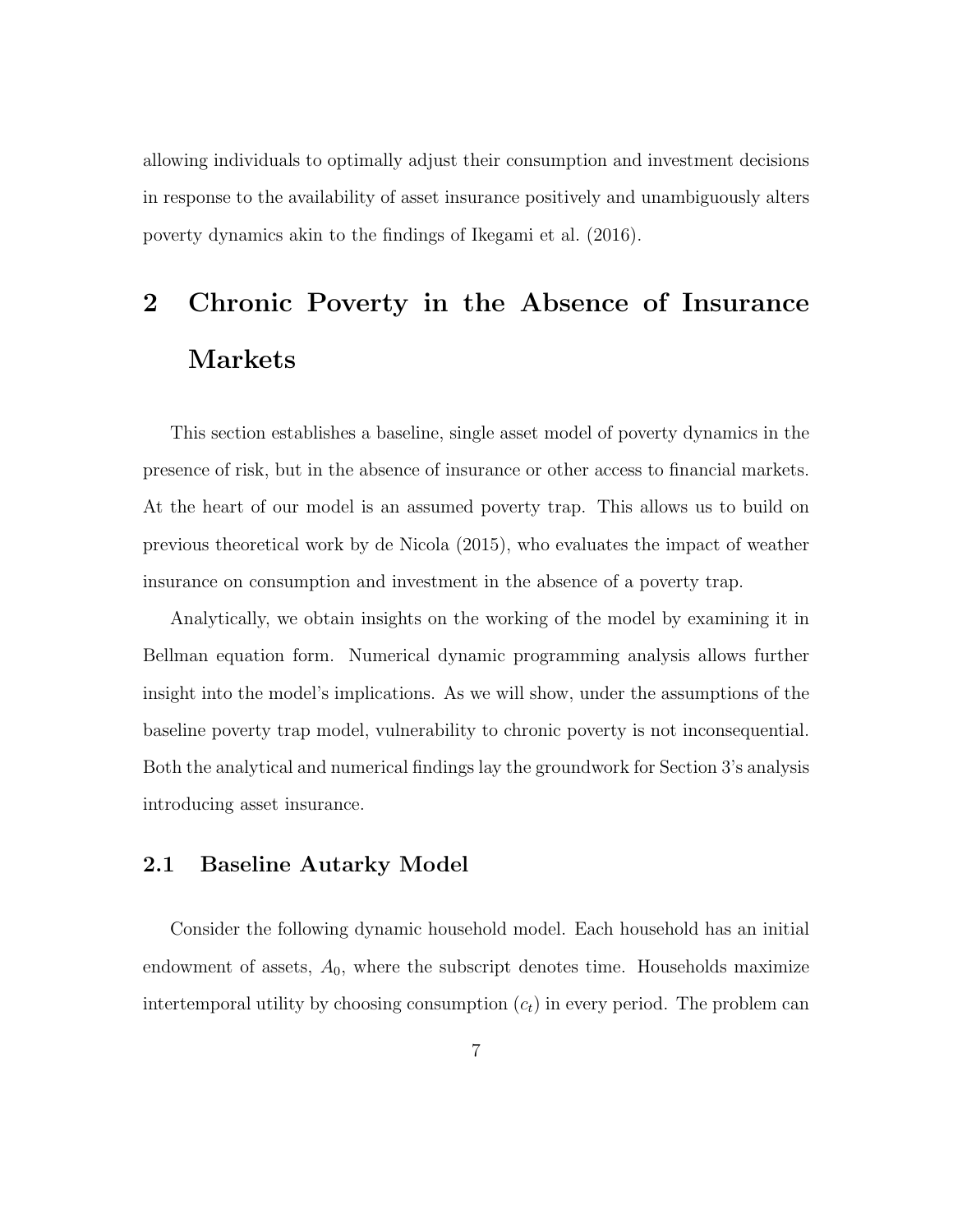be written as follows:

$$
\max_{c_t} \qquad \qquad \mathbb{E}_{\theta,\varepsilon} \sum_{t=0}^{\infty} u(c_t)
$$

subject to:

$$
c_t \le A_t + f(A_t)
$$
  
\n
$$
f(A_t) = \max[F^H(A_t), F^L(A_t)]
$$
  
\n
$$
A_{t+1} = (A_t + f(A_t) - c_t) (1 - \theta_{t+1} - \varepsilon_{t+1})
$$
  
\n
$$
A_t \ge 0
$$
\n(1)

The first constraint restricts current consumption to cash on hand (current assets plus income). As shown in the second constraint, the model assumes that assets are productive  $(f(A_t))$  and households have access to both a high and low productivity technology,  $F^H(A_t)$  and  $F^L(A_t)$ , respectively. The technological choice is endogenized such that fixed costs associated with the high technology make it preferred only by households above a minimal asset threshold, denoted  $A$ . Thus, households with assets greater than  $\tilde{A}$  choose the high technology, and households below  $\tilde{A}$  choose the low productivity technology.

The third constraint is the equation of motion for asset dynamics: period *t* cash on hand that is not consumed by the household or destroyed by nature is carried forward as period  $t + 1$  assets. This intertemporal budget constraint expresses liquidity in assets. Assets are subject to stochastic shocks (or depreciation), where  $\theta_{t+1} \geq 0$  is a covariate shock and  $\varepsilon_{t+1} \geq 0$  is an idiosyncratic shock. The covariate shock  $\theta_{t+1}$  is the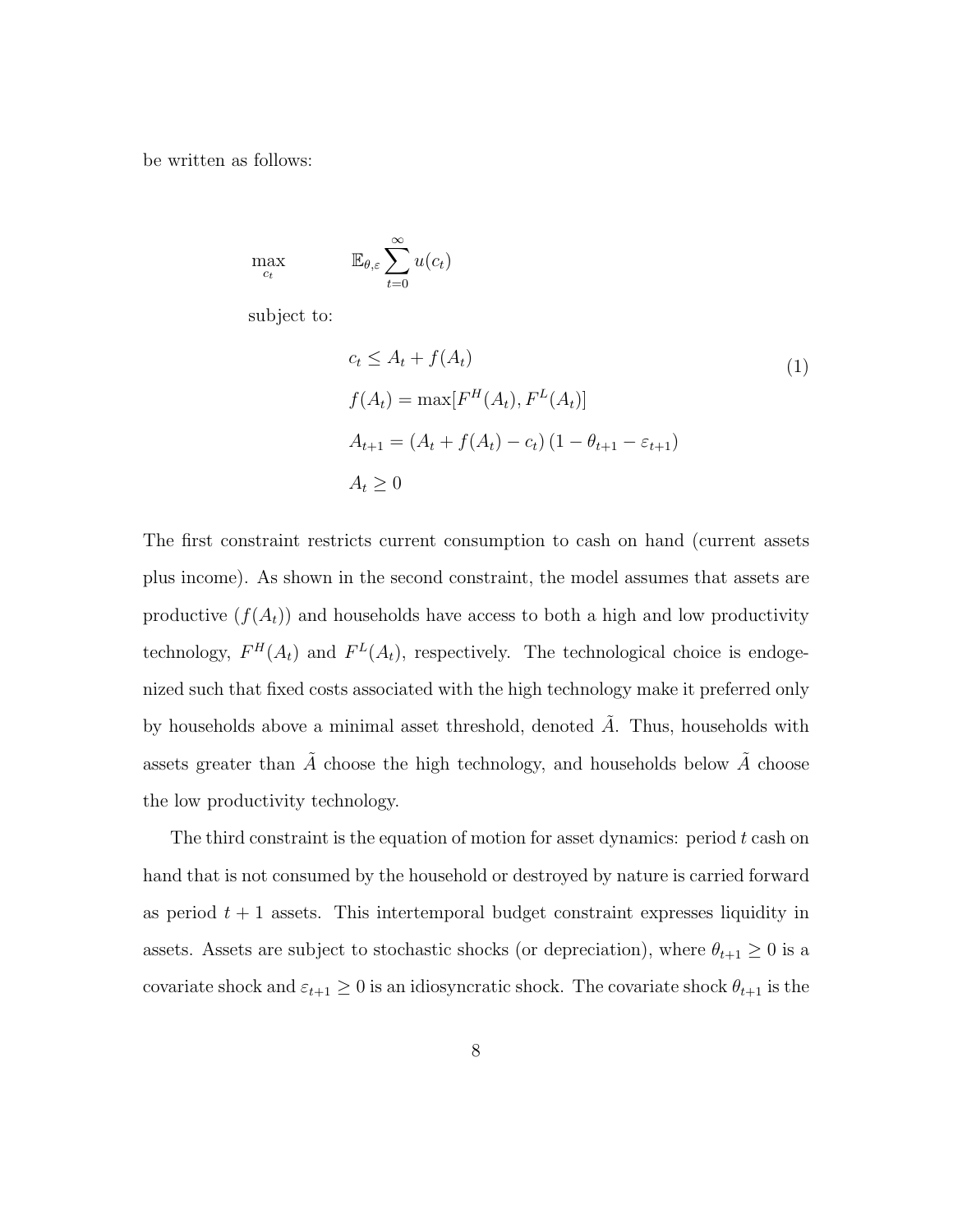same for all households in a given period, but idiosyncratic shock  $\varepsilon_{t+1}$  is specific to the household and is uncorrelated across households. The distinction between these two types of stochastic shocks is important only for considering practically feasible insurance mechanisms in the next section. Both shocks are exogenous, and realized for all households after decision-making in the current period (*t*), and before decisionmaking in the next period  $(t+1)$  occurs. We consider the simple case where both types of shocks are distributed *i.i.d.*, so that the most recent shock, either covariate or idiosyncratic, does not give any information about the next period's shock.<sup>5</sup>

Finally, the non-negativity restriction on assets reflects the model's assumption that households cannot borrow. This assumption implies that consumption cannot be greater than current production and assets, but it does not preclude saving for the future.

In this model, there is only one state variable, *At*. Under these assumptions, the Bellman Equation is:

$$
V_N(A_t) = \max_{c_t} \quad u(c_t) + \beta \mathbb{E}_{\theta, \varepsilon}[V_N(A_{t+1}|c_t, A_t)] \tag{2}
$$

The *N* subscript on the value function distinguishes this autarky (or no insurance) problem from the insurance problem presented in the next section.

The intertemporal tradeoff between consumption and investment faced by the

<sup>5</sup>If instead the shocks are serially correlated, the agent would use the most recent shock to forecast future asset levels. The state space would then include current and/or past realizations of  $\theta$  and  $\varepsilon$  in addition to  $A_t$ . This extension is considered in the absence of a poverty trap in Ikegami, Barrett, and Chantarat (2012).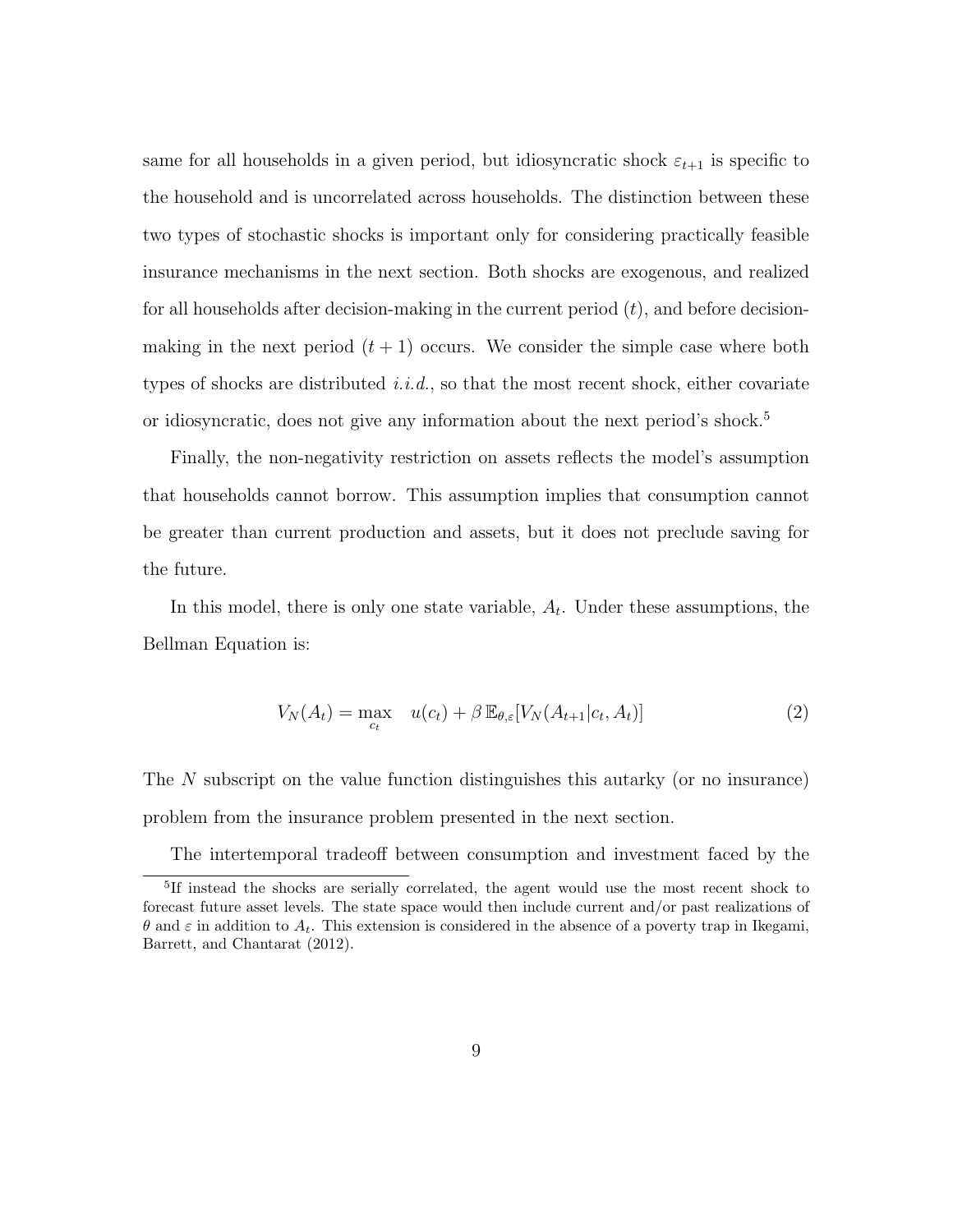consumer is captured by the first order condition:

$$
u'(c_t) = \beta \mathbb{E}_{\theta, \varepsilon} [V_N'(A_{t+1})]
$$
\n(3)

A household will consume until the marginal benefit of consumption today is equal to the discounted expected value of assets carried forward to the future.

As has been analyzed by others in similar models (*e.g.*, Buera, 2009), the nonconvexity in the production set can, but need not, generate a bifurcation in optimal consumption and investment strategies (or what Barrett and Carter (2013) call a multiple equilibrium poverty trap). This bifurcation happens only if steady states exist both below and above  $\tilde{A}$ . If they do, there will exist a critical asset threshold separating those (below the threshold) deaccumulating assets and moving towards the low steady state from those (above the threshold) investing in an effort to reach the high steady state. The former group are often said to be caught in a poverty trap.

Following Zimmerman and Carter (2003), we label the critical asset level where behavior bifurcates as the Micawber threshold, and denote it as  $A_N^M$ , where the *M* superscript denotes "Micawber" and the subscript *N* again indicates that no insurance market is present. Intuitively, small changes in assets around  $A_N^M$  will have strategy- and path-altering implications. For example, giving an additional asset to a household just below the threshold will incentivize them to invest in an effort to escape the poverty trap. Taking a single asset away from a household just above  $A_N^M$  will push them below the threshold and put them on a path toward the low steady state. This implies that in the neighborhood of  $A_N^M$ , incremental assets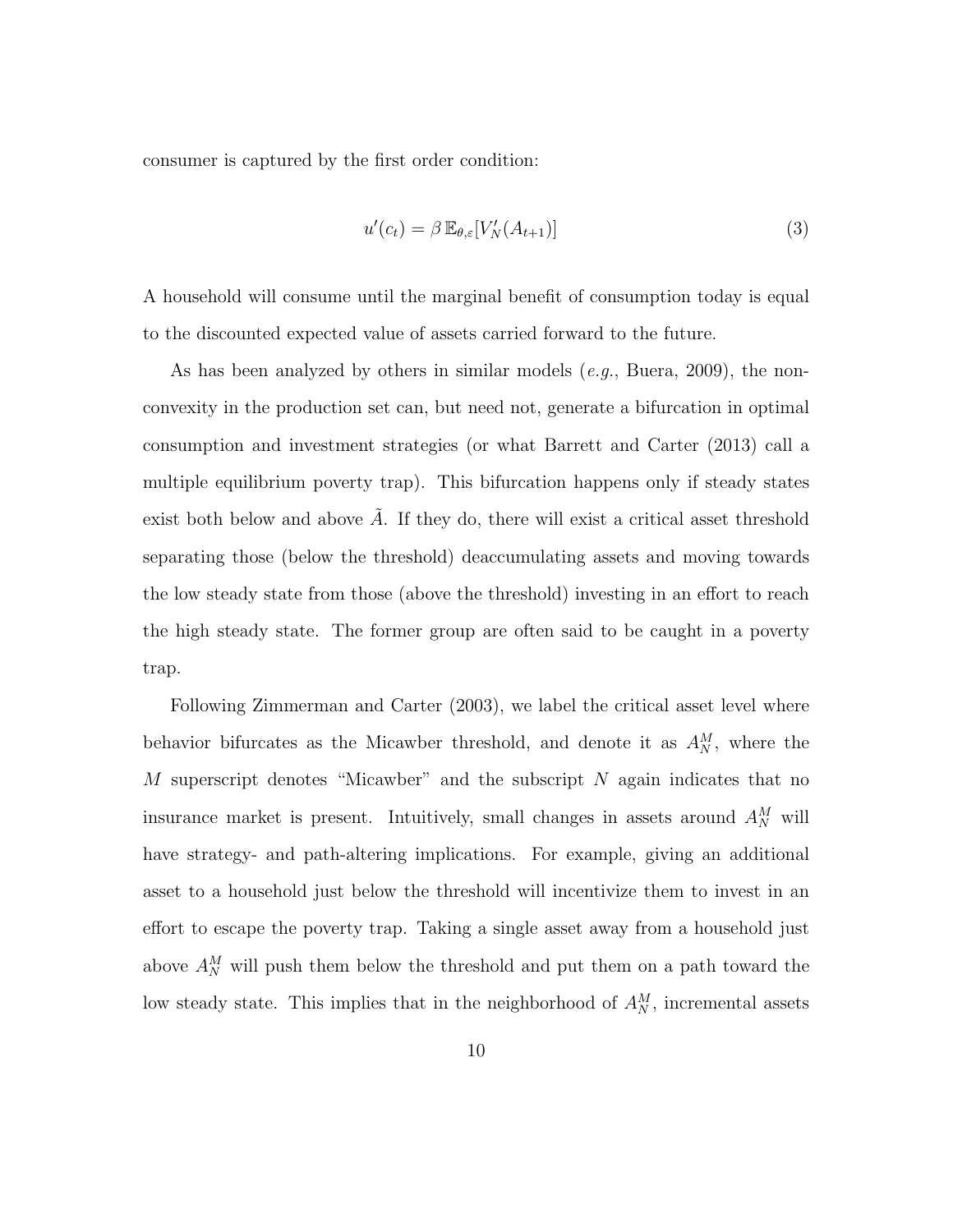carry a strategic value. That is, they not only create an income flow, they also give the option of advancing to the high steady state in the long-run.

### 2.2 Numerical Analysis of Chronic Poverty

To further develop the intuition driving optimal choice in the context of a multiple equilibrium poverty trap, we employ numerical analysis. The model does not guarantee multiple steady states, and if  $A_N^M$  exists, its location depends on parameters of the model, including the severity of risk (for example, Carter and Ikegami (2009) show how  $A_N^M$  shifts with risk).

We purposefully selected parameters to reflect the observed asset dynamics of the northern Kenyan arid and semi arid lands (ASALs), where empirical evidence of a poverty trap exists and a drought index-based livestock insurance (IBLI) contract was recently introduced. Specifically, parameters were chosen and evaluated based on their ability to generate equilibrium stochastic time paths for multiple steady-states (as well as transitions) that are consistent with the stochastic properties of observed data (Lybbert et al., 2004; Santos and Barrett, 2011; Chantarat et al., 2012) from this region. While parameters were selected with this setting in mind, the exercise is intended as a theoretical one, and empirical analysis will be necessary to draw conclusions specific to this setting or any other context.

For simplicity, we consider a population with identical preferences and access to a single asset-based production technology.<sup>6</sup> To establish a vector of covariate shocks

 ${}^{6}$ In northern Kenya, livestock are considered the primary, and often the only, productive asset held by households, (for example, the median household in a 2009 survey reported that  $100\%$  of productive assets are held in livestock) so that ignorance of other assets is thought to be acceptable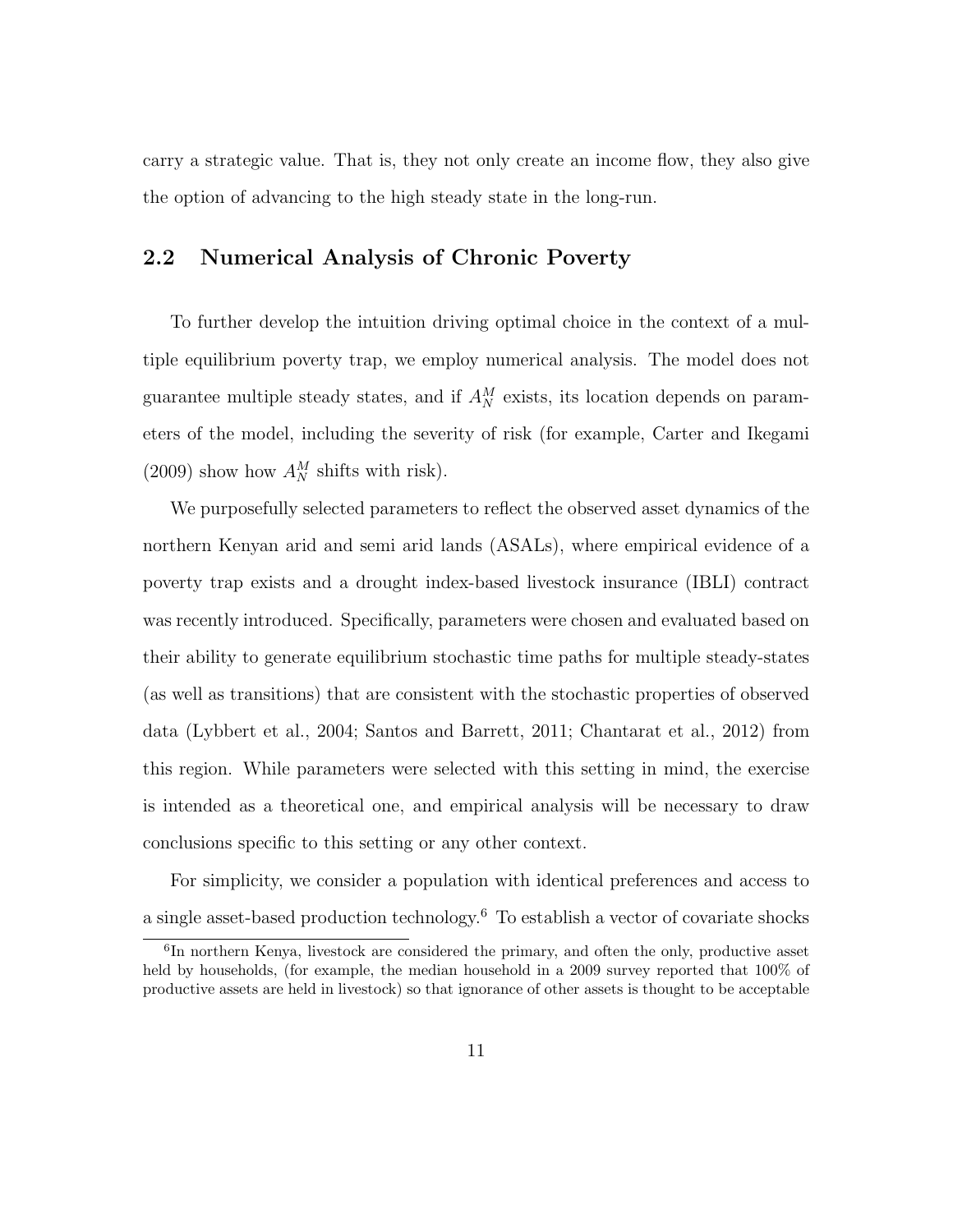(such as drought), we roughly discretize the estimated empirical distribution of livestock mortality in northern Kenya reported in Chantarat et al. (2012). Mortality rates have been shown by the same study to be highly correlated within the geographical clusters upon which the index is based, so we assume small idiosyncratic shocks.<sup>7</sup> Using the empirically-derived discretization the assumed mutual shocks allow expected mortality to be 9.2% with the frequency of events exceeding 10% mortality an approximately one in three year event. These two features both reflect observed mortality characteristics in the region.

We then impose equilibrium outcomes based on the findings of Lybbert et al. (2004) and Santos and Barrett (2011) in this setting to obtain parameters for the production technology. Here, equilibrium outcomes refer to two stable steady states (the high and low equilibriums) and a single unstable equilibrium (the Micawber threshold). This identifying restriction allows us to search for numerical values of the production parameters which generate a stable result.<sup>8</sup>

The specific functional forms and parameters used to solve the dynamic programming problem are reported in Table 1. Crucially, the chosen parameterization admits both a low  $(A \approx 4)$  and high  $(A \approx 30)$  long-term stochastic steady state in accordance with the baseline poverty trap model. For convenience, any agent who in this setting. In Carter and Janzen (2015) we extend this analysis to consider a productive technology based on two evolving assets (physical capital and human capital).

<sup>7</sup>This largely reflects the risky environment that pastoralists find themselves in, where the vast majority of households report drought to be their primary risk. Although, more recent evidence suggests basis risk in this setting may be larger than originally thought. Jensen, Barrett, and Mude (2016) estimate that IBLI policyholders are left with an average of 69% of their original risk due to high loss events. We will discuss the implications of this assumption when we discuss the policy implications.

<sup>8</sup>While structurally estimating the parameters of the production function based on empirical data would have been preferred, it was deemed not possible at this time.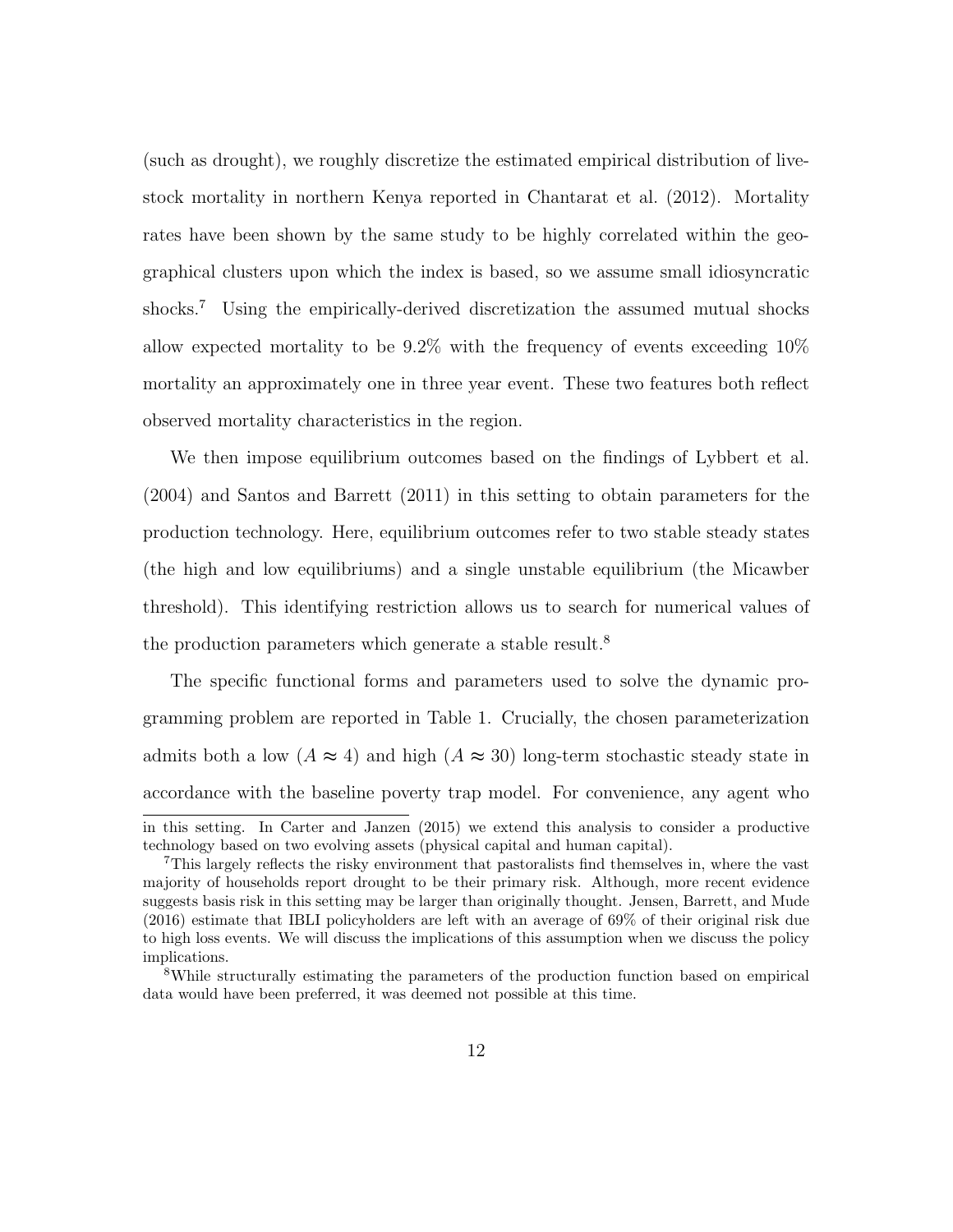ends up at the low steady state will be described as chronically poor, or caught in a poverty trap.

Given these parameter values, we use dynamic programming techniques to find a policy function for each behavior as it depends on asset levels. Specifically, we use value function iteration, by which it follows that the Bellman equation has a unique fixed point as long as Blackwell's Sufficient Conditions (monotonicity and discounting) are satisfied.<sup>9</sup>

Once we have identified the policy function, it is insightful to visualize the first order condition. The solid line in Figure 1 graphs the right hand side of Equation 3 as a function of current asset holdings. As can be seen, this term–which represents the future value of holding an additional asset–is non-monotonic. Ignoring the lower tail, assets are strategically most valuable for agents with 11 assets. It will later be shown that this peak correlates perfectly with a point of bifurcating optimal behavioral stategies and thereby identifies the Micawber threshold. In other words,  $A_N^M = 11$ . As discussed by Carter and Lybbert (2012), it is the high value of assets

- 2. Households observe exogenous asset shocks  $\theta_{t+1}$  and  $\varepsilon_{t+1}$  which determine asset losses (and insurance payout  $\delta(\theta_{t+1})$  in the model extension).
- 3. These shocks, together with the optimal choices from period  $t$  determine  $A_{t+1}$  through the equation of motion for asset dynamics.
- 4. In the next period steps 1-3 are repeated based on the newly updated state variable  $A_{t+1}$ and knowledge about the probability of future asset losses (and indemnity payments).

The primary timing assumption is that the shocks happen post-decision and determine  $A_{t+1}$  given the household's choices of  $c_t$  and  $i_t$  (and later  $I_t$ ), and then once again all the information needed to make the next period's optimal decision is contained in  $A_{t+1}$ .

<sup>9</sup>To solve the problem numerically, we assume the following timeline of events:

<sup>1.</sup> In period *t* households choose optimal  $c_t$  and (implicitly)  $i_t$  (where  $i_t$  denotes investment) based on state variable  $A_t$  (asset holdings) and the probability distribution of future asset losses. In the dynamic model extension presented in Section 3, households also choose to purchase insurance  $I_t$  given the probability structure of insurance payouts.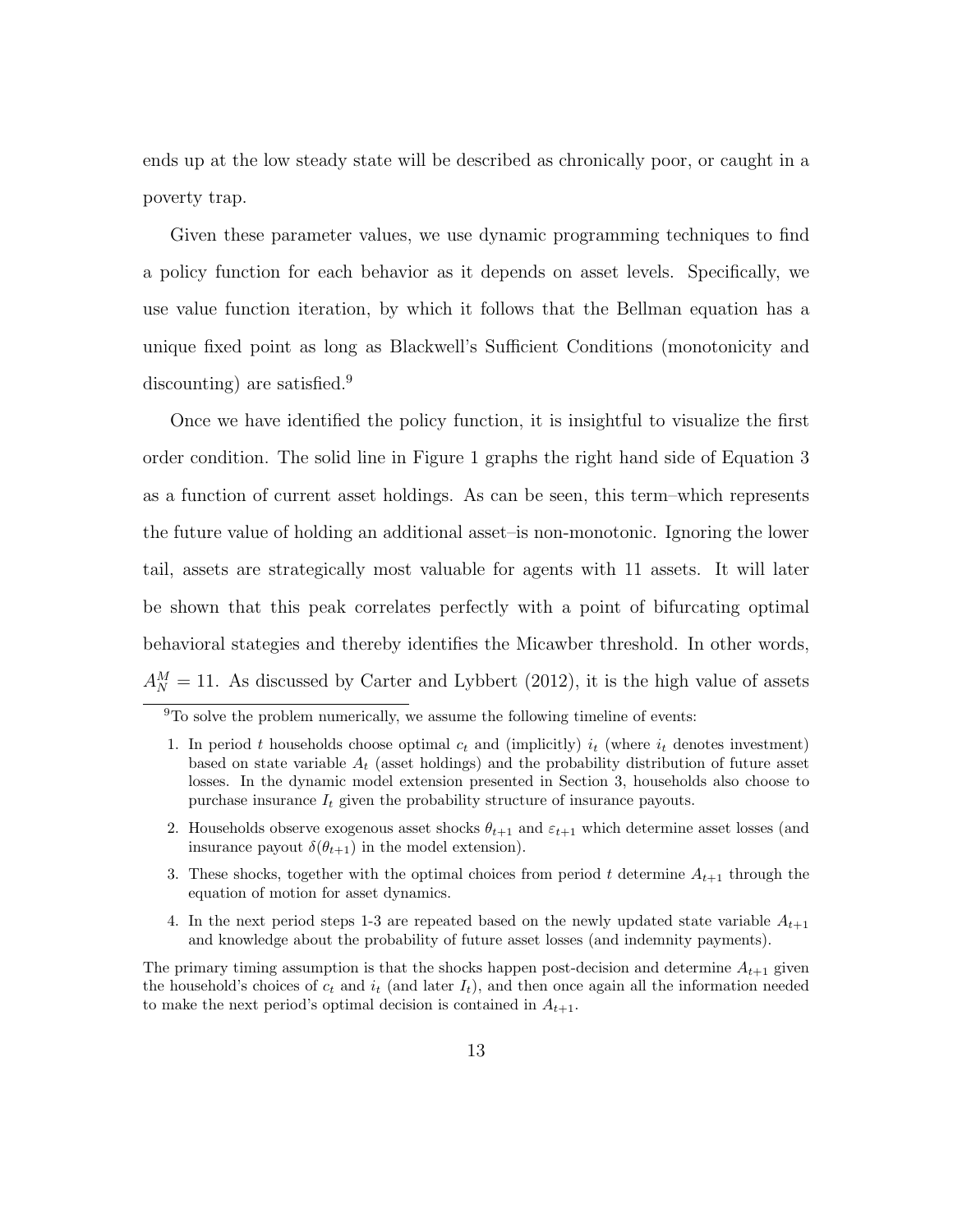just above the Micawber Threshold that leads households in this asset neighborhood to smooth assets and destabilize consumption when hit with a shock.

To characterize poverty dynamics and assess vulnerability, we next run 1000 simulations of 50-year asset paths. One way to characterize the results of these simulations is to calculate the probability that agents starting with any given asset level are found to be at the low level steady state after 50 years of simulation. The solid line in Figure 2 graphs these probabilities for the baseline autarky model. As can be seen, for all initial asset positions below  $A_N^M = 11$ , agents approach the low steady state with probability 1. All agents with assets below that level do not find it worthwhile to even attempt to approach the high steady state (if they did, at least some small fraction of them would escape). They are, in essence, trapped.

Beyond  $A_N^M$ , agents find it dynamically optimal to try to reach the high steady state. But, as can be seen in Figure 2, they are far from assured of reaching that destination. The probability of chronic poverty for those that begin with asset endowments just above  $A_N^M$  is around 45%, and only slowly declines as initial endowment increases. These chronic poverty vulnerability rates are precisely why the strategic value of assets is highest for those in the neighborhood of  $A_N^M$ , and reflect the fact that severe shocks, or even minor shocks, can have permanent consequences in this model.

# 3 Introducing Asset Insurance

The numerical simulation of the baseline model reveals the fundamental role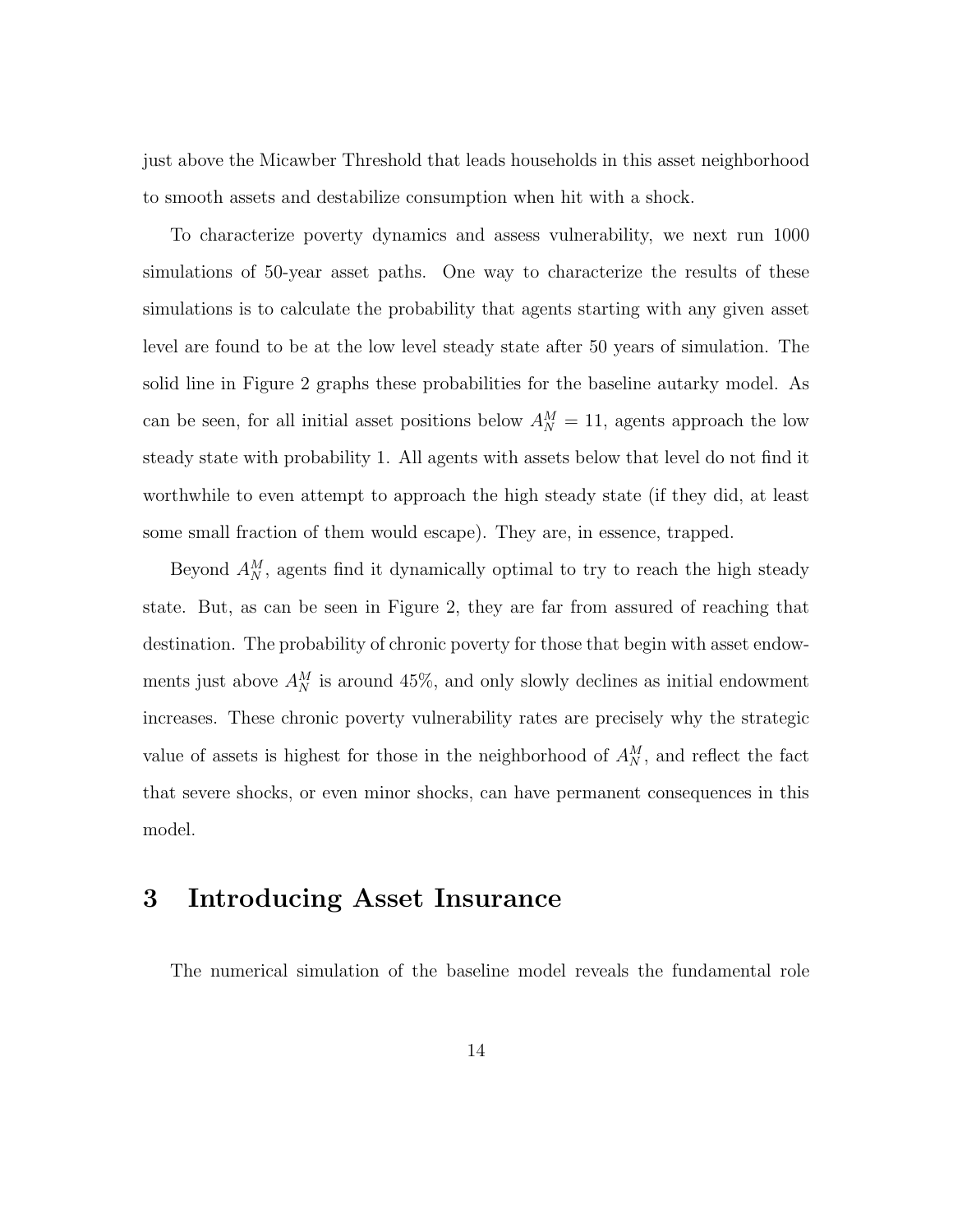Figure 1: Opportunity Cost of Assets

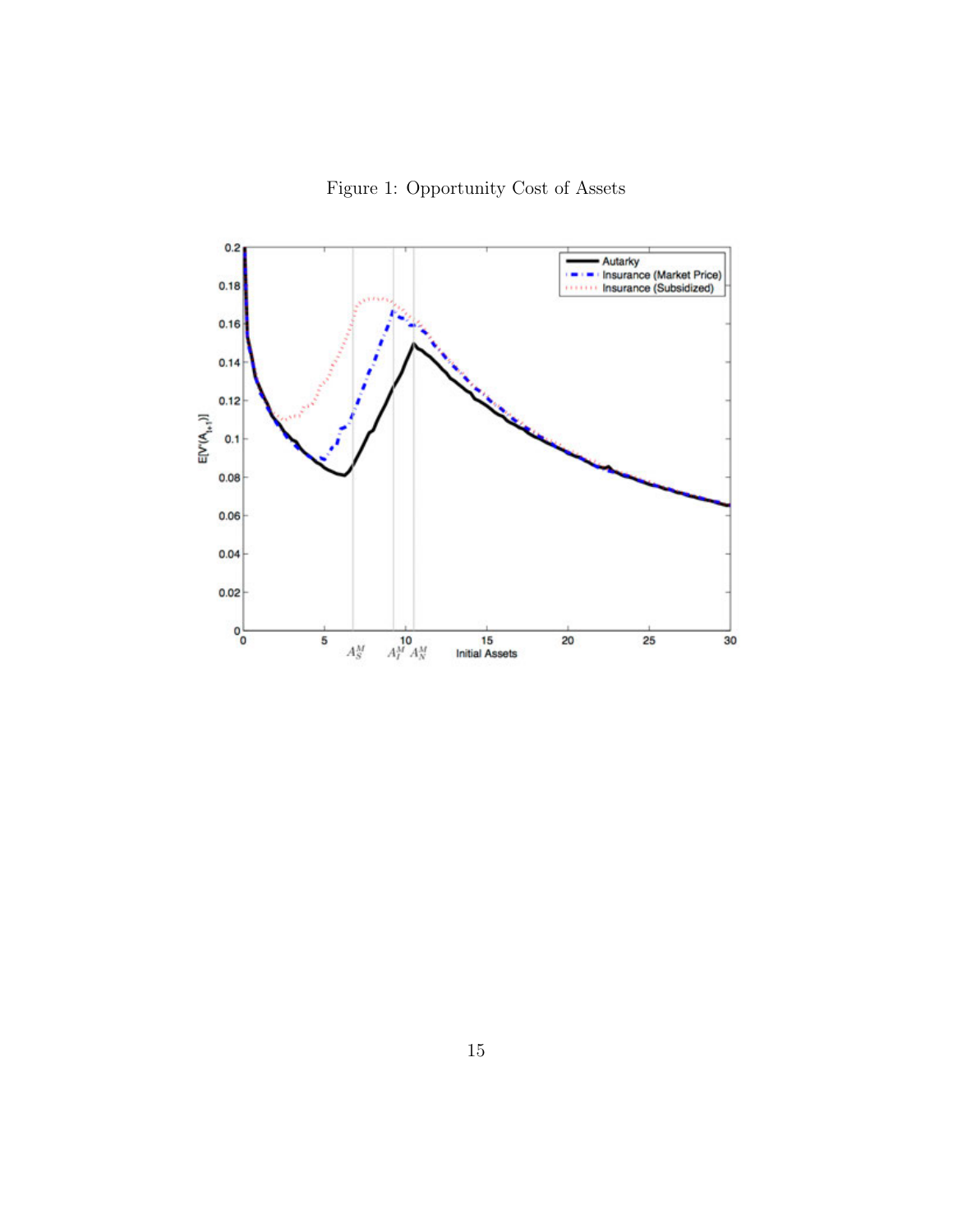Figure 2: Probability of Collapse to a Low Welfare Steady State



 $\Box$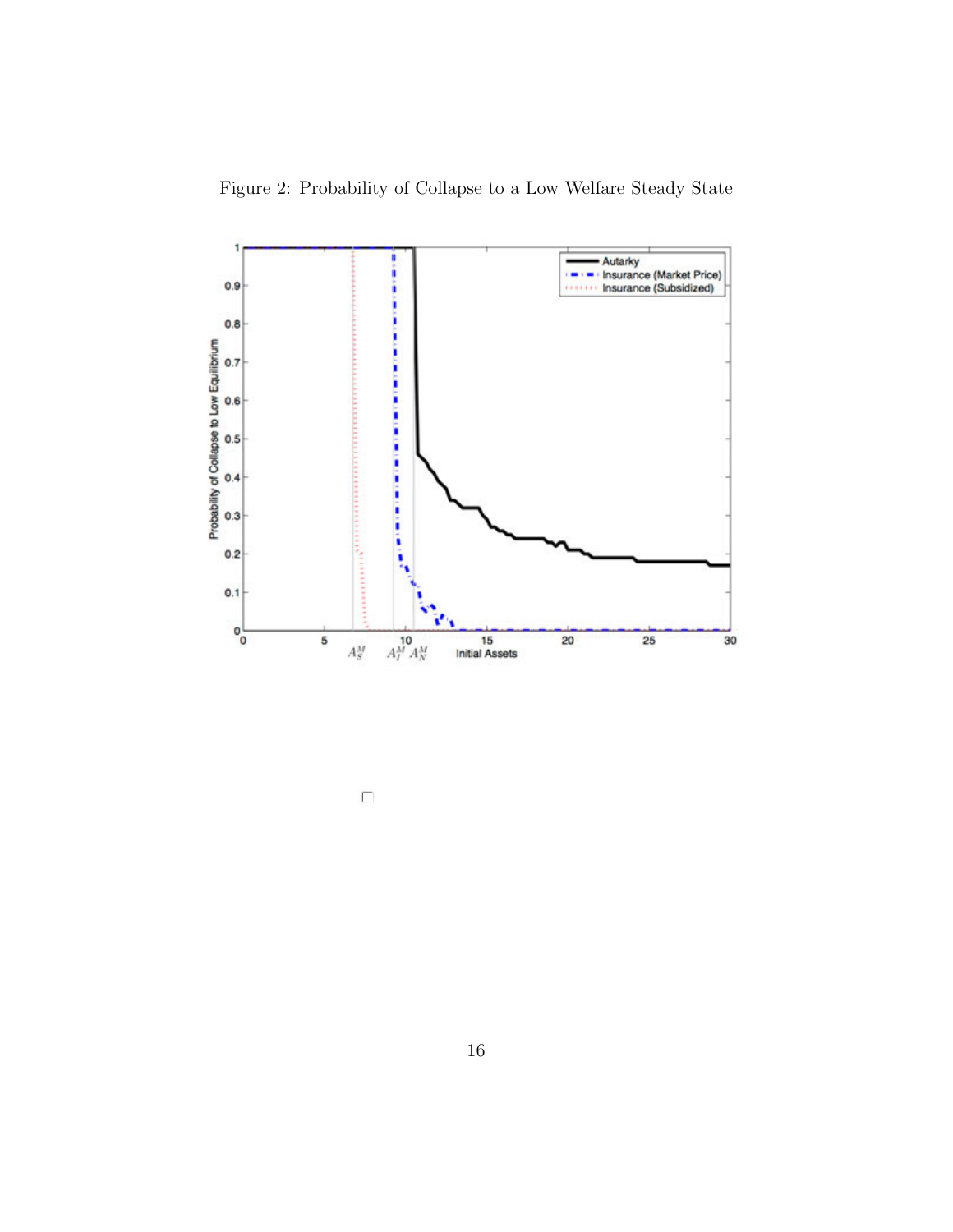that risk plays in driving chronic poverty. With these issues in mind, a growing literature has been devoted to studying the benefits of insurance, and especially index insurance, for poor households in low income countries (Miranda and Farrin, 2012; Alderman and Haque, 2007; Barrett et al., 2007; Barnett, Barrett, and Skees, 2008; Chantarat et al., 2007; de Nicola, 2015; Hazell, 2006; Skees and Collier, 2008; Smith and Watts, 2009). In contexts where risk looms large, as in the baseline model, it would seem that asset insurance could play an important role in altering long-term poverty dynamics.

In this section, we explore the impact of insurance markets on chronic poverty. We will consider insurance as both a privately provisioned "social protection" scheme, in which the insured household pays the full cost of the insurance, as well as publicprivate co-funding of asset insurance. In an effort to make our exploration of insurance meaningful, we will consider a type of partial or "index insurance" that at least in principal can be implemented amongst a dispersed, low-wealth population without the problems of moral hazard and adverse selection that historically have crippled efforts to introduce insurance to such populations. The advantage of index insurance is that it requires only a single measurement for a given region (*e.g*., drought conditions), and the index itself is designed to be beyond the influence of any individual and independent of the characteristics of those who choose to purchase insurance. In most cases, our results will be similar if a traditional insurance contract were instead implemented.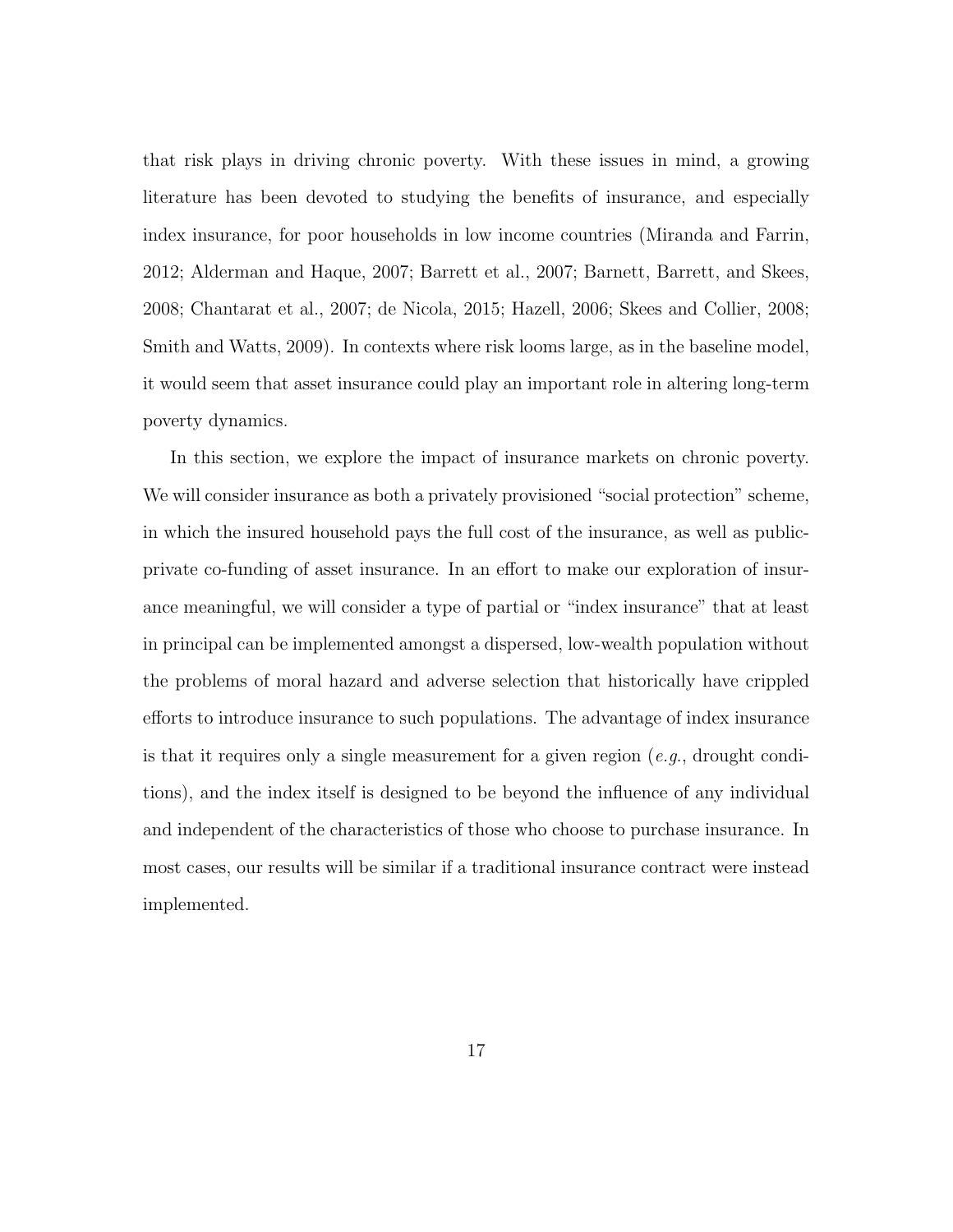# 3.1 Extending the Baseline Model to Include Asset Insurance

This section modifies the model of Section 2.1 by giving households the option to purchase asset insurance. If a household wants insurance, it must pay a premium equal to the price of insurance,  $p$ , times the number of assets insured at time  $t$ ,  $I_t$ . We assume that the units of assets insured cannot exceed current asset holdings.<sup>10</sup>

We assume an index contract designed to issue payouts based on the realization of the covariant, but not the idiosyncratic shock to assets.<sup>11</sup> To simplify notation, we assume that the covariant shock is observed directly without error so that the shock itself functions as the index that triggers payments.<sup>12</sup> We denote  $s = 0$  as the strike point or index level at which insurance payments begin. In other words, *s* is the deductible since it denotes the level of stochastic asset losses not covered by the insurance. Assuming a linear payout function, indemnities,  $\delta$ , are given by:

$$
\delta(\theta_t) = \max((\theta_t) \quad s), \ 0). \tag{4}
$$

Under this specification, the insurance fully indemnifies all losses (driven by covariant

<sup>&</sup>lt;sup>10</sup>This constraint can matter if insurance subsidies lower the price of the insurance below its actuarially fair value.

<sup>&</sup>lt;sup>11</sup>For the livestock economy that motivates the numerical specification, the covariant shock can be thought of as livestock mortality driven by a drought or other common event, while the idiosyncratic shock could be losses driven by disease or theft uncorrelated across households. In practice, the covariant asset shock is not directly observed, but is instead predicted by some measure of common stress conditions (such as rainfall or forage availability).

 $12$ If the covariant shock was not measured directly, but was instead predicted by a correlate of covariant losses, then the insurance would cover even fewer loss events (and potentially some non-loss events). While this source of contract failure is important in practice, in our model it is indistinguishable from an increase in the magnitude or frequency of idiosyncratic shocks.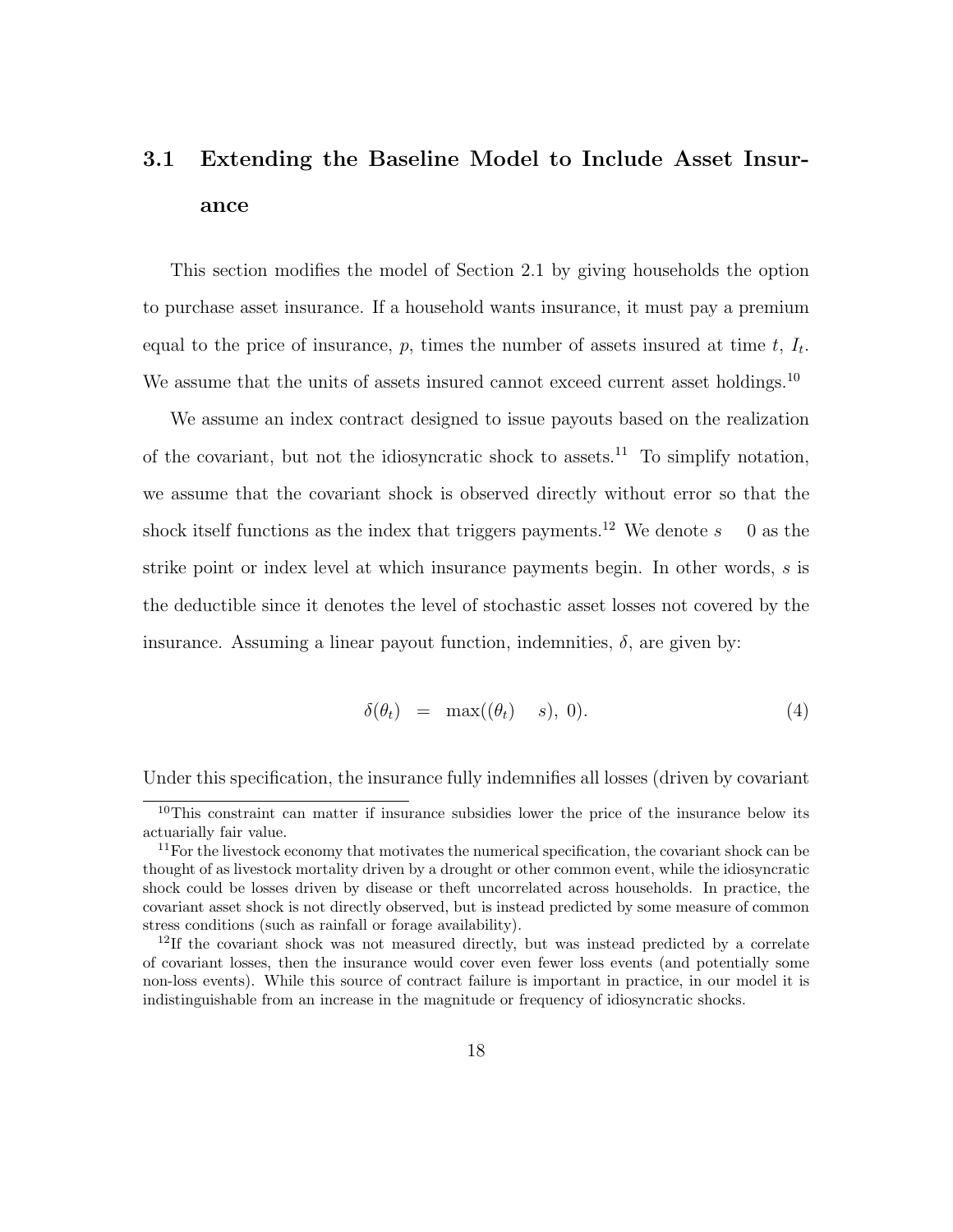events) beyond the deductible level.

With a market for index insurance, the household now chooses consumption and a level of insurance that maximizes intertemporal utility. The household dynamic optimization problem becomes:

$$
\max_{c_t, 0 \le I_t \le A_t} \qquad \mathbb{E}_{\theta, \varepsilon} \sum_{t=0}^{\infty} u(c_t)
$$

subject to:

$$
c_{t} + pI_{t} \leq A_{t} + f(A_{t})
$$
  
\n
$$
f(A_{t}) = \max[F^{H}(A_{t}), F^{L}(A_{t})]
$$
  
\n
$$
A_{t+1} = (A_{t} + f(A_{t}) - c_{t}) (1 - \theta_{t+1} - \varepsilon_{t+1}) + (\delta(\theta_{t+1}) - p)I_{t}
$$
  
\n
$$
\delta(\theta_{t+1}) = \max((\theta_{t+1} - s), 0)
$$
  
\n
$$
A_{t} = 0
$$
\n(10)

This problem can also be expressed using the following Bellman equation:

$$
V_I(A_t) = \max_{c_t, 0 \le I_t \le A_t} u(c_t) + \beta \mathbb{E}_{\theta, \varepsilon}[V_I(A_{t+1}|c_t, I_t, A_t)] \tag{6}
$$

with two corresponding first order conditions:

$$
u'(c_t) = \beta \mathbb{E}_{\theta, \varepsilon} [V_I'(A_{t+1})] \tag{7}
$$

$$
\mathbb{E}_{\theta,\varepsilon}[V_I'(A_{t+1})(\delta(\theta) \quad p)] = 0 \tag{8}
$$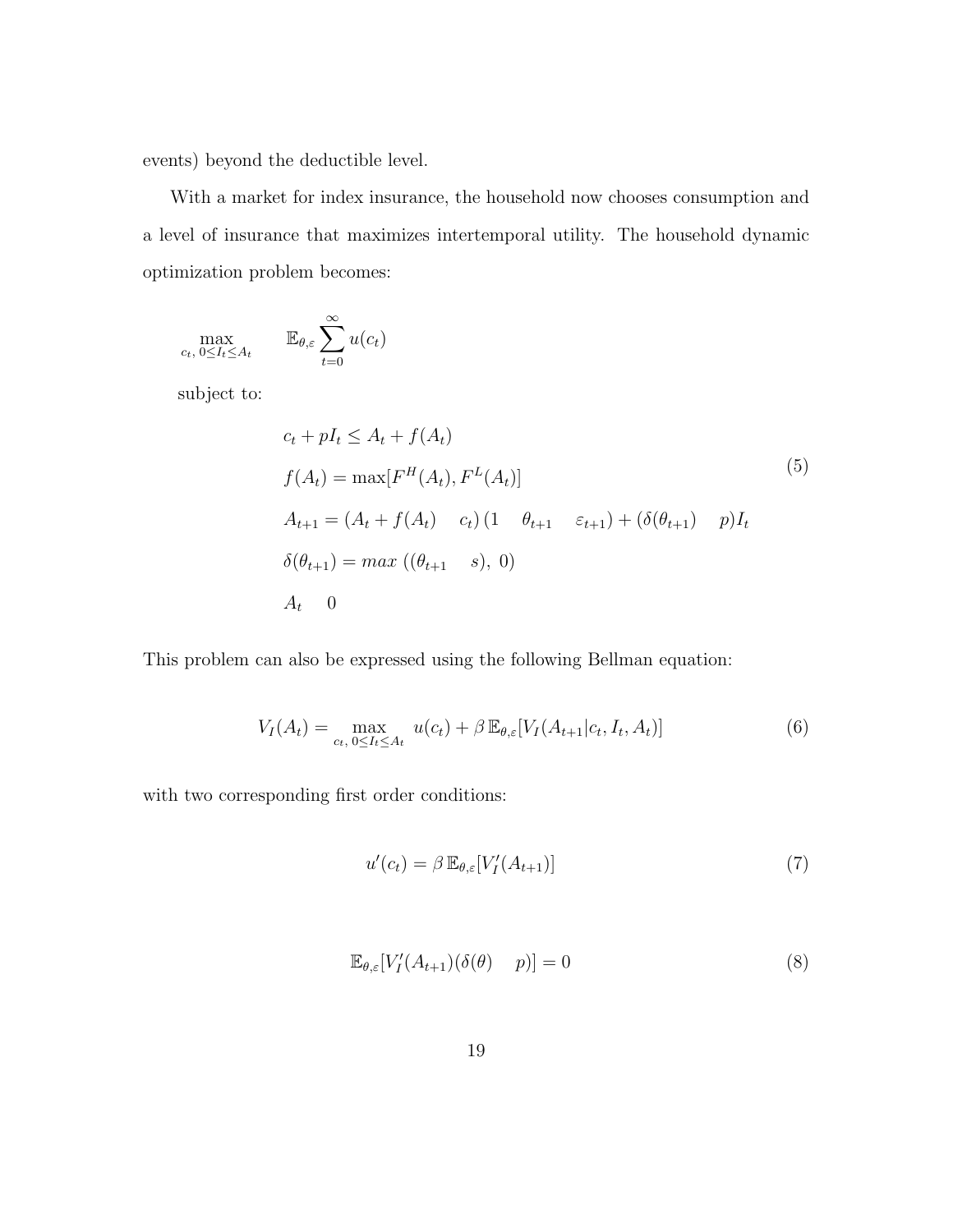First order condition 7 differs from the analogue autarky condition 3 as long as the availability of insurance increases the expected future value of assets. In general, we would expect this to be the case, as an insured asset is more likely to be around to contribute to future well-being than an uninsured asset.

Noting that the insurance price is non-stochastic and  $\delta(\theta)=0, \forall \theta < s$ , i.e. the insurance only pays out in bad states of the world, the second first order condition can be rewritten as:

$$
\Pr(\theta > s) \mathbb{E}_{\theta, \varepsilon} \left[ V_I'(A_{t+1})(\delta(\theta)) \middle| \theta > s \right] = p\lambda(A_{t+1}) \tag{9}
$$

where  $\lambda(A_{t+1}) \equiv \beta \mathbb{E}_{\theta,\varepsilon}[V_I'(A_{t+1})]$  is the opportunity cost or shadow price of liquidity<sup>13</sup> under the credit constraints that define this model. The right hand side of equation 9 is thus the effective cost of insurance, the premium marked up by the shadow price of liquidity. The expression on the left hand side of the same equation is the expected benefit of the insurance, which in bad covariant states of the world adds to the household's asset stock.

Notice that both insurance benefits and costs are valued by the derivative of the value function  $V_I$ . In bad states of the world  $(\theta > s)$ , this derivative will tend to be relatively large, especially in the wake of a shock that leaves the household's asset stock in the neighborhood of the Micawber threshold. Of course, if idiosyncratic shocks, which are not covered by the insurance, are important, then the right hand

<sup>13</sup>Each unit of insurance purchased directly implies a reduction in future assets, whose value is given by the derivative of the value function  $V_I$ .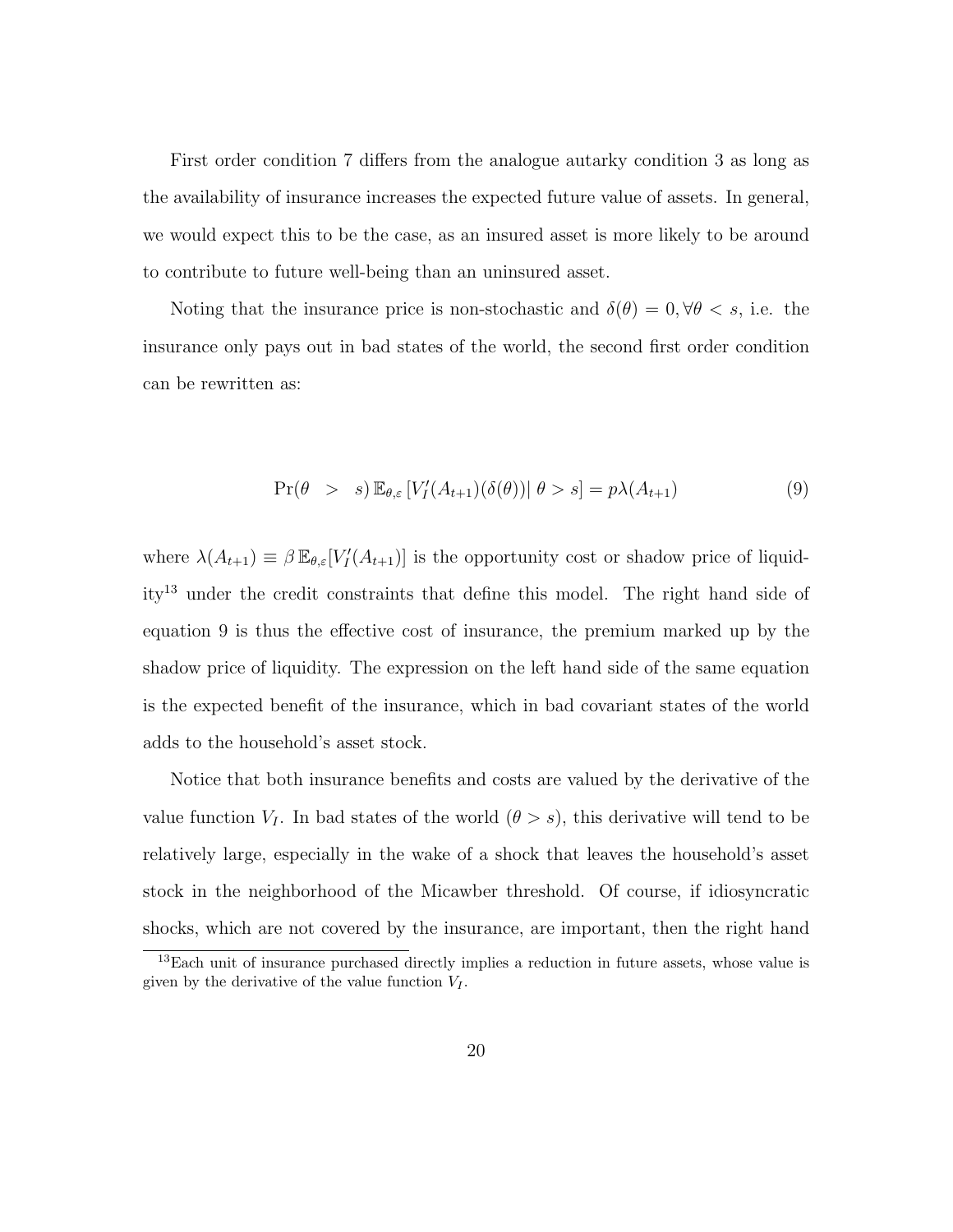side of 9 can also be large, since large asset losses can occur without triggering a compensatory insurance payment. This highlights the importance of basis risk in the household's decision problem - basis risk increases the opportunity cost of liquidity.<sup>14</sup>

In summary, first order condition 9 simply says that the expected marginal dynamic benefits of insurance are set equal to its effective marginal cost, and both depend on the shadow price of liquidy. Combining first order conditions, dynamically optimal choice by the household will fulfill the following condition:

$$
u'(c_t) = \beta \frac{\mathbb{E}_{\theta, \varepsilon} \left[ V_I'(A_{t+1}) \delta(\theta) \right]}{p} = \lambda(A_{t+1}). \tag{10}
$$

In other words, the per-dollar marginal values of both consumption and insurance are set equal to the opportunity cost of foregone asset accumulation.

The impact of an asset shock on insurance demand is not transparent since the shadow price of liquidity is highly nonlinear. Where an asset shock raises the shadow price of liquidity, it may also increase or decrease the benefit-cost ratio of the insurance. Analytically, there is no way to disentangle these countervailing forces that influence insurance demand, and we thus return to numerical methods.

### 3.2 The Vulnerability Reduction Effect of Insurance

To answer the question of whether market-based social protection can reach vulnerable households, we return to numerical methods. In order to parameterize the

<sup>&</sup>lt;sup>14</sup>This explains the proposition presented in Clarke (2016) that optimal insurance coverage will be decreasing in basis risk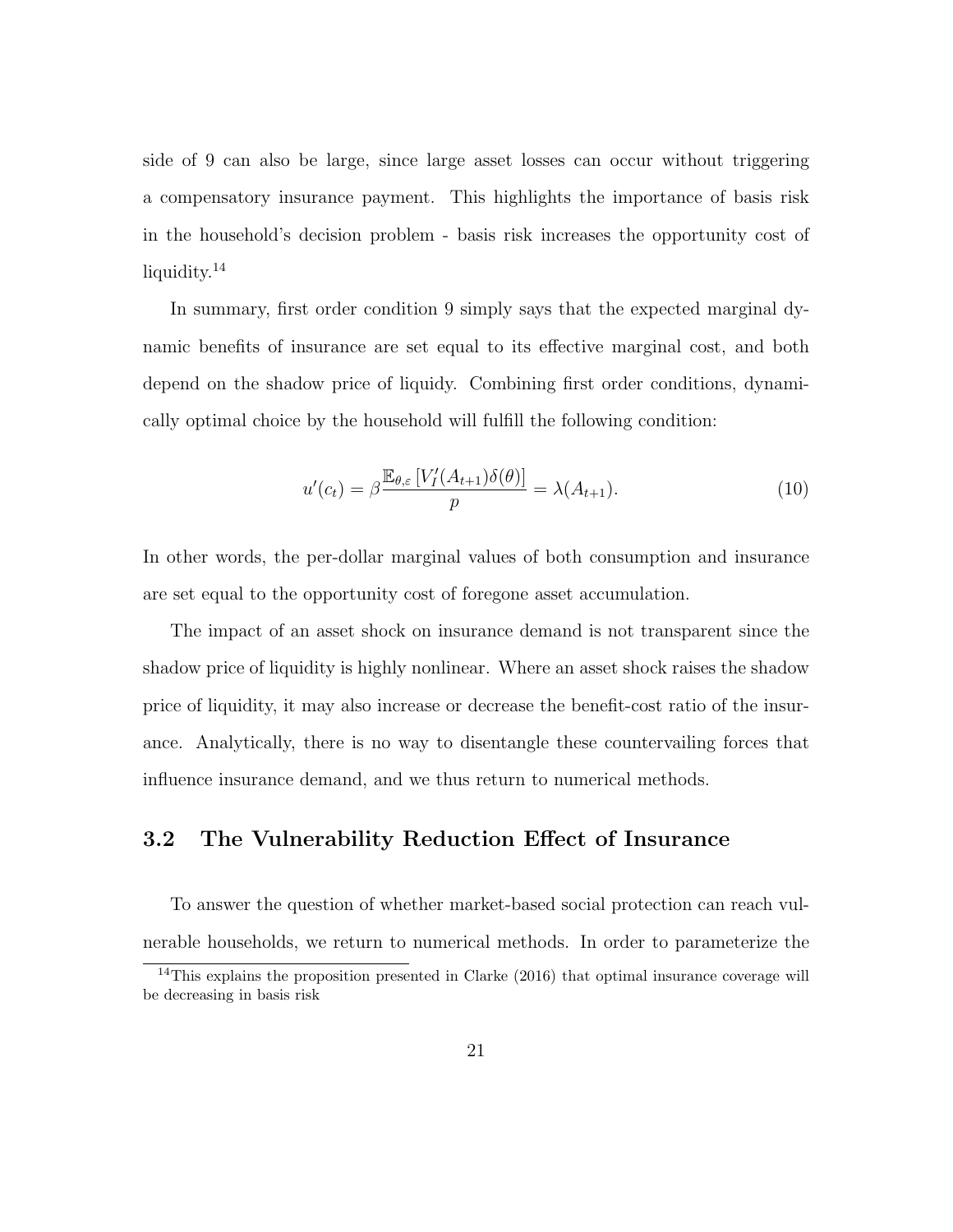model, the actuarially fair premium  $(p = 0.0148)$  is calculated using the assumed distribution of covariate shocks and the strike point found in the actual IBLI contract available to pastoralists in the region  $(s = 15\%)$ . We assume the market price of insurance is 120% of the actuarially fair value. We additionally assume a subsidy of 50% off the market price. Note also that our assumptions about the structure of risk are relatively favorable for index insurance - we assume small idiosyncratic shocks and an index that perfectly predicts covariate losses so that basis risk (defined as  $[(i(\theta_t) \quad \theta_t) + \varepsilon_t]$ ) is quite small.<sup>15</sup>

To illustrate how insurance changes the consumer's problem, we return to Figure 1. In Figure 1, the dark dash-dot line shows the opportunity cost of assets with a market for insurance. The figure shows the availability of unsubsidized insurance enhances the security, and hence future value of assets, for vulnerable non-poor households (from 11-18 assets) as well as for households below  $A_N^M$  destined for chronic poverty (from 5-11 assets). The second dashed line in Figure 1 graphs the increase in the future value of assets when insurance is subsidized  $(50\% \text{ off the market})$ price) and optimally purchased by the household. As can be seen, the introduction of subsidized insurance enhances the future value of assets even further, particularly for households holding assets below  $A_N^M$ .

Figure 3 demonstrates how this change in the shadow price of liquidity affects the optimal insurance decision. The figure reveals a u-shaped insurance policy function for the percent of assets insured. Focussing first on demand when insurance is unsubsidized, we see that individuals at or below the low level steady state insure 80%

<sup>15</sup>As basis risk increases, rational demand for insurance (across the asset spectrum) will decrease, as explained in Clarke (2016).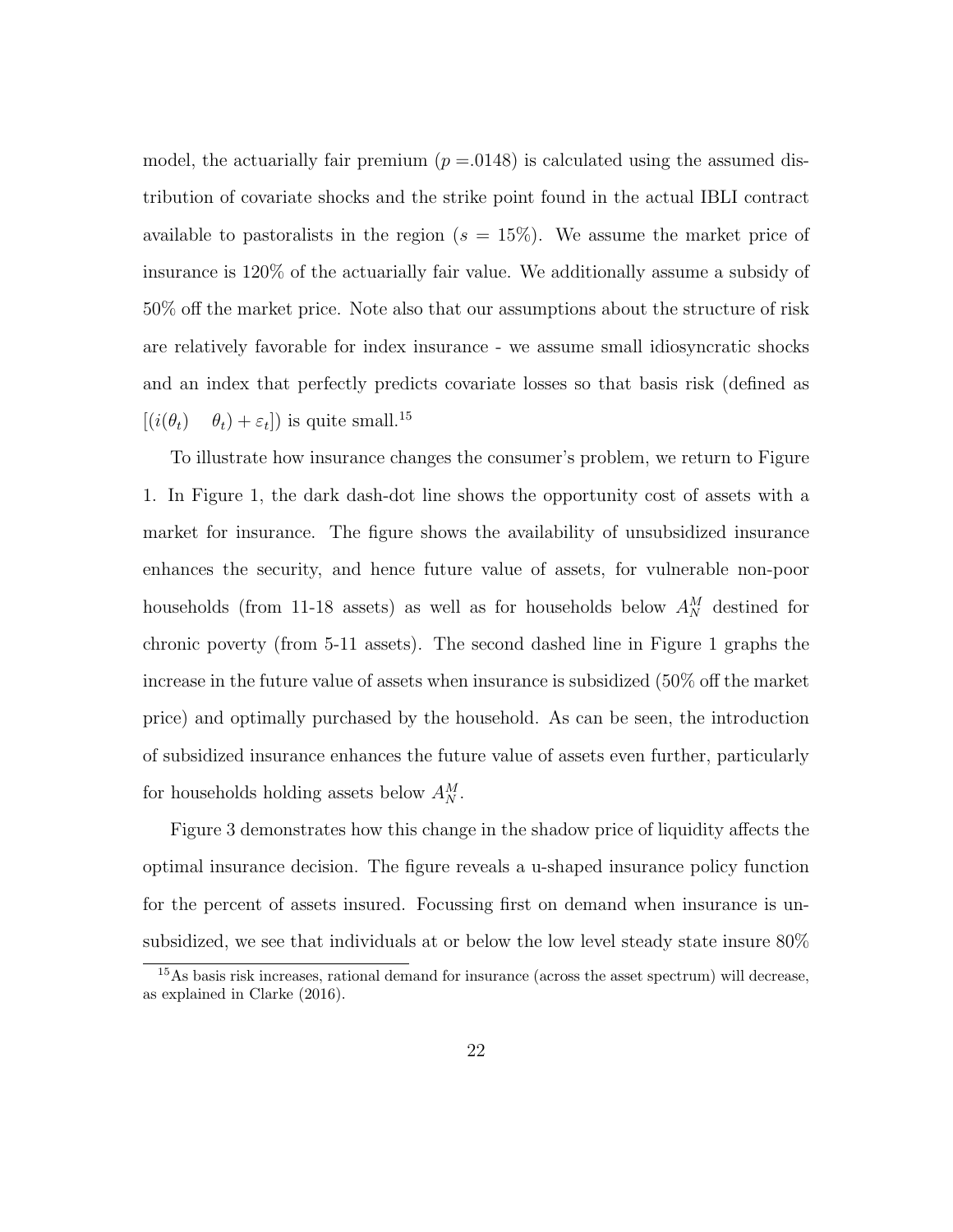to 90% of their assets, a level that is similar to that of individuals with more than about 15 units of assets. In between these levels, demand drops precipitously, bottoming out at less than 10% of assets insured at  $A_N^M$ . Notice that there are two types of people in this low demand zone, in parallel to the households with an observed increase in the shadow price of liquidity: households destined to become chronically poor and vulnerable non-poor households.

It is this latter group, the vulnerable non-poor, for whom low insurance demand may seem counterintuitive; the most vulnerable households surely have much to gain from protection against negative shocks. A return to Figure 2 corroborates this intuition. In this figure, the dark dash-dot line shows the probability a household collapses to the low steady state. The figure shows access to insurance decreases chronic poverty vulnerability of currently non-poor vulnerable households. For example, in the absence of an insurance market, a household with 15 assets has an approximately 30% chance of becoming chronically poor in the future, whereas that probability falls to zero when the household has access to insurance. We call this the *ex post vulnerability reduction* effect of insurance.

Yet, many of these same vulnerable households who benefit from a reduction in vulnerability (specifically, households with 11-18 assets), do not immediately insure. While these households clearly have a high marginal benefit of insurance, this intuition on its own overlooks the fact that the effective cost of insurance,  $p\lambda(A_{t+1})$ , is also highest for the vulnerable. We thus see an irony of asset insurance. The benefit of insurance is highest for the most vulnerable households in the neighborhood of  $A_N^M$ , but the opportunity cost of insurance is also highest for these same vulnerable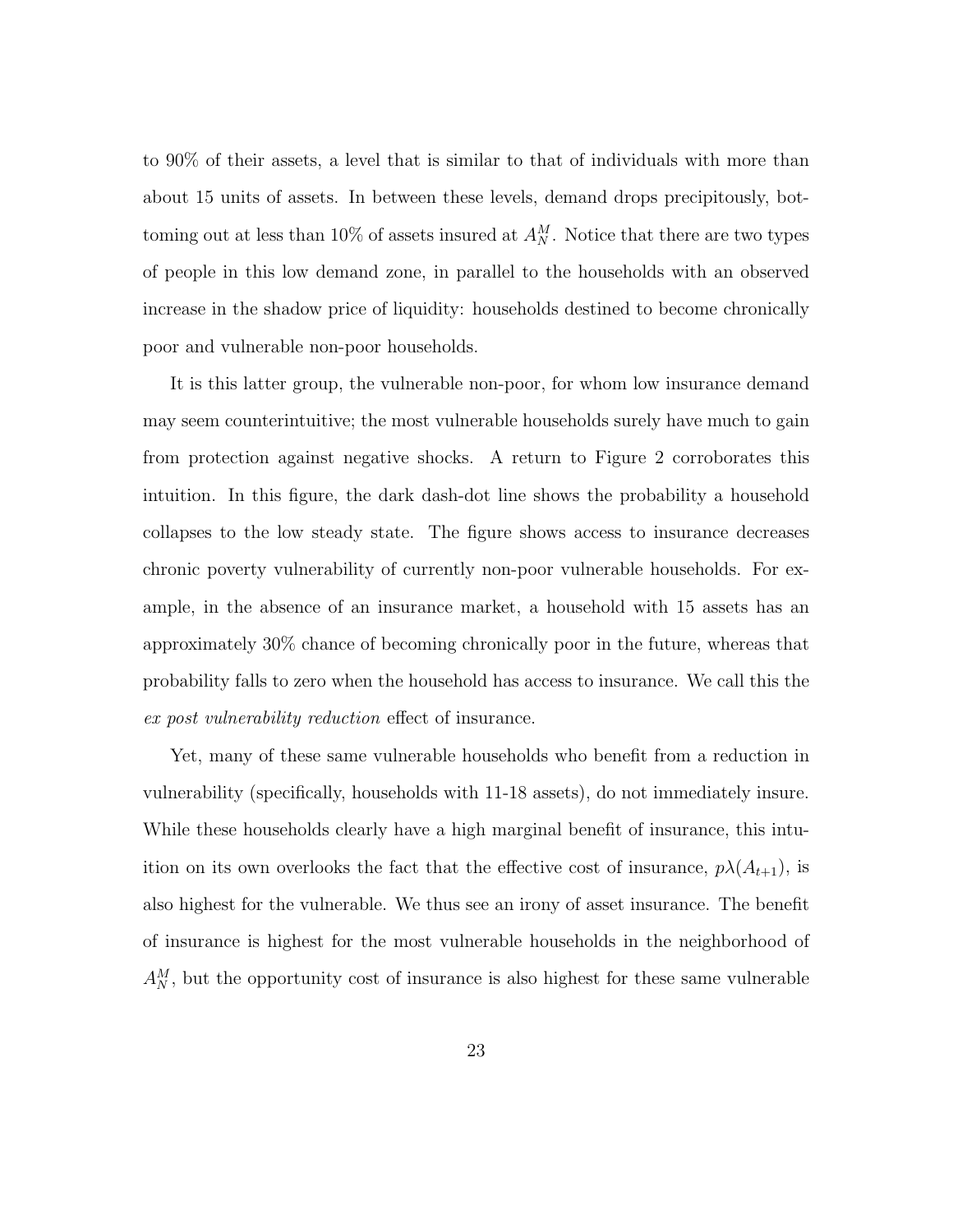Figure 3: Insurance Policy Function

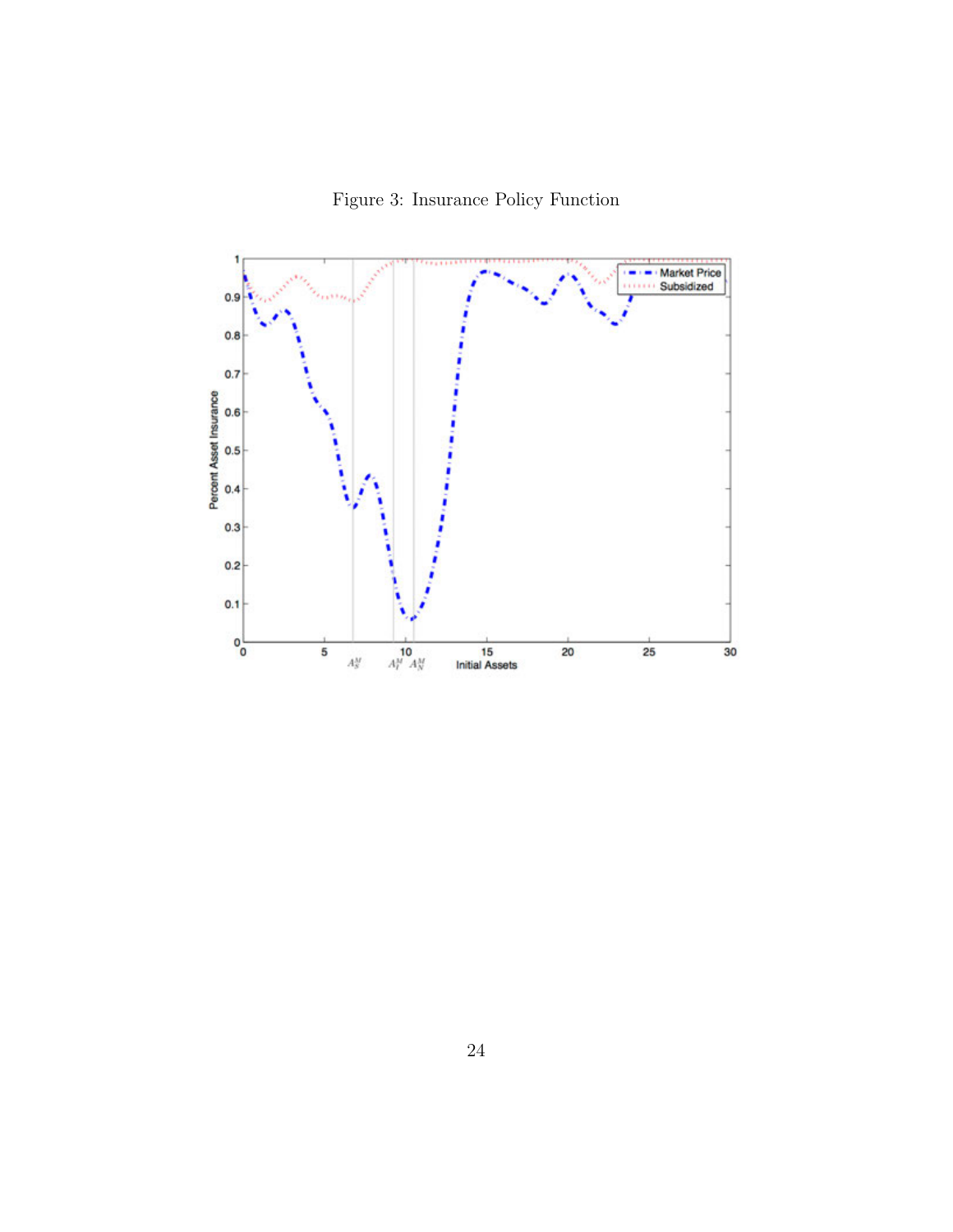households who face a binding liquidity constraint. In other words, those with the most to gain are least able to afford it.<sup>16</sup>

To highlight this tradeoff, notice how insurance demand by the vulnerable population is highly price elastic, as can be seen by comparing the shift in the insurance policy function that takes place when insurance is subsidized. With the 50% insurance subsidy, these households shift from purchasing minimal insurance at market prices, to fully insuring their assets. This suggests the low demand by these households does not reflect a low insurance value, but instead the high shadow price of insurance. In fact, this strong theoretical result has empirical support: A willingness to pay experiment in the region that inspired this work showed that "Households most vulnerable to falling into poverty trap were also shown to have the highest price elasticity of demand, despite their potentially highest dynamic welfare gain from the insurance. This is in contrast to the high and relatively low elasticity of demand found among the poorest, whose dynamic welfare benefits from insurance were minimal."(Chantarat, Mude, and Barrett, 2009)

Without purchase of insurance, how then, does insurance so dramatically alter poverty dynamics of uninsured non-poor yet vulnerable households (and others, as we will explore more fully below)? The critical intuition is that an asset carried into the future is more valuable if it can also be insured in the future, even if it isn't insured today. The impact is subtle, but important. First, the demand pattern

<sup>&</sup>lt;sup>16</sup>The cost of basis risk is also particularly stark for threshold households. If the covariate shock alone doesn't push the household below the threshold, and it doesn't trigger a payout, but the combination of the idiosyncratic and covariate shocks do push the household over the threshold, then the cost of basis risk is high (because they aren't protected against collapse). Thus, as basis risk increases, insurance demand will decrease, especially for these vulnerable households.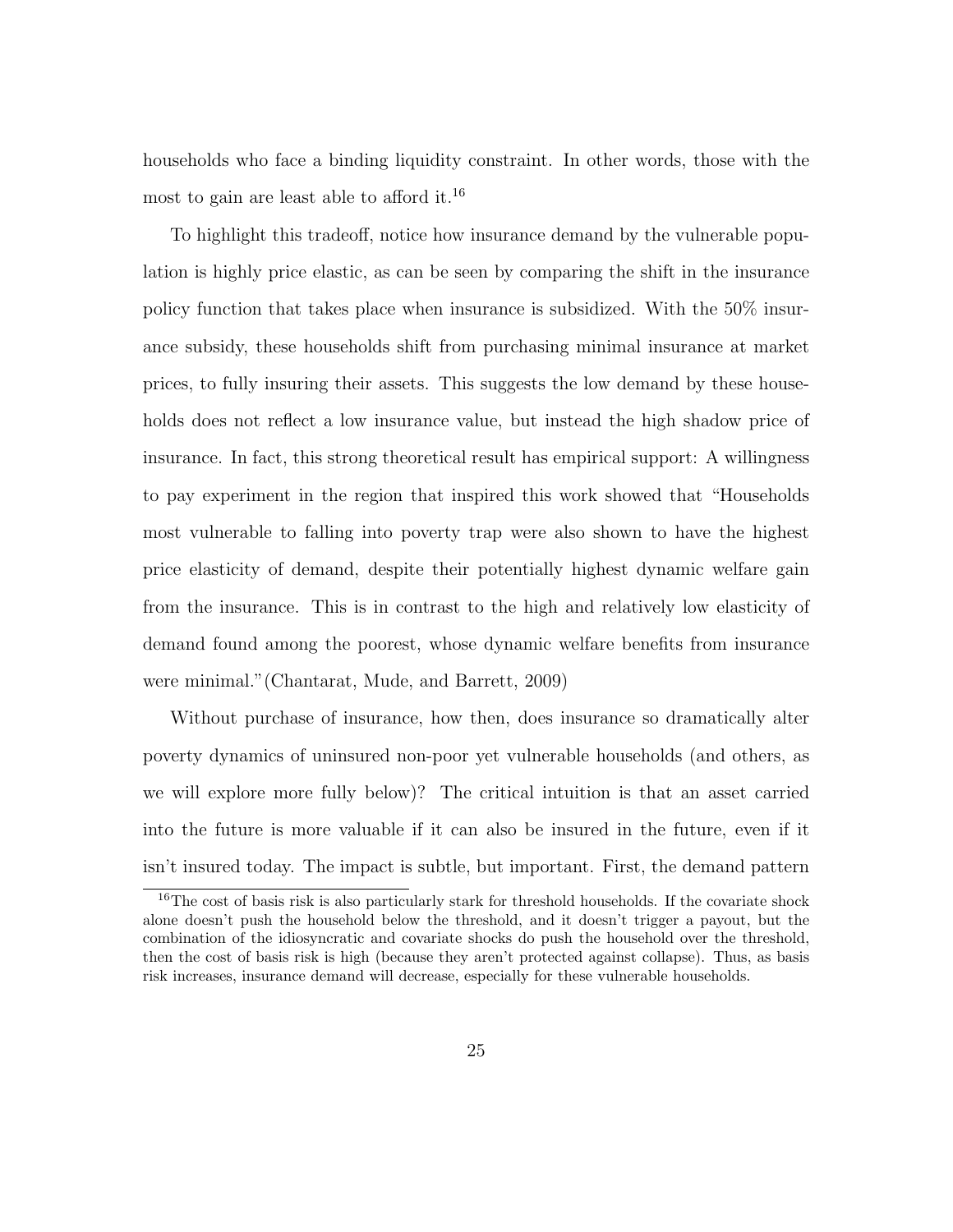displayed in Figure 3 implies a time-varying insurance strategy; a highly vulnerable household will shift its behavior and fully insure its assets if it is able to increase its asset base. Second, the first order conditions (Equation 10) imply that an increase in the shadow price of liquidity will reduce immediate household consumption. If the household consumes less, but does not buy insurance, then it follows that they are investing more. To fully understand the impact of an insurance market, we need to carefully investigate its implications for household investment behavior.

### 3.3 The Investment Incentive Effect of Insurance

To explore the effects of an insurance market on investment, Figure 4 shows the optimal investment policy function with and without an insurance market. Here, the baseline Micawber threshold, defined by a behavioral switchpoint, is clearly and intuitively visible at the sharp discontinuity around 11 assets. Absent an insurance market, households below the estimated  $A_N^M$  divest assets, instead enjoying greater consumption today, and move toward the low welfare steady state. Alternatively, households above  $A_N^M$  invest substantially, giving up contemporaneous consumption in the hopes of reaching the high welfare steady state.

Comparing now the investment policy function with and without an insurance market, we observe two important changes regarding investment behavior. Most important, the policy function demonstrates how the introduction of the insurance market (especially a subsidized insurance market) shifts the behavioral bifurcation point, or Micawber threshold, to the left. That is,  $A_I^M < A_N^M$  where subscript *I*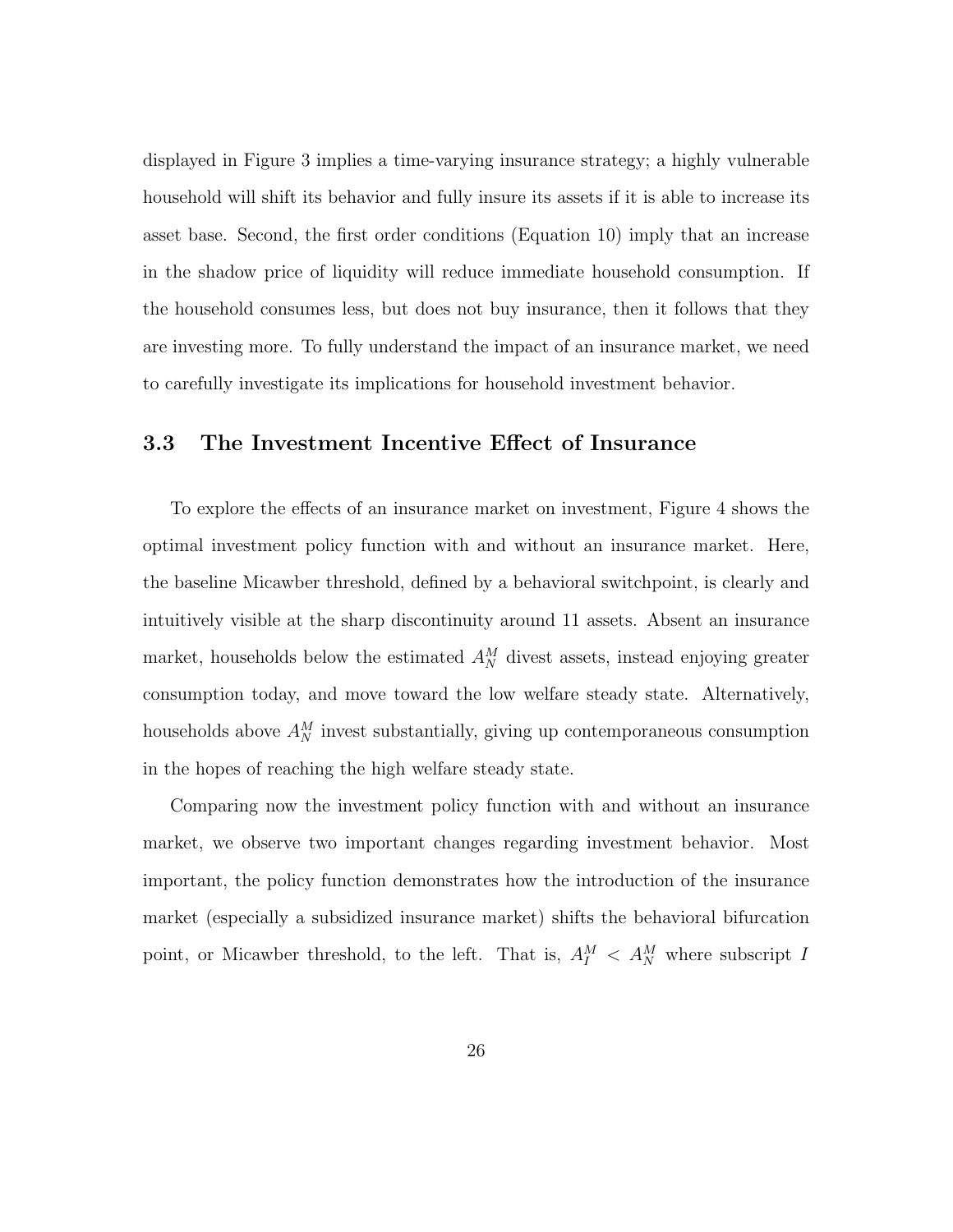

Figure 4: Investment Policy Function with and without an Insurance Market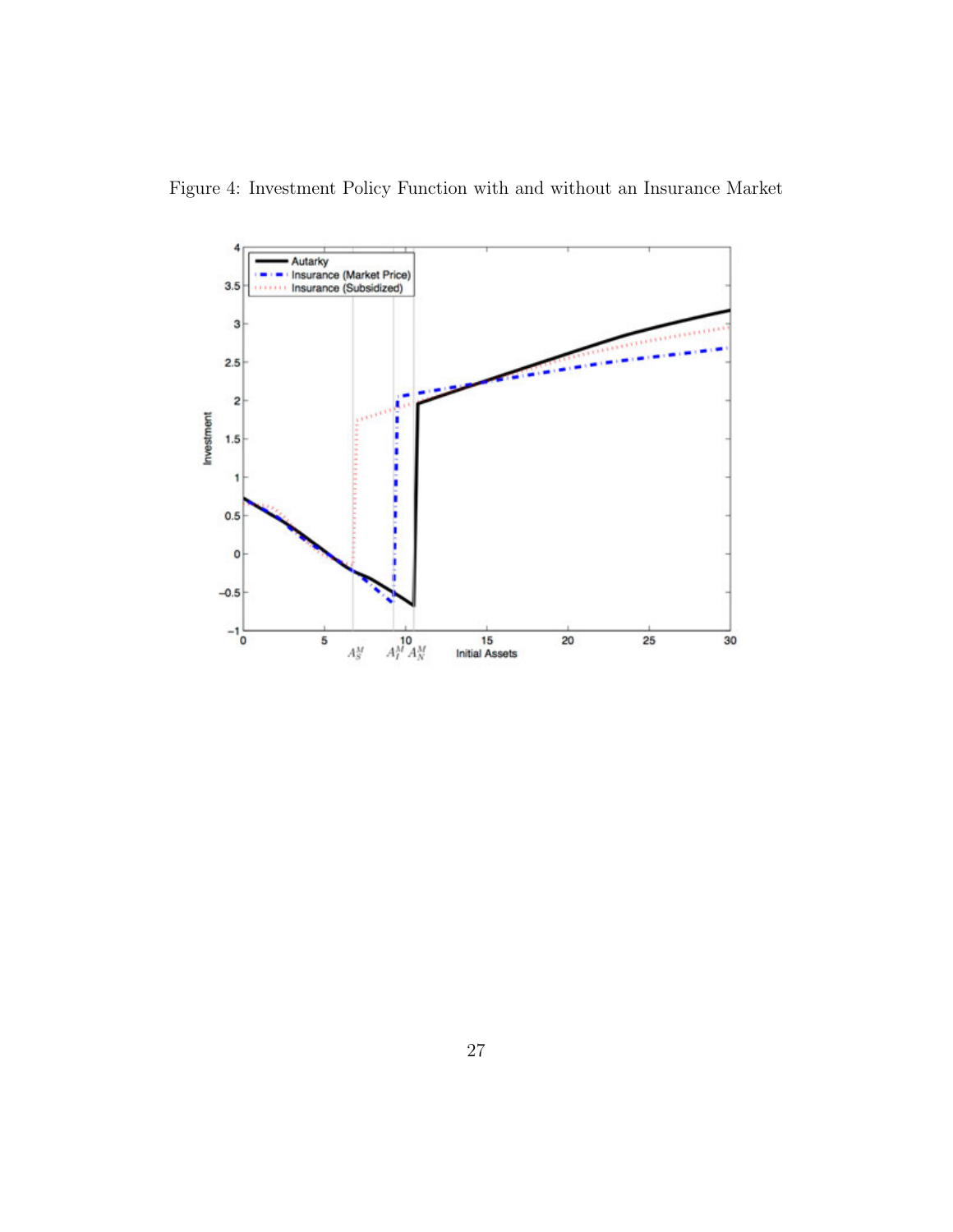denotes a market for insurance.<sup>17</sup> The behavior of households with asset stocks between  $A_I^M$  and  $A_N^M$  are fundamentally influenced by the introduction of an insurance market. Without an insurance market, they will disinvest. The prospect of insuring (today or in the future) increases the opportunity cost of future assets for households in this zone,<sup>18</sup> inducing these households to take on additional risk by investing sharply. We call this the *ex* ante *investment incentive* effect of insurance.

The importance of this *investment incentive* effect is perhaps more clear if we return to Figure 2. For households holding assets between  $A_I^M$  and  $A_N^M$ , an insurance market dramatically alters poverty dynamics. Without access to insurance these households are chronically poor. It is not dynamically rational for these households to reduce consumption, invest, and attempt to move to the high steady state. But with access to insurance these households are able to reach the high asset steady state with positive probability. Note that this fundamental shift in investment behavior does not guarantee that these newly investing households will ultimately achieve the high steady state, but even so their outlook for the future changes fundamentally. Interestingly, given the high shadow price of assets, these households find it optimal to only utilize the insurance markets once they have increased their asset base, shifting from no insurance to nearly full insurance.

With subsidized insurance the range of response to improved investment incentives expands and households between  $A_N^M$  and  $A_S^M$  that were originally on a path toward destitution are able to reach the high steady state with near certainty. Note

<sup>&</sup>lt;sup>17</sup>More completely,  $A_S^M < A_I^M$  *< A*<sup>*M*</sup> where subscript *S* denotes the availability of subsidized insurance. For households holding assets between  $A_S^M$  and  $A_S^M$ , an insurance subsidy dramatically alters poverty dynamics.

<sup>&</sup>lt;sup>18</sup>In fact, the opportunity cost of assets peaks at the Micawber threshold.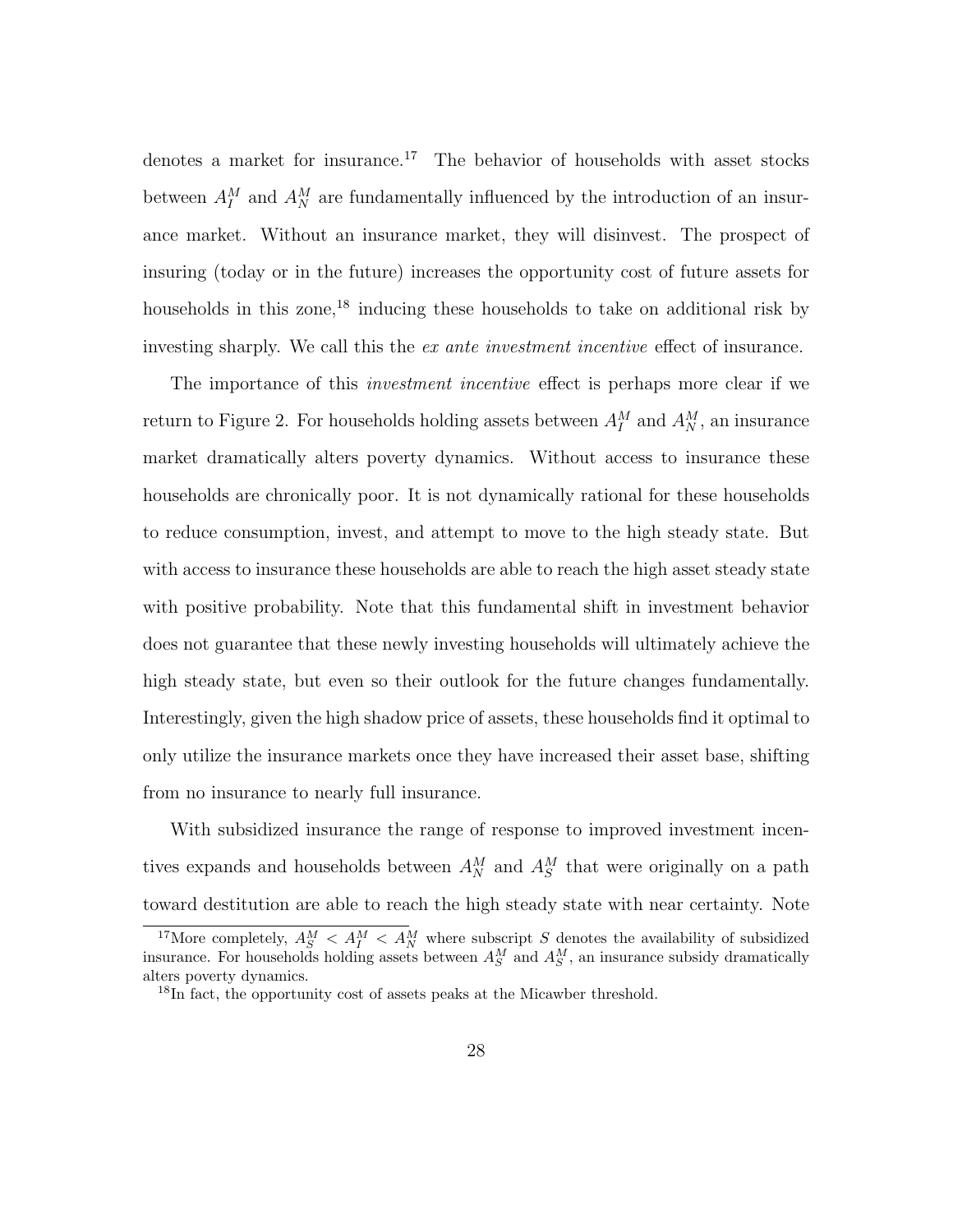that poorer households whose asset levels place them below  $A_S^M$  still benefit from insurance markets (in the sense that it improves their expected stream of utility), but the existence of the market by itself is inadequate to change their long-run economic prospects.<sup>19</sup>

The opposite behavioral change is observed for wealthier households with more than about 15 assets. For these households, access to an insurance market actually reduces investment. In the context of a livestock economy, this corresponds to the observation that households overinvest in livestock as a form of self-insurance. As McPeak (2004) notes, in the context of an open access range, such overinvestment can create externalities and result in a tragedy of the commons.<sup>20</sup> From a policy perspective, this negative impact on investment by the wealthiest households is important and matches the theoretical result reported in de Nicola (2015) who models the introduction of insurance without a poverty trap.

# 4 The Aggregate Impact of an Asset Insurance Market on Poverty Dynamics

The previous section revealed two primary effects of an asset insurance market: the *vulnerability* reduction effect and the *investment incentive* effect. While these insights speak to how an insurance market affects individuals occupying different

<sup>&</sup>lt;sup>19</sup>The increase in the discounted stream of expected utility induced by the presence of an insurance market is about four-times higher for households impacted by the *vulnerability reduction* and *investment incentive* effects relative to households that are not.

<sup>&</sup>lt;sup>20</sup>Empirically, McPeak does not find evidence of this, interpreting this to mean that overstocking has not reached these critical levels.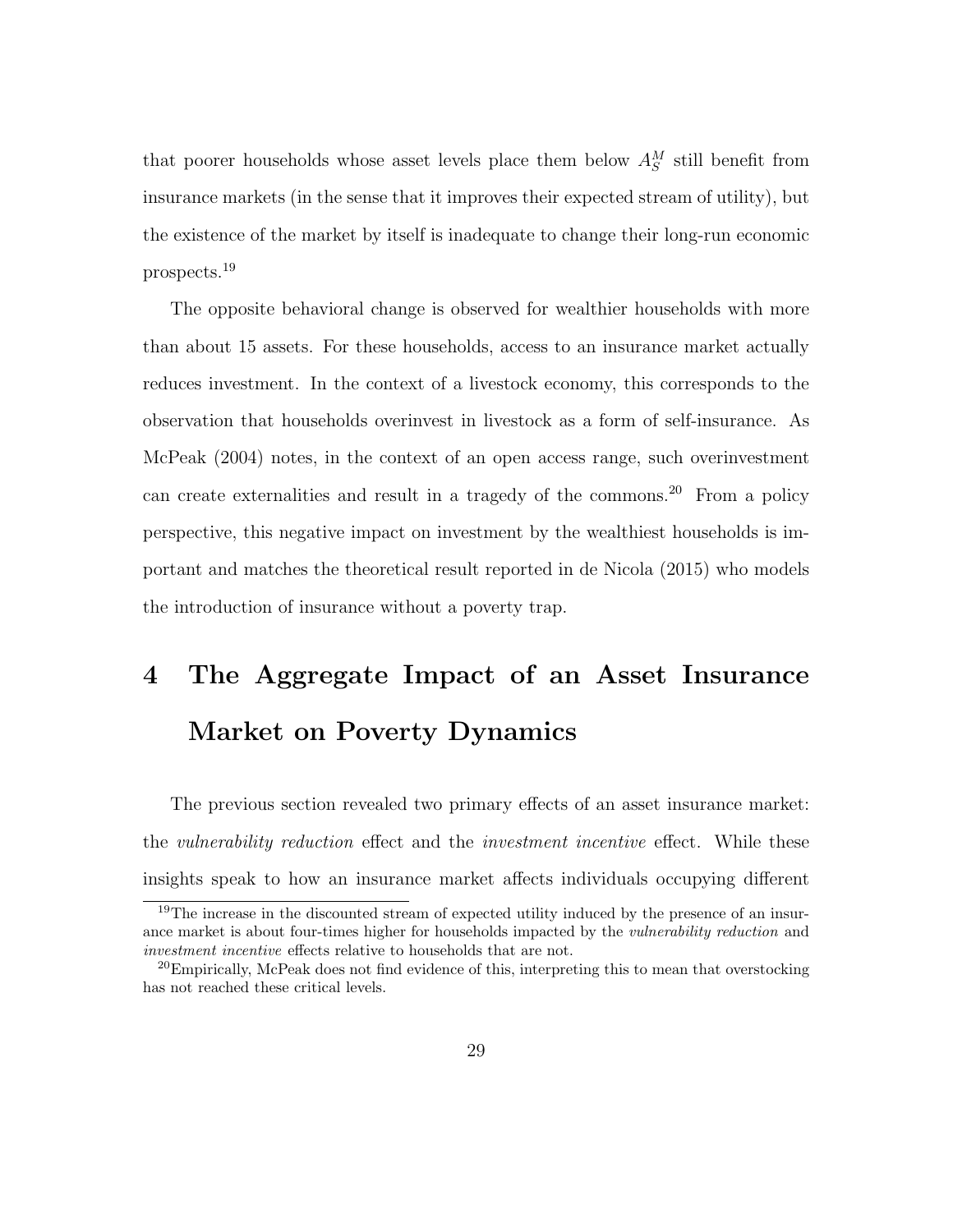asset positions, they do not by themselves say anything about how insurance markets impact overall poverty dynamics. This section considers the aggregate impact of the two combined effects on poverty dynamics.

For this analysis, we will consider a stylized rural economy to better understand the impact on long-term poverty dynamics. We recognize the results presented in this section will stem from our assumptions regarding the initial asset distribution of the population. In interpreting the simulation results, it is useful to keep in mind that the impacts on poverty dynamics primarily stem from the alteration of the fate of households in the neighborhood of  $A_N^M$  who benefit from a reduction in vulnerability and/or from the *investment incentive* effect. The aggregate impact on poverty dynamics thus increases with the size of the population situated near  $A_N^M$ . For example, in an economy in which few households occupy the middle of the asset distribution where the *vulnerability* reduction and *investment incentive* effects come into play, the impacts of an insurance market are less striking than what follows below.

### 4.1 Simulating Long-term Poverty Dynamics

To explore the long-term consequences of an asset insurance market, consider an economy in which individuals are initially distributed uniformly along the asset continuum.<sup>21</sup> Given this initial asset distribution, we simulate what happens over

 $21$ Numerically, we assume that agents are uniformly distributed along the range of zero to fifty units of wealth. In results available from the authors, we also simulate poverty dynamics under an initially bi-modal distribution in which the middle ranges of the asset distribution are sparsely populated.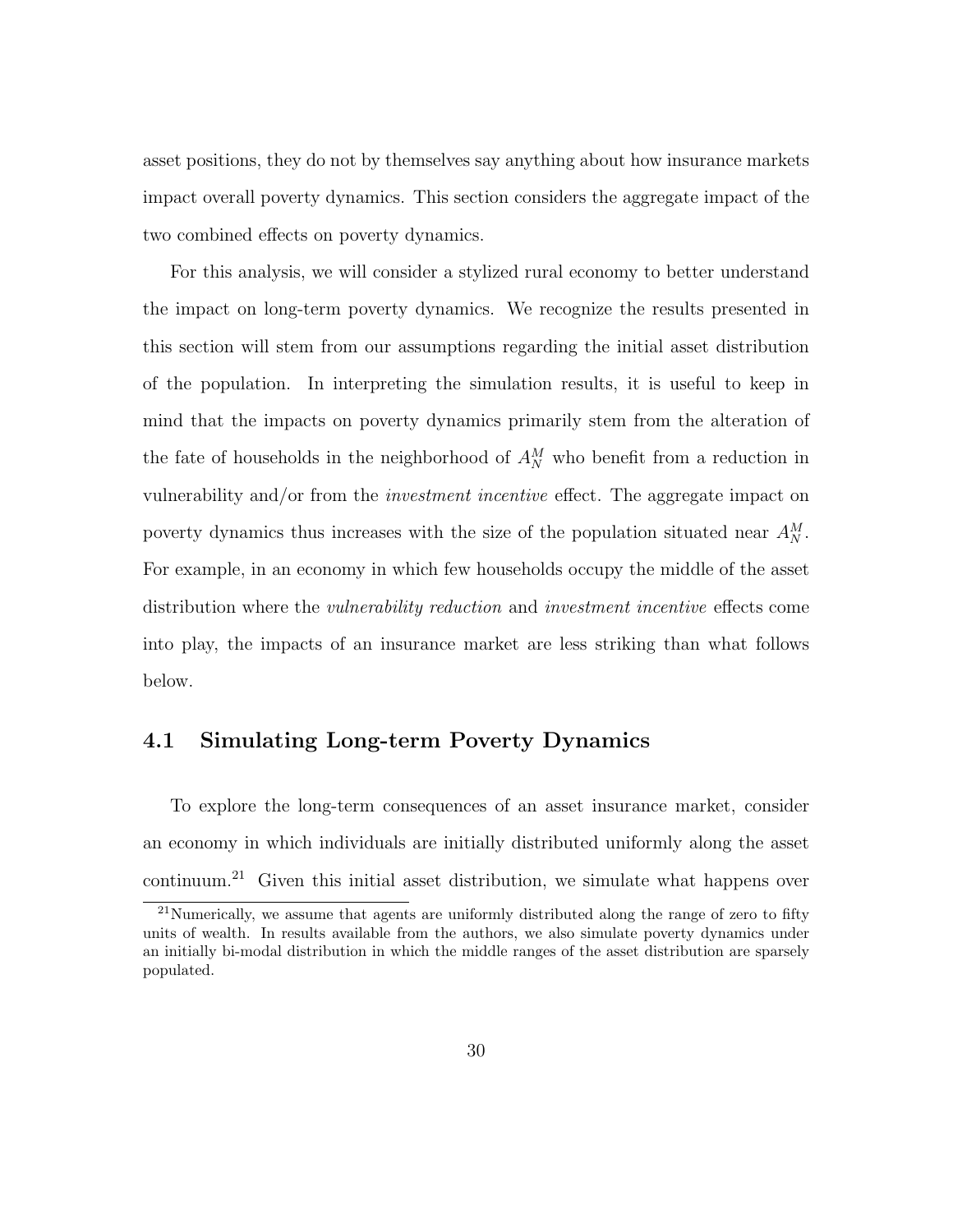50-years for a stylized village economy comprised of 200 households. Random shocks are drawn each time period in accordance with the probability distributions listed in Table 1, and households behave optimally in accordance with the dynamic choice models laid out in Sections 2.1 and 3.1 above. To ensure the results do not reflect any peculiar stochastic sequence, we replicate the 50-year histories 1000 times. We focus our discussion on the average results taken across these histories.

To characterize poverty dynamics, we trace out the evolution of headcount and poverty gap measures in Figure 5. We examine both a consumption-based poverty measure and an asset-based measure, noting that the difference between the consumption and income-based measures sheds light on households' optimal decisions to consume, invest and/or purchase insurance. To calculate each index we define a poverty line of 10 assets, a level above the low welfare steady state, but below  $A_N^M$  such that households below the poverty line are destined to become chronically poor in the baseline autarky model. Under this poverty line, an individual is classified as consumption poor if their chosen consumption is just below the level of consumption that is obtainable (and optimal) for a household with 10 assets, and an individual is asset-poor only if they have fewer than 10 assets.

Before comparing the alternative scenarios, the contrast between the consumptionand asset-based poverty measures is instructive. In each plot, the solid (black) line is the average outcome across simulated histories in the baseline autarky scenario. Initially under autarky, approximately 20% of the population is asset-poor, while the consumption-based poverty measures are double that level. This difference reflects the accumulation decisions of vulnerable households. Those households located in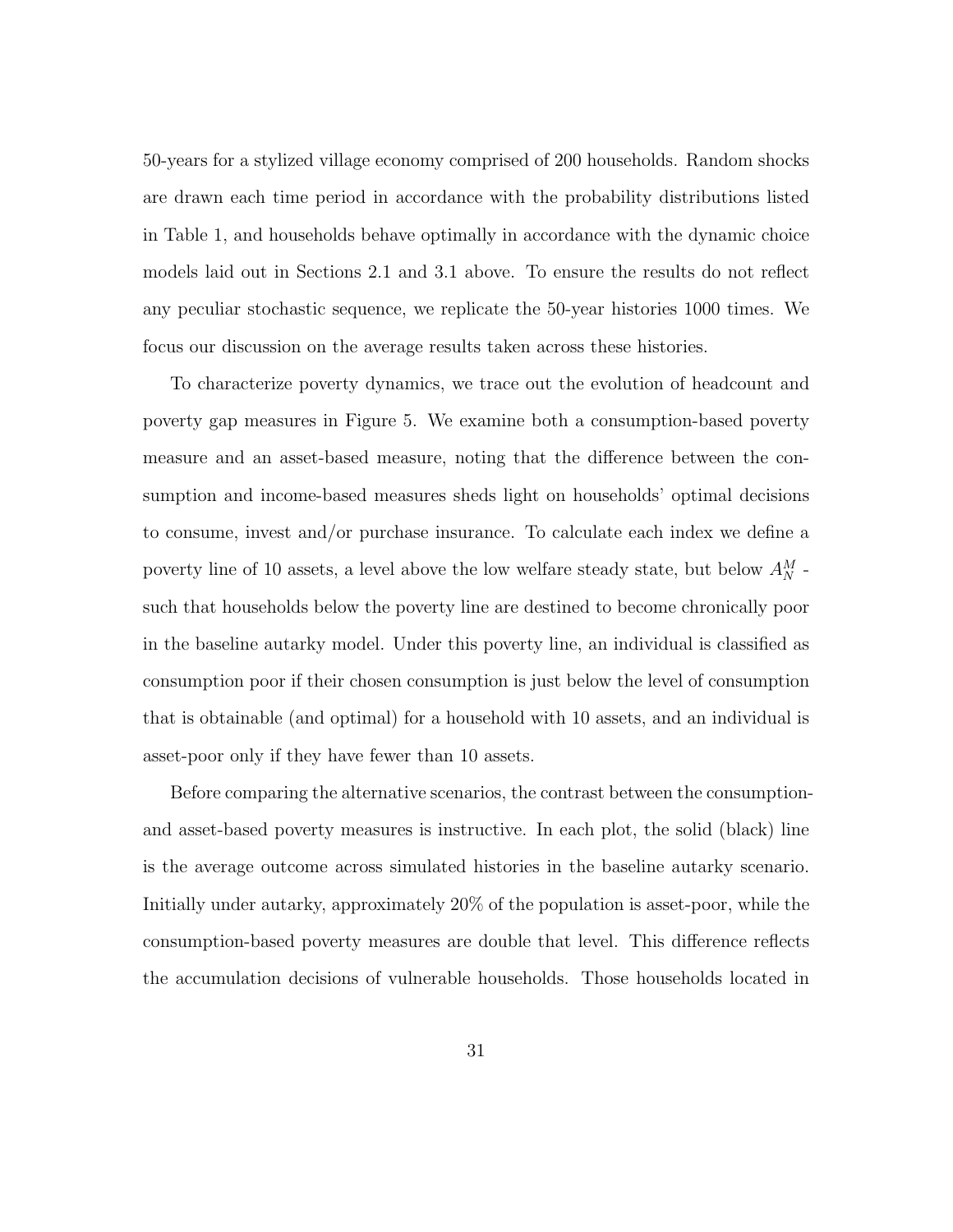Figure 5: Poverty Dynamics

(a) Consumption Poverty Headcount (b) Income Poverty Headcount

100 Autarky Insurance (Market Price) Insurance (Targeted Subsidy) 90 80 Consumption-based Poverty Headcount Consumption−based Poverty Headcount 70 60 60  $50<sub>50</sub>$   $8<sub>50</sub>$ 40 40 30 - 2010년 - 2010년 - 2010년 - 2010년 - 2010년 - 2010년 - 2010년 - 2010년 - 2010년 - 2010년 - 2010년 - 2010년 - 2010년 - 20 20년 - 20년 - 대한민국의 대한민국의 대한민국의 대한민국의 대한민국의 대한민국의 대한민국의 대한민국의 대한민국의 대한민국의 대한민국의 대한민국의 대한민국의 대한민국의 대한민  $\frac{1}{10}$  10  $\frac{1}{10}$  10  $\frac{1}{10}$  10  $\frac{1}{10}$  10  $\frac{1}{10}$  10  $\frac{1}{10}$  10  $\frac{1}{10}$  10  $\frac{1}{10}$  10  $\frac{1}{10}$  10  $\frac{1}{10}$  10  $\frac{1}{10}$  10  $\frac{1}{10}$  10  $\frac{1}{10}$  10  $\frac{1}{10}$  10  $\frac{1}{10}$  10  $\frac{1}{10}$ 

(c) Consumption Poverty Gap (d) Income Poverty Gap









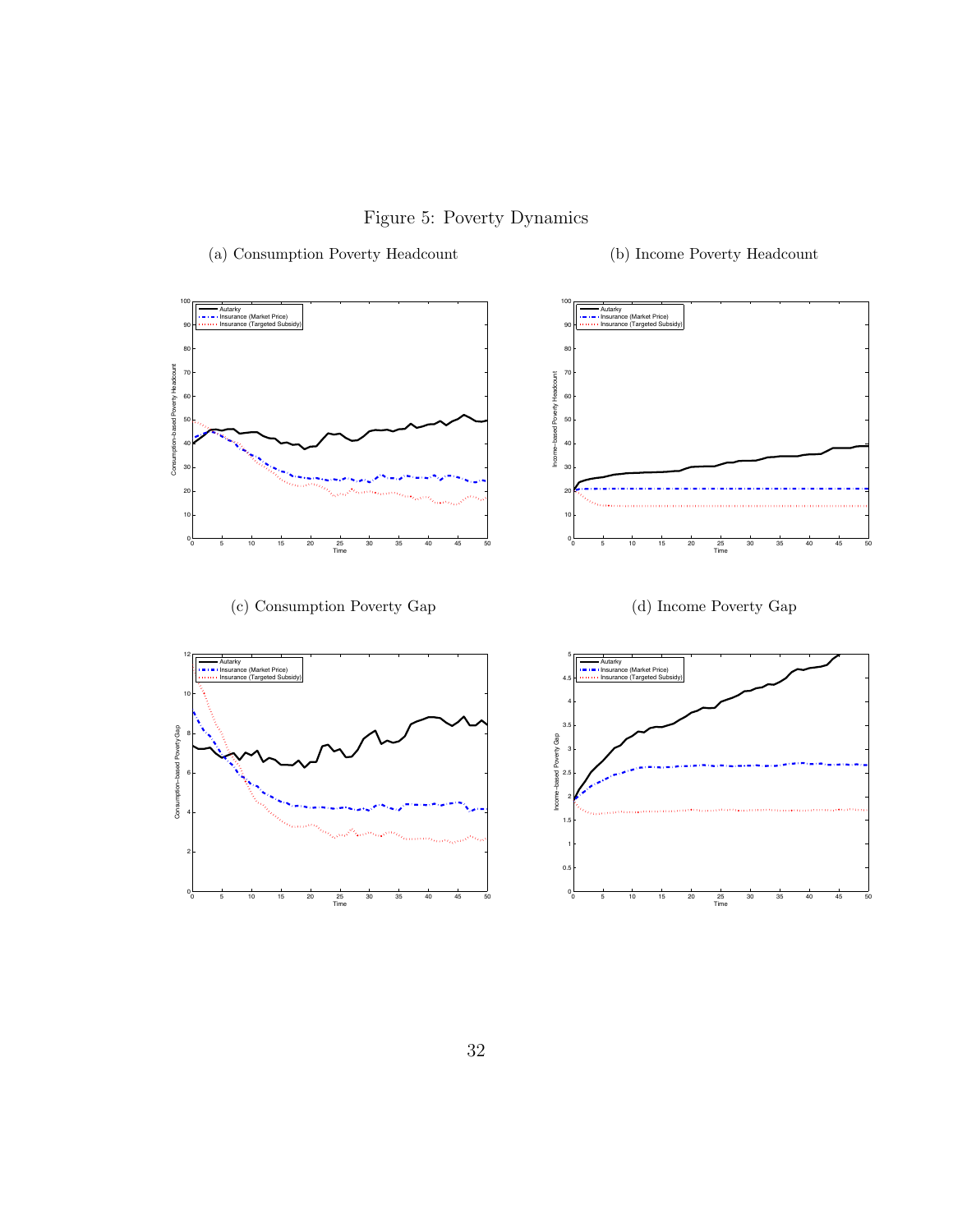the neighborhood just above  $A_N^M$  suppress consumption in an effort to move away from the threshold and approach the higher level steady state equilibrium. Over time, the asset- and consumption-based poverty measures converge to similar values as these vulnerable households either succeed in reaching the higher steady state or they collapse into indigence around the low level steady state. After 50 years of simulated history, the poverty headcount under autarky settles down to approximately 40% to 50% of the population.

### 4.2 Poverty Dynamics with Unsubsidized Insurance

The dash-dot (blue) line in the four plots of Figure 5 illustrates how the introduction of an unsubsidized insurance market influences poverty dynamics in a stylized economy. Consider first the income-based measures of poverty. These measures show a long-term 50% reduction in income-based poverty (from roughly 40% to 20% of the population). This long-term drop in income-based poverty primarily reflects the *vulnerability reduction* effect of insurance, as a significant fraction of the vulnerable are protected from ultimate collapse to the low welfare steady state.

A similar long-term poverty reduction is observed using the consumption-based measures. Over the longer-term, consumption poverty falls by half to about 25% of the population. However, these measures show an initial small uptick in consumption poverty from 40% to 42% in the presence of an asset insurance market. The initial uptick in consumption-based poverty is a direct result of the *investment incentive* effect of insurance. As households with assets between  $A_N^M$  and  $A_I^M$  increase investment in an attempt to accumulate assets, they must subsequently lower their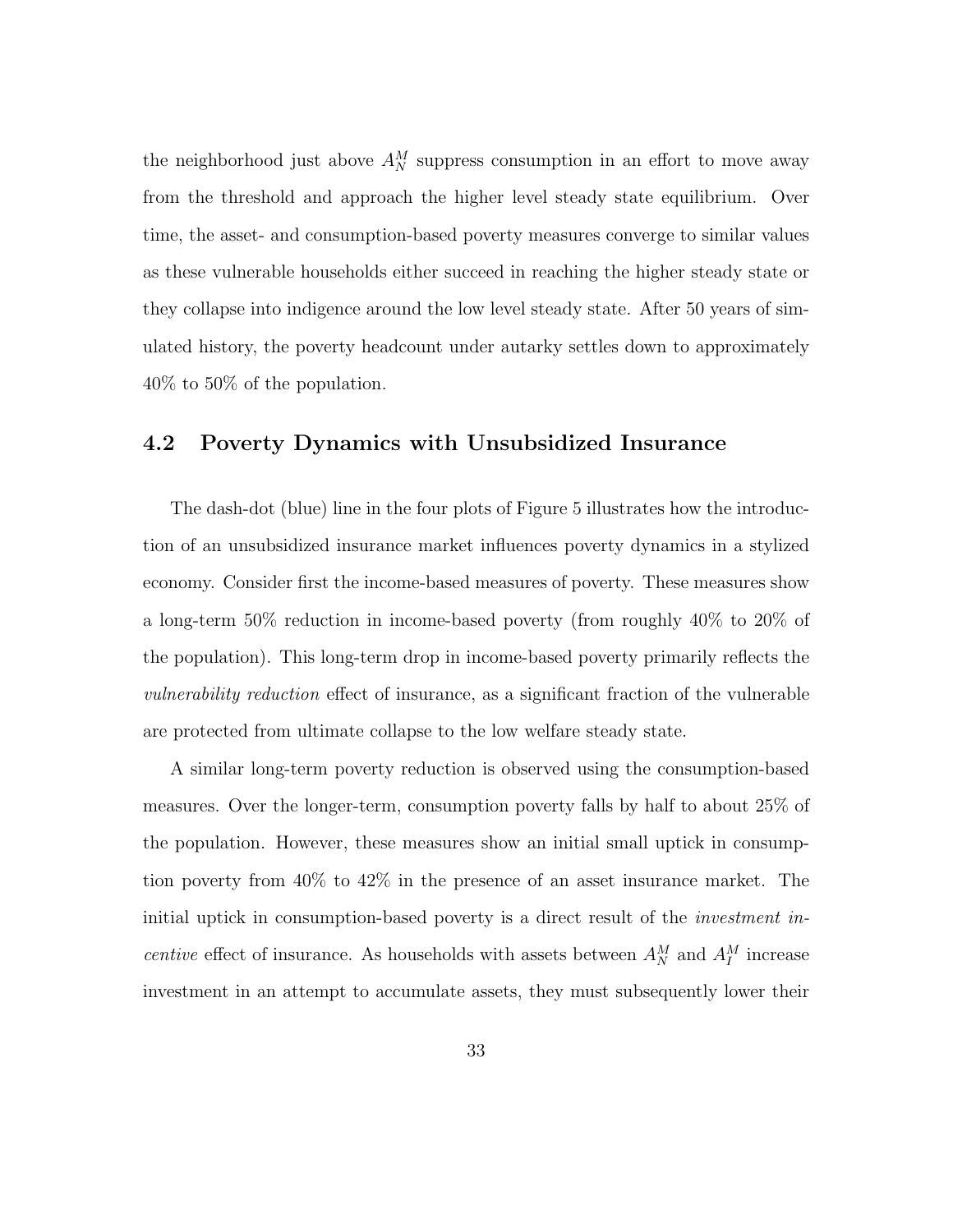consumption relative to what it would have been had they been on a path of deaccumulation approaching the lower steady state. While these households are not asset poor (as can be seen by Figure 5b), their altered accumulation decisions render them temporarily consumption poor.

In addition to these effects on average outcomes, access to an insurance market also dampens the variability in poverty dynamics across histories. For example, absent insurance, in 10% of the simulated histories, asset poverty by year 15 is 50% higher than its mean level. However, with insurance, there is only small variation across histories. In other words, poverty dynamics are more stable across replications, revealing that the availability of insurance protects households against atypical sequences in which multiple bad years occur in succession.

### 4.3 Targeted Insurance Subsidies as Social Protection

In the spirit of government-provisioned social protection, in this section we consider a *targeted* subsidy in which all households with less than 15 units of assets receive a  $50\%$  subsidy off the market price, while anyone with  $15+$  assets can purchase insurance at the market price. This choice of a targeted subsidy is motivated by the Government of Kenya's livestock safety net and insurance program with differential targeting.<sup>22</sup> The dotted (red) line of Figure 5 plots each poverty measure when targeted subsidies for asset insurance are available.

The impacts are qualitatively similar to the impacts of unsubsidized insurance,

<sup>22</sup>The Government of Kenya's proposed program provides a 100% subsidy to the extreme poor (*< .*5 US\$/day) and a 50% subsidy to low income households (*<*1 US\$/day). See Janzen, Jensen, and Mude (2016) for details.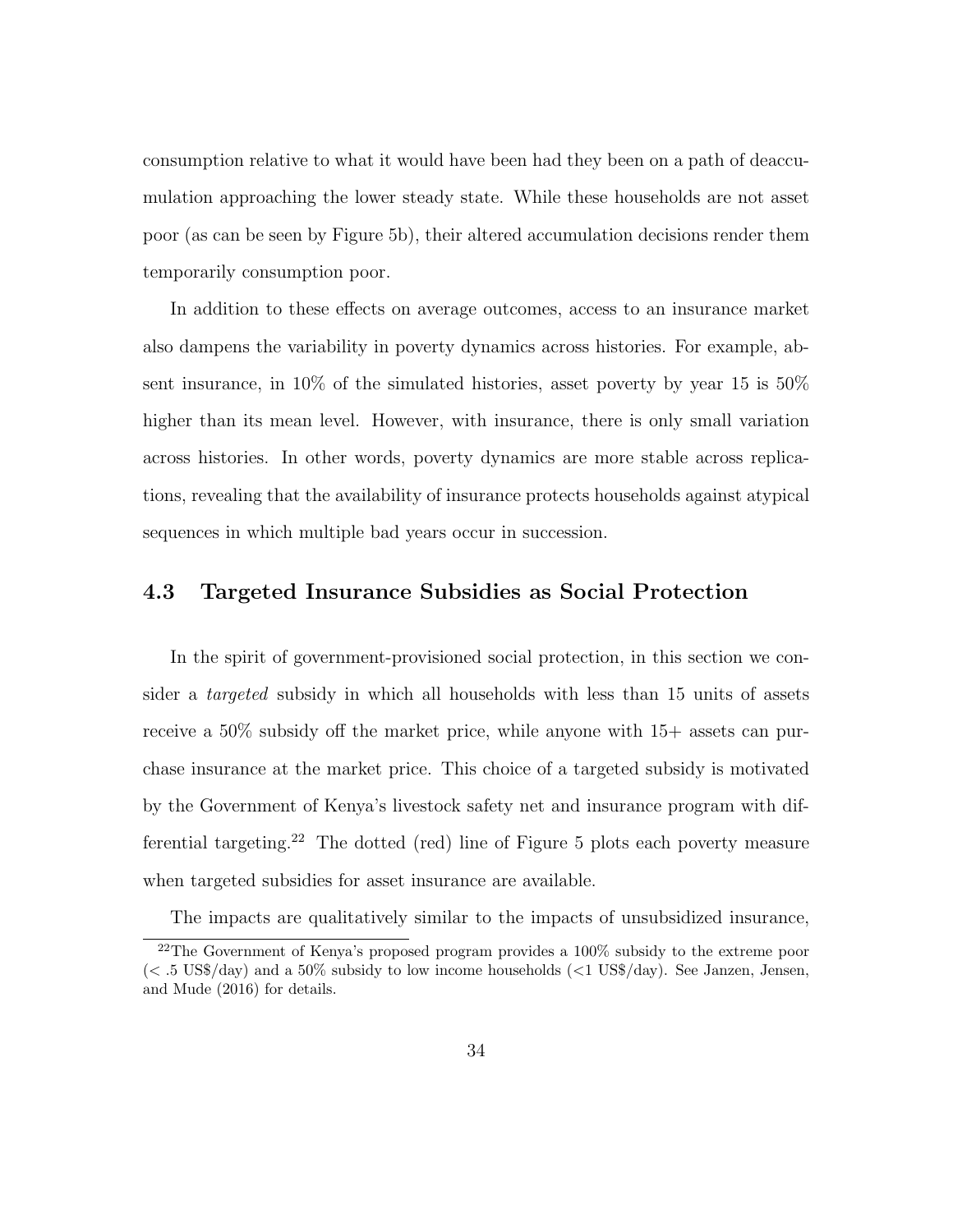but larger in magnitude; the impacts increase by roughly one third when insurance is subsidized for the vulnerable and chronically poor. In our stylized economy, access to targeted subsidized insurance more than halves the long-term extent and depth of poverty. This difference is primarily driven by the *investment incentive* effect and the subsequent shift in the Micawber threshold.

While insurance subsidies are not cheap, neither is it cheap to let the ranks of the chronic poor grow. One way to explore the cost-effectiveness of insurance as a mechanism of social protection is to ask how the presence of an asset insurance market (with or without subsidies) would alter the cost of eradicating extreme poverty via a social transfer scheme. To do this, we calculate the amount of funds it would take to close the poverty gap for all poor households in our stylized economy.<sup>23</sup> The black (solid) lines in Figures 6a and 6b display those annual costs for each year of the simulation in the absence of an insurance market. Figure 6a uses our consumptionbased poverty gap while Figure 6b uses the alternative income-based poverty gap measure

As Figure 6a shows, the cost of providing these (unanticipated) cash transfers climb as poverty rates increase. In the stylized economy without access to insurance, the costs of consumption-targeted social protection increase over the simulation period double. Starting from a much lower absolute level, the cost of income-targeted cash transfers increase more than 400% over the 50 years of the simulation.

The cost of providing social protection is dramatically reduced when an unsubsidized asset insurance market exists, as shown by the blue dash-dot line in Figures

<sup>&</sup>lt;sup>23</sup>There are of course additional costs associated with high levels of poverty, but we ignore those here.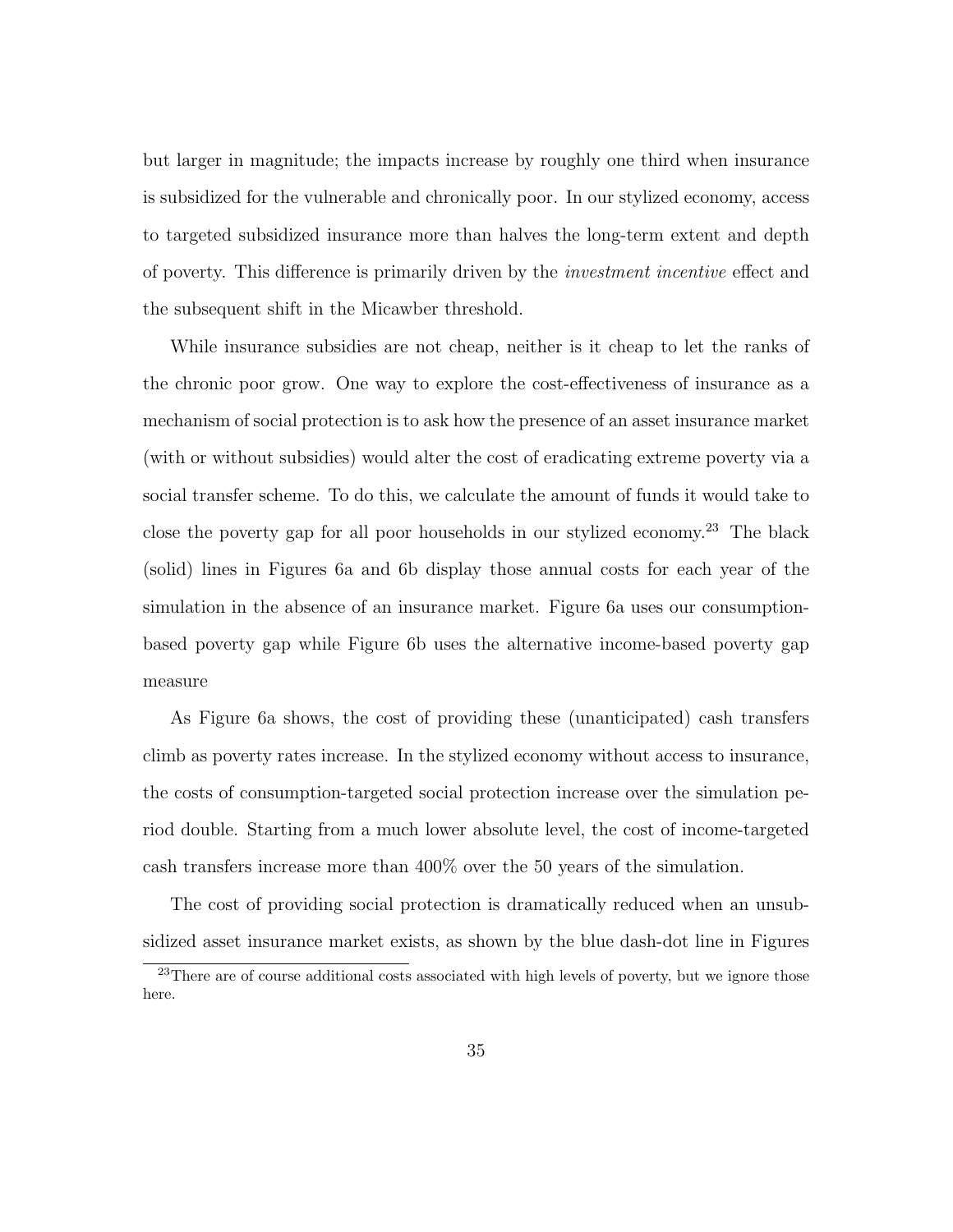#### 500 500 Autarky Autarky Insurance (Market Price) Insurance (Market Price) Insurance (Targeted Subsidy) Insurance (Targeted Subsidy) 450 450 400 - 400 - 400 - 400 - 400 - 400 - 400 - 400 - 400 - 400 - 400 - 400 - 400 - 400 - 400 - 400 - 400 - 400 - 40 350 350 Cost of Social Protection Cost of Social Protection<br>200<br>200 300 Social 250 250 200 200  $150$   $\uparrow$   $\uparrow$   $\uparrow$   $\uparrow$   $\uparrow$   $\uparrow$   $\uparrow$   $\uparrow$   $\uparrow$   $\uparrow$   $\uparrow$   $\uparrow$   $\uparrow$   $\uparrow$   $\uparrow$   $\uparrow$   $\uparrow$   $\uparrow$   $\uparrow$   $\uparrow$   $\uparrow$   $\uparrow$   $\uparrow$   $\uparrow$   $\uparrow$   $\uparrow$   $\uparrow$   $\uparrow$   $\uparrow$   $\uparrow$   $\uparrow$   $\uparrow$   $\uparrow$   $\uparrow$   $\uparrow$   $\uparrow$  $\frac{1}{100}$  100  $50$   $\vdash$   $50$ 0 0 0 5 10 15 20 25 30 35 40 45 50 0 5 10 15 20 25 30 35 40 45 50 Time Time

### Figure 6: The Cost of Social Protection

6a and 6b. In this case, the only costs incurred by the public sector are those associated with the cost of the cash transfers - and these costs fall with insurance-induced declining poverty rates. Using a 5% discount rate the net present value of the public expenditure streams over the 50 year time horizon of the simulation are 55% lower when an insurance market exists.

To gauge the cost-effectiveness of insurance subsidies, we sum the cost of all required cash transfer payments and add to that amount the cost of targeted insurance subsidies. Note of course that the public expenditures are only a portion of the full cost of social protection under the insurance scheme as individuals are in some sense privately provisioning a portion of the cost of their own "social" protection. The red dotted lines in the same figures show these costs to the government. The provision of insurance subsidies adds to the government cost of social protection in the first

### (a) Consumption-based Poverty Line (b) Asset-based Poverty Line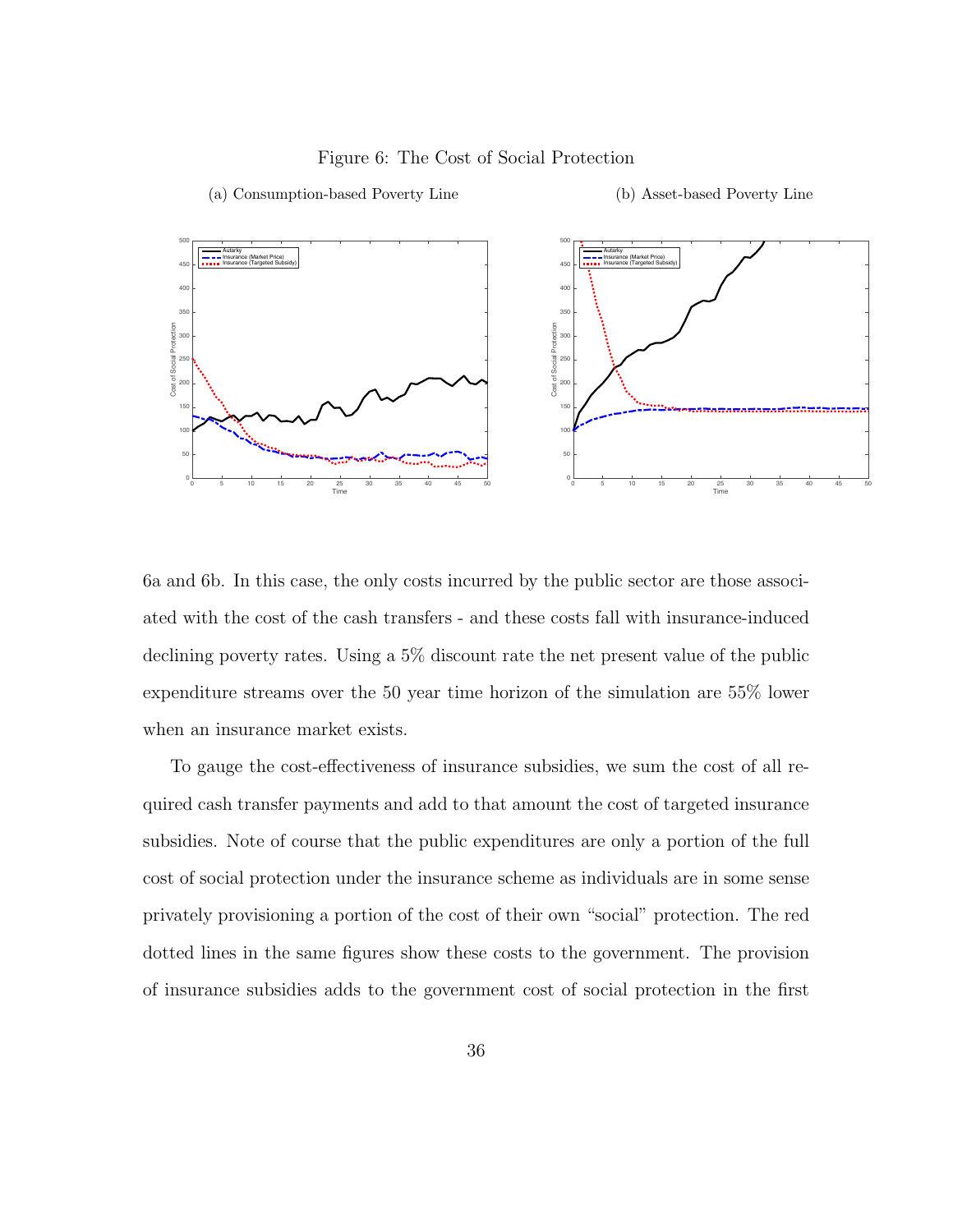few years of the program, but by year 15 the costs are comparable to the costs of social protection when unsubsidized insurance is available (under our model very few individuals are eligible for the subsidy by year 15).

Again using a 5% discount rate, the net present value of the public expenditure stream including insurance subsidies over the 50 year time horizon suggests this scenario costs 18% less than the autarky scenario, but 44% more than the scenario where individuals have access to unsubsidized insurance. Interpreting these results is challenging. Although more expensive than the scenario with unsubsidized insurance, these subsidies are able to achieve the lowest levels of poverty.

# 5 Conclusion

Risk and vulnerability play a key role in determining poverty dynamics. In addition to the *ex post* impacts of shocks, the *ex ante* anticipation of shocks discourages investment that might otherwise permit an escape from poverty. These effects are exacerbated in an environment where poverty trap mechanisms are at play. Despite these observations, there has been relatively little work to date on the implications of risk and vulnerability for the design of social protection schemes in the context of a poverty trap. An exception is the work of Ikegami et al. (2016) who consider the impacts of precisely targeting conditional social transfers to those in the neighborhood of a critical asset threshold. While these authors uncover important results about the potential for threshold-targeted protection to reduce long-term poverty rates, their analysis rests on an informationally-demanding (if not unrealistic) scheme. In this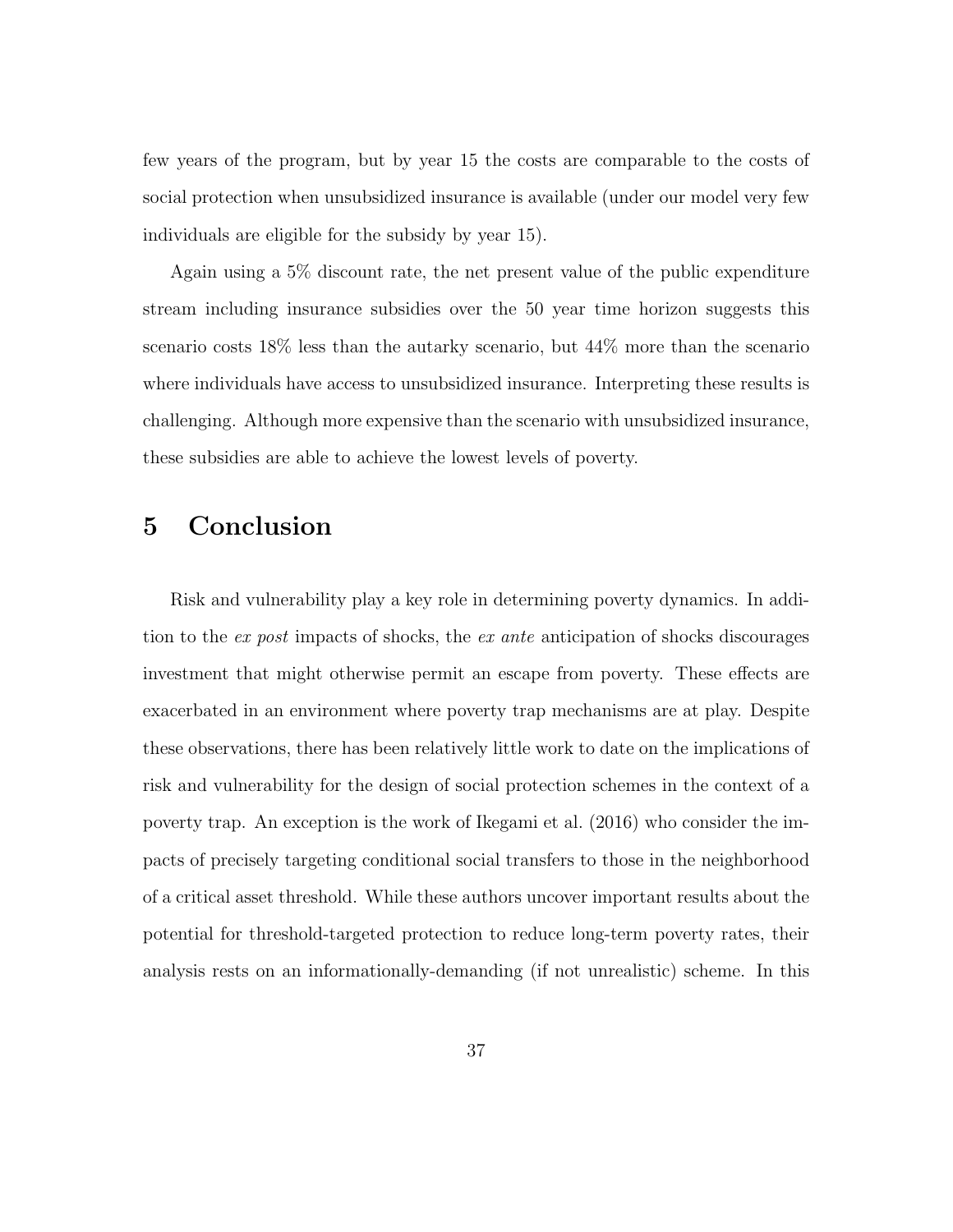paper, we ask whether insurance contracts can be effectively used to deliver those contingent payments and whether self-selection into the purchase of those contracts can be used to solve the targeting problem.

With these questions in mind, we incorporate insurance into a theoretical poverty trap model. By employing numerical dynamic programming methods we reveal two primary effects that arise when an asset insurance market is made available. The  $ex$ *post vulnerability reduction* effect affects vulnerable households holding assets above the critical asset threshold, while the *ex* ante *investment incentive* effect positively affects households with assets below the original critical asset threshold who were otherwise destined for chronic poverty. These latter households strategically alter their investment behavior such that they are able to escape the poverty trap with some positive probability. In aggregate, these two effects imply lower poverty rates when households have access to an insurance market. As a result, the presence of an insurance market radically reduces the discounted present value of public expenditures on cash transfers to the chronically poor.

These findings not withstanding, the poverty reduction impacts of an insurance market are somewhat blunted because some of the most vulnerable will not (immediately) self-select into the purchase of insurance when sold at market prices. While these households have the most to gain from the conditional transfers afforded by insurance, they also have the highest shadow price of liquidity. Interestingly, this configuration of factors results in these households having highly price elastic demand for insurance, meaning that they respond to insurance subsidies. Although more expensive than the scenario with unsubsidized insurance, dynamic simulation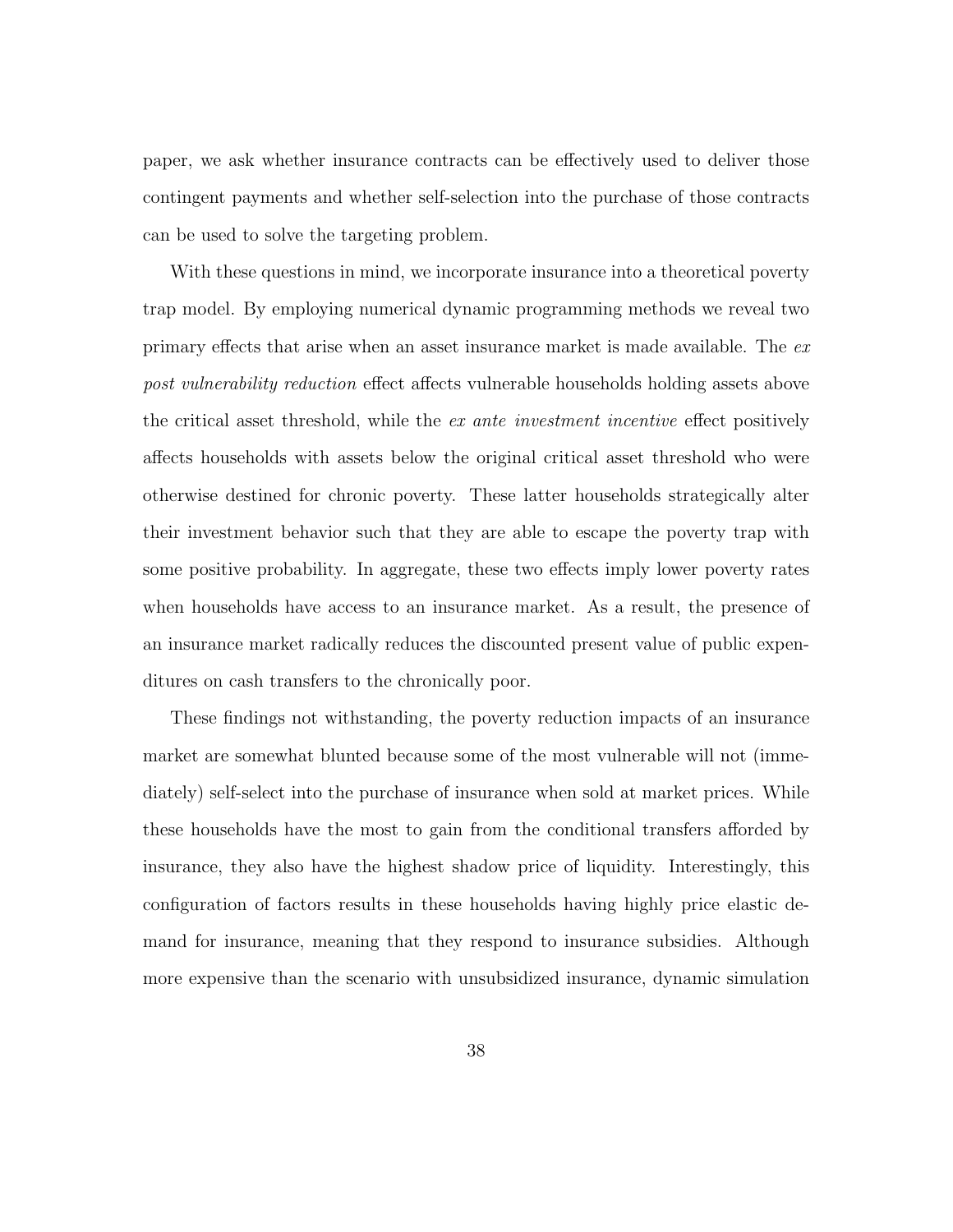shows that the provision of targeted insurance subsidies magnifies the positive effects of insurance, thereby reducing poverty rates even further.

These results have implications for microinsurance pilot projects being implemented in developing countries worldwide. The findings suggest that static empirical demand analyses may not capture the dynamic nature of demand. In a similar way, impact analyses will underestimate the impact if they take a short-run approach. Unfortunately, in the absence of adequate demand, pilots are often short-term. This study suggests that insurance is able to target vulnerable households only if they believe insurance will exist in the future, highlighting the importance of long-term commitments to established insurance markets.

This theoretical excercise obviously relies on a number of assumptions, including economic rationality, a poverty trap mechanism, and full understanding and trust in the insurance provider. Complementary empirical work will be essential for testing the implications of this theoretical exercise. That said, this paper presents a case for increasing access to insurance for poor and vulnerable households as part of a government's comprehensive social protection policy. Doing so could result in dramatically improved poverty dynamics for both chronically poor and vulnerable households.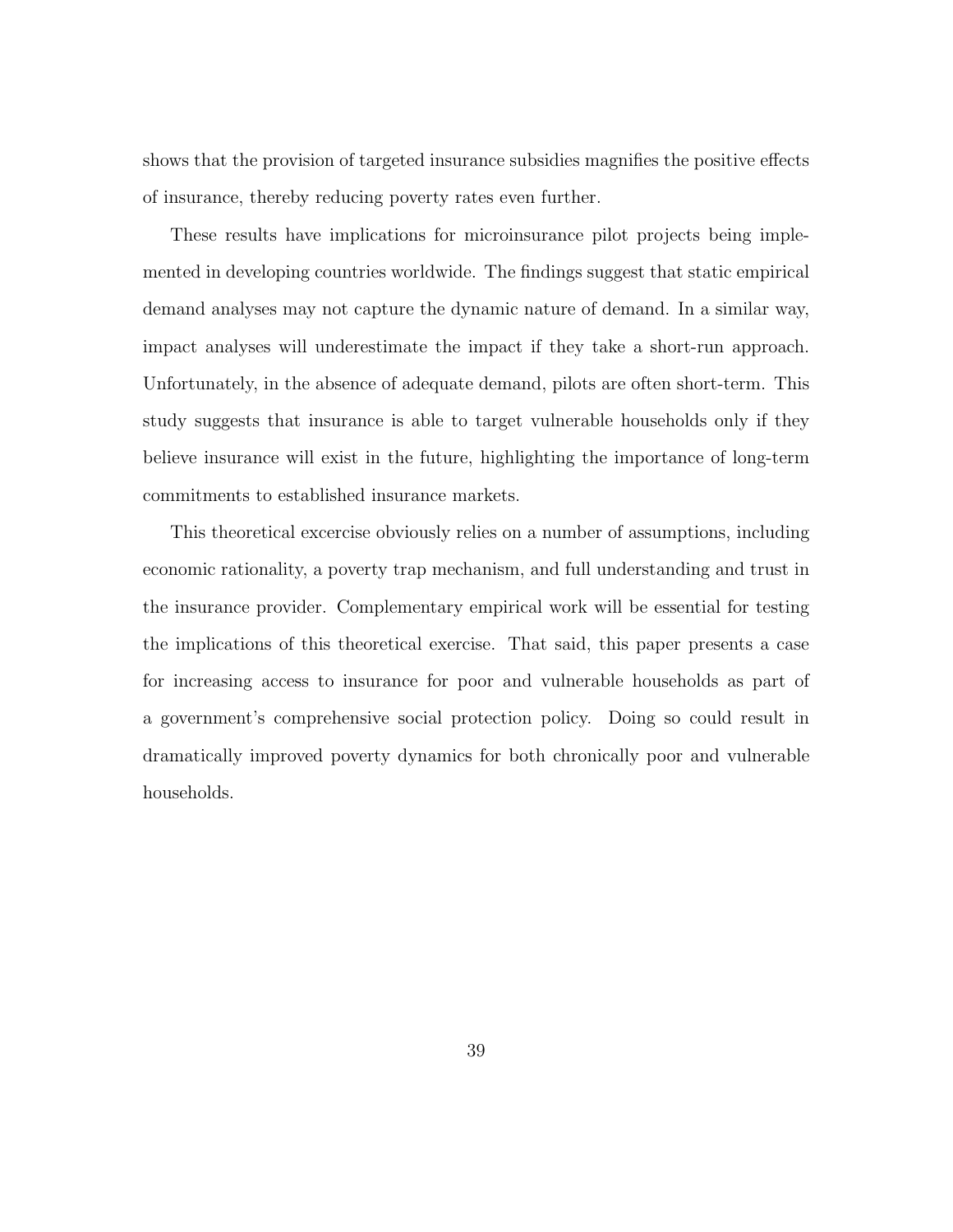| Production Technology and Parameters                                                                                                                                                                                                                                                                            |
|-----------------------------------------------------------------------------------------------------------------------------------------------------------------------------------------------------------------------------------------------------------------------------------------------------------------|
| $F^L(A_t) = \alpha A_t^{\gamma_L} + f^L$<br>$F^H(A_t) = \alpha A_t^{\gamma_H} + \overline{f}^H$                                                                                                                                                                                                                 |
| $\gamma_L=0.28$<br>$\gamma_H=0.56$<br>$f^L = 2.95$<br>$\overline{f^H}$ = 0.50<br>$\alpha = 1.33$                                                                                                                                                                                                                |
| Utility Function and Parameters                                                                                                                                                                                                                                                                                 |
| $u(c_t) = \frac{c_t^{1-\rho}-1}{1-\rho}$<br>$\beta = 0.95$<br>$\rho = 1.5$                                                                                                                                                                                                                                      |
| <b>Insurance Contract Parameters</b>                                                                                                                                                                                                                                                                            |
| Actuarially fair premium $= .0148$<br>$s=.15$                                                                                                                                                                                                                                                                   |
| Random Shocks                                                                                                                                                                                                                                                                                                   |
| $\theta = \{0.0, .05, .10, .15, .20, .25, .30, .35, .40, .45, .50, .55, .60\}$<br>$\varepsilon = \{0.0, .01, .02, .03, .04\}$<br>$Pr(\theta) = \{0.3415, 0.3415, 0.1494, 0.0640, 0.0427, 0.0213, 0.0107, 0.0075, 0.0043, 0.0043, 0.0043, 0.0043\}$<br>$Pr(\varepsilon) = \{.2000, .2000, .2000, .2000, .2000\}$ |

# Table 1: Functional Forms and Parameters used in Numerical Simulations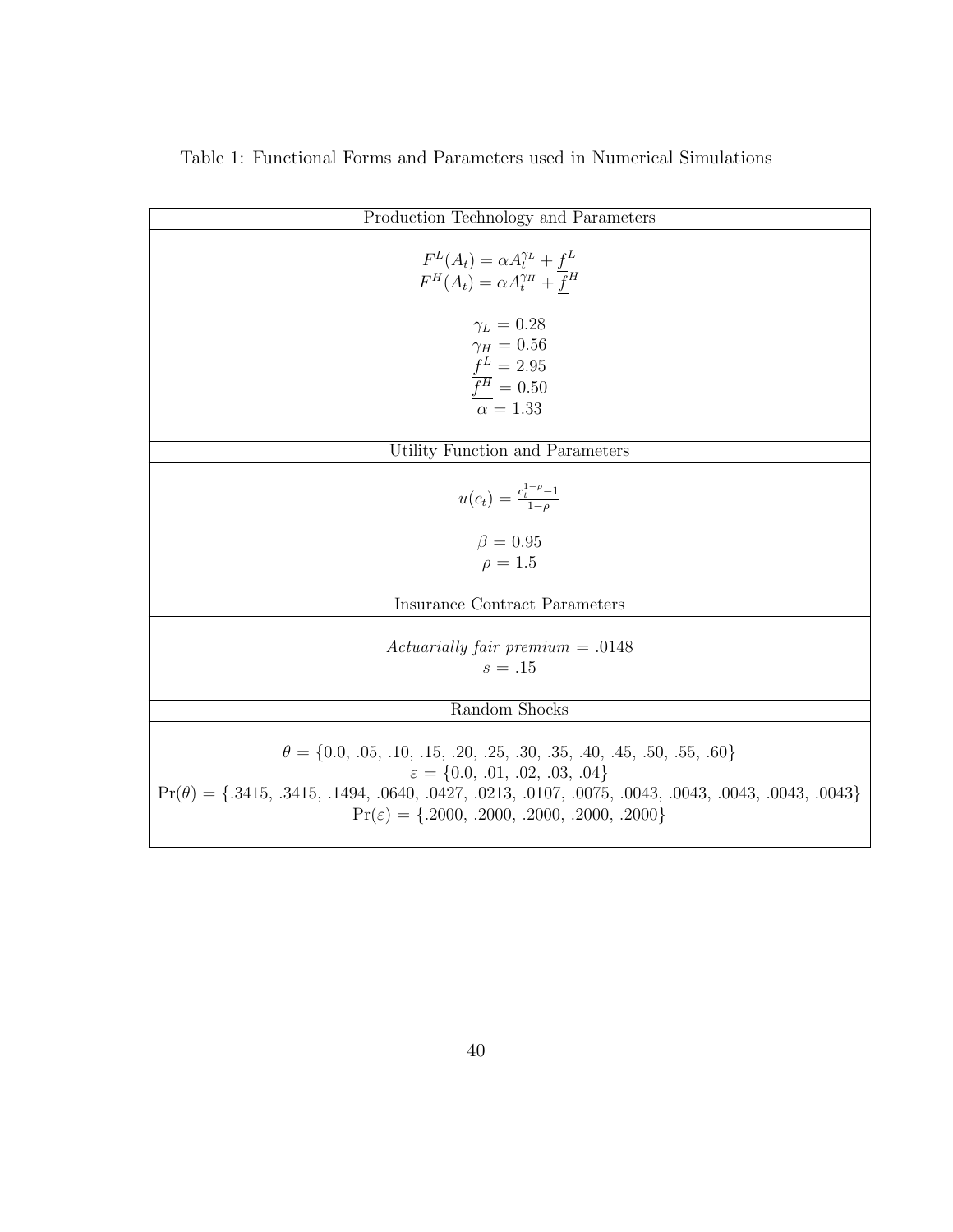# References

- Alderman, H., and T. Haque. 2007. "Insurance against Covariate Shocks: The Role of Index-based Insurance in Social Protection in Low-Income Countries of Africa." Working Paper No. 95, Africa Region Human Development Department, The World Bank, Washington D.C.
- Azariadis, C., and J. Stachurski. 2005. "Poverty Traps." In P. Aghion and S. N. Durlauf, eds. *Handbook of Economic Growth*. Elsevier, vol. 1, Part A, chap. 5, pp. 295 – 384.
- Baird, S., F. Ferreira, B. Ozler, and M. Woolcock. 2013. "Relative Effectiveness of Conditional and Unconditional Cash Transfers for Schooling Outcomes in Developing Countries: A Systematic Review." *Campbell Systematic Reviews*, September, pp. .
- Barnett, B.J., C.B. Barrett, and J.R. Skees. 2008. "Poverty Traps and Index-Based Risk Transfer Products." *World Development* 36:1766 – 1785.
- Barrett, C.B., B.J. Barnett, M.R. Carter, S. Chantarat, J.W. Hansen, A.G. Mude, D. Osgood, J.R. Skees, C.G. Turvey, and M.N. Ward. 2007. "Poverty Traps and Climate Risk: Limitations and Opportunities of Index-Based Risk Financing." Technical Report No. 07-02, IRI, September.
- Barrett, C.B., and M.R. Carter. 2013. "The Economics of Poverty Traps and Persistent Poverty: Policy and Empirical Implications." *Journal of Development Studies*, July, pp. .
- Barrett, C.B., P.P. Marenya, J. McPeak, B. Minten, F. Place, J.C. Randrianarisoa, J. Rasambainarivo, and J. Wangila. 2006. "Welfare dynamics in rural Kenya and Madagascar." *Journal of Development Studies* 42:248–277.
- Barrientos, A., D. Hulme, and K. Moore. 2006. "Social Protection for the Poorest: Taking a Broader View." In *Poverty in Focus: Social Protection, the role of cash transfers*. pp. 6–8.
- Buera, F.J. 2009. "A Dynamic Model of Entrepreneurship with Borrowing Constraints: Theory and Evidence." *Annals of Finance* 5:443–464.
- Carter, M.R., and M. Ikegami. 2009. *Poverty Dynamics: Interdisciplinary Perspectives*, Oxford University Press, chap. Looking forward: theory-based measures of chronic poverty and vulnerability.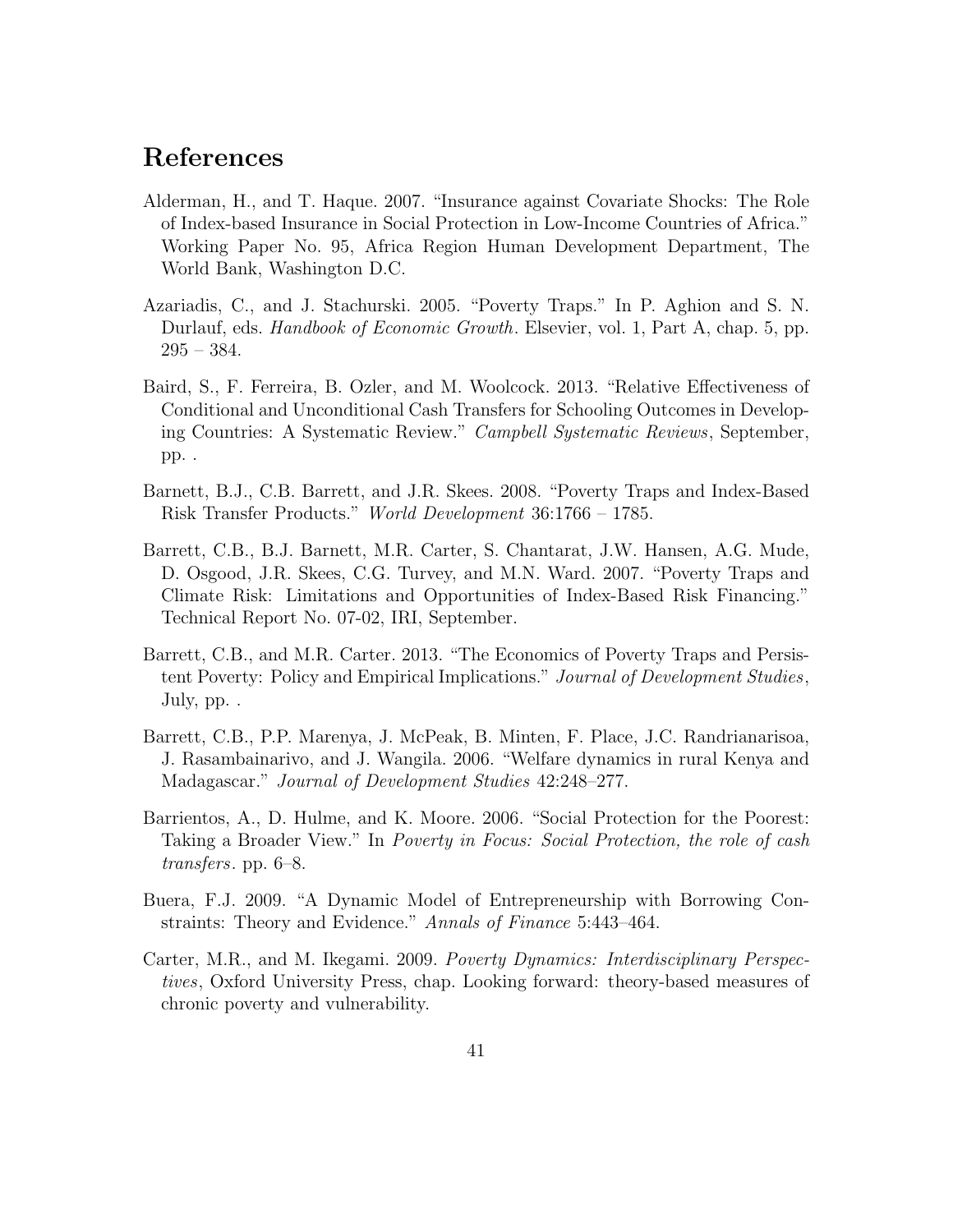- Carter, M.R., and S.A. Janzen. 2015. "Social Protection in the Face of Climate Change: Targeting Principles and Financing Mechanisms." Unpublished.
- Carter, M.R., and T.J. Lybbert. 2012. "Consumption versus asset smoothing: testing the implications of poverty trap theory in Burkina Faso." *Journal of Development Economics* 99:255 – 264.
- Centre, C.P.R. 2008. "Chronic Poverty Report, 2008-2009, Escaping Poverty Traps." Working paper, Chronic Poverty Research Center, June.
- Chantarat, S., C.B. Barrett, A.G. Mude, and C.G. Turvey. 2007. "Using Weather Index Insurance to Improve Drought Response for Famine Prevention." *American Journal of Agricultural Economics* 89:1262–1268.
- Chantarat, S., A. Mude, C. Barrett, and C. Turvey. 2010. "The Performance of Index Based Livestock Insurance in the Presence of a Poverty Trap." Unpublished.
- Chantarat, S., A.G. Mude, and C.B. Barrett. 2009. "Willingness to pay for index based livestock insuranc: results from a field experiment in northern Kenya." Unpublished.
- Chantarat, S., A.G. Mude, C.B. Barrett, and M.R. Carter. 2012. "Designing Index-Based Livestock Insurance for Managing Asset Risk in Northern Kenya." *Journal of Risk and Insurance*, pp. no–no.
- Clarke, D.J. 2016. "A Theory of Rational Demand for Index Insurance." *American Economic Journal: Microeconomics* 8:283–306.
- de Nicola, F. 2015. "The Impact of Weather Insurance on Consumption, Investment, and Welfare." *Quantitative Economics* 6:637–661.
- Dercon, S. 1998. "Wealth, Risk and Activity Choice: Cattle in Western Tanzania." *Journal of Development Economics* 55:1–42.
- Dercon, S., and L. Christiaensen. 2011. "Consumption risk, technology adoption and poverty traps: Evidence form Ethiopia." *Journal of Development Economics* 96:159–173.
- Fiszbein, A., N. Schady, F. Ferreira, M. Grosh, N. Keleher, P. Olinto, and E. Skoufias. 2009. *Conditional Cash Transfer: Reducing Present and Future Poverty*. The World Bank.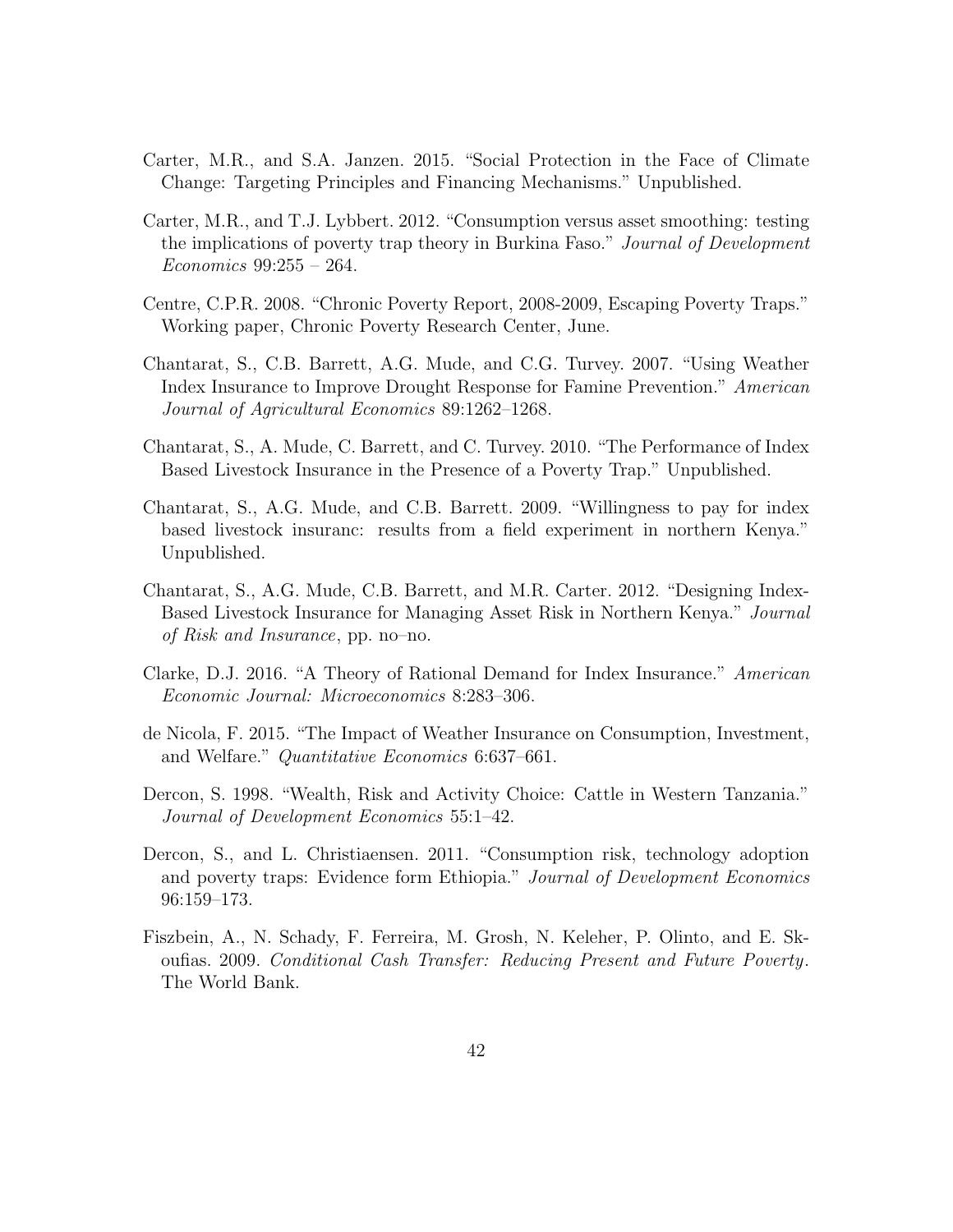- Gertler, P.J., S.W. Martinez, and M. Rubio-Codina. 2012. "Investing Cash Transfers to Raise Long-Term Living Standards." *American Economic Journal: Applied Economics* 4:164–192.
- Ghatak, M. 2015. "Theories of Poverty Traps and Anti-Poverty Policies." *World Bank Economic Review*, pp. 1–29.
- Hazell, P.B.R. 2006. "The appropriate role of agricultureal insurance in developing countries." *Journal of International Development* 4:567–581.
- Hurrell, A., and R. Sabates-Wheeler. 2013. "Kenya hunger safety net programme monitoring and evaluation component: quantitative impact evaluation final report: 2009 to 2012." Working paper, Oxford Policy Management, June.
- Ikegami, M., C.B. Barrett, M.R. Carter, and S.A. Janzen. 2016. "Poverty Traps and the Social Protection Paradox." *NBER Working Paper Series*, pp. .
- Ikegami, M., C.B. Barrett, and S. Chantarat. 2012. "Dynamic Effects of Index Based Livestock Insurance on Household Intertemporal Behavior and Welfare." Unpublished.
- Janzen, S.A., N.D. Jensen, and A.G. Mude. 2016. "Targeted social protection in a pastoralist economy: case study from Kenya." *OIE Scientific and Technical Review* 35:587–596.
- Jensen, N.D., C.B. Barrett, and A.G. Mude. 2016. "Index Insurance Quality and Basis Risk: Evidence from Northern Kenya." *American Journal of Agricultural Economics* 98:1450–1469.
- Kovacevic, R., and G.C. Pflug. 2011. "Does Insurance Help to Escape the Poverty Trap? - A Ruin Theoretic Approach." *The Journal of Risk and Insurance* 78:1003– 1028.
- Kraay, A., and D. McKenzie. 2014. "Do Poverty Traps Exists? Assessing the Evidence." *Journal of Economic Perspectives* 28(3):127–148.
- Krishna, A. 2006. "Pathways out of and into poverty in 36 villages of Andhra Pradesh, India." *World Development* 34:271–288.
- Lipton, M. 1993. "Growing Points in Poverty Research: Labour Issues." In *Poverty: New Approaches to Analysis and Policy*. International Labor Organization Symposium.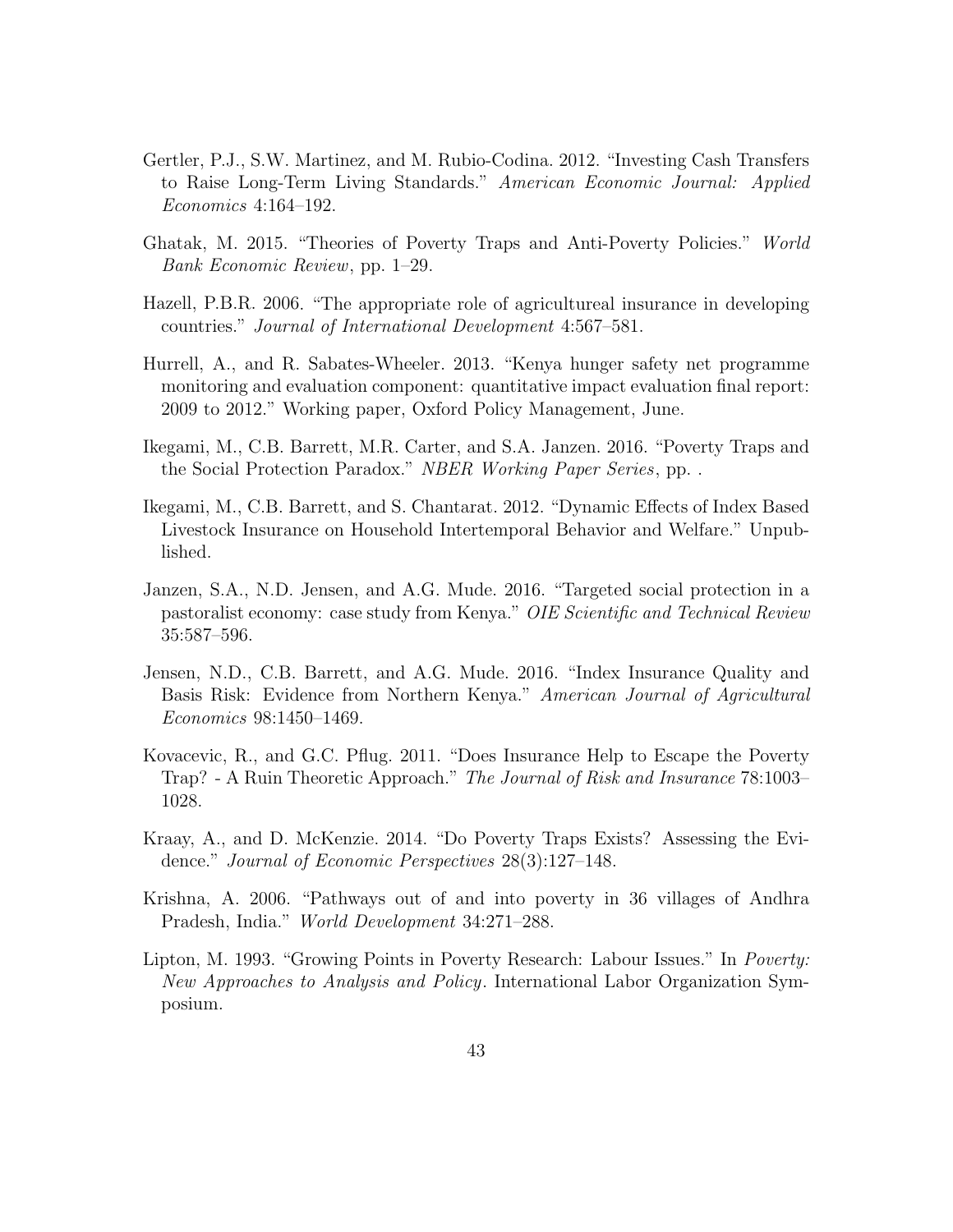- Lybbert, T.J., C.B. Barrett, S. Desta, and D. Layne Coppock. 2004. "Stochastic wealth dynamics and risk management among a poor population." *The Economic Journal* 114:750–777.
- McPeak, J. 2004. "Contrasting Income Shocks with Asset Shocks: Livestock Sales in Northern Kenya." *Oxford Economic Papers* 56:263–284.
- McPeak, J., and C.B. Barrett. 2001. "Differential Risk Exposure and Stochastic Poverty Traps among East African Pastoralists." *American Journal of Agricultural Economics* 83:674–679.
- McPeak, J.G., P.D. Little, and C.R. Doss. 2012. *Risk and Social Change in an African Rural Economy: Livelihoods in pastoral communities*. London: Routledge.
- Miranda, M., and K. Farrin. 2012. "Index Insurance for Developing Countries." *Applied Economic Perspectives and Policy* 34:391–427.
- Mude, A.G., S. Chantarat, C.B. Barrett, M.R. Carter, M. Ikegami, and J. Mc-Peak. 2009. "Insuring Against Drought-Related Livestock Mortality: Piloting Index Based Livestock Insurance in Northern Kenya." Working paper, International Livestock Research Institute, Nairobi, Kenya.
- Rawlings, L.B., and G.M. Rubio. 2005. "Evaluating the Impact of Conditional Cash Transfer Programs." *World Bank Research Observer* 20:29–55.
- Santos, P., and C.B. Barrett. 2011. "Persistent poverty and informal credit." *Journal of Development Economics* 96:337–347.
- Skees, J.R., and B. Collier. 2008. "The Potential of Weather Index Insurance for Spurring a Green Revolution in Africa." Working paper, GlobalAgRisk, Inc.
- Smith, V.H., and M. Watts. 2009. "Index Based Agricultural Insurance in Developing Countries: Feasibility, Scalability and Sustainability." Working paper, Bill and Melinda Gates Foundation.
- Subramanian, S., and A. Deaton. 1996. "The Demand for Food and Calories." *Journal of Political Economy* 104:133–162.
- Toth, R. 2015. "Traps and Thresholds in Pastoralist Mobility." *American Journal of Agricultural Economics* 97:315–332.